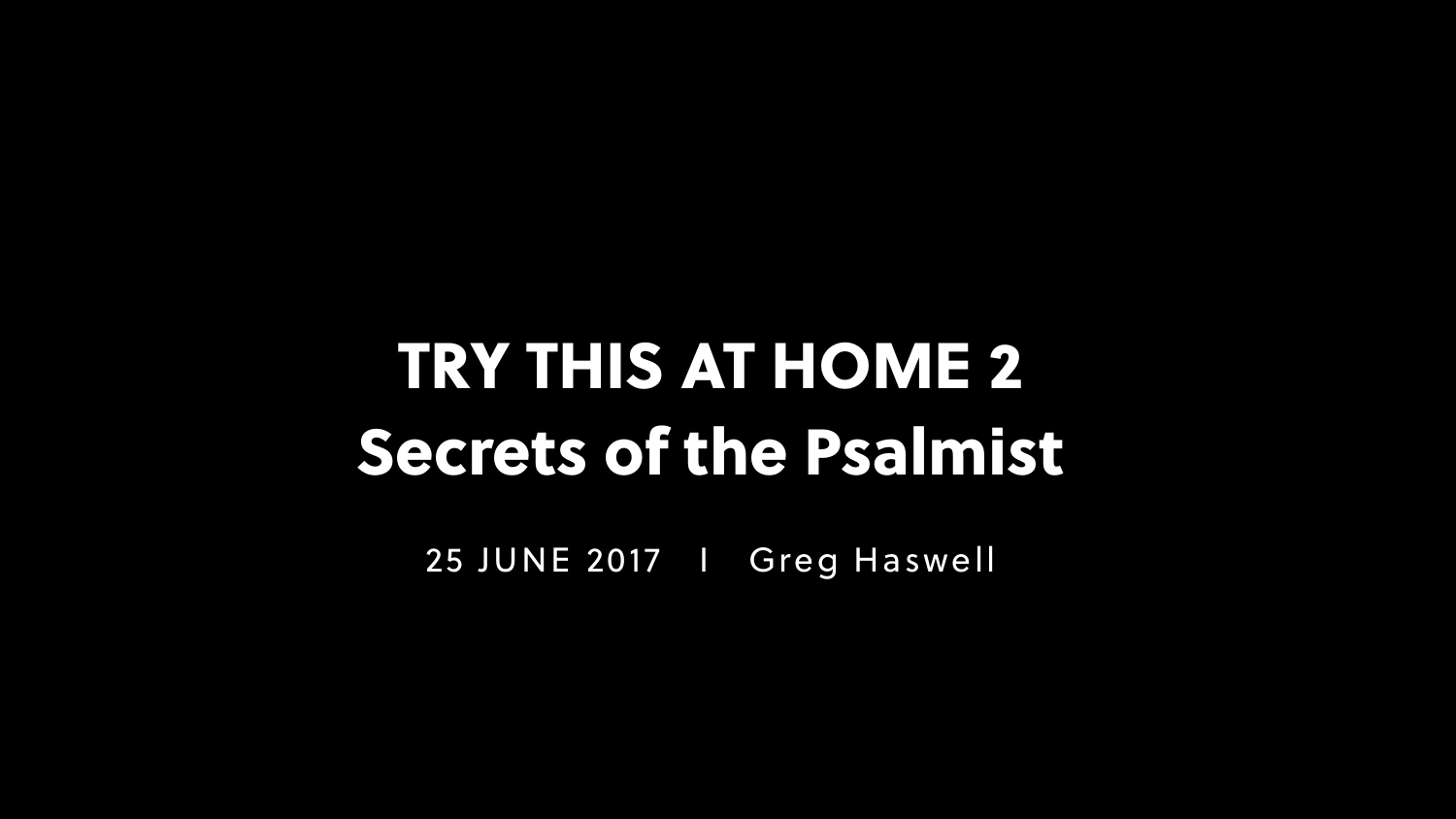- 7 That day David first appointed Asaph and his
- associates to give praise to the Lord in this
- manner:. . . 28 Ascribe to the LORD, O families of
- nations, ascribe to the LORD glory and strength, 29
- ascribe to the LORD the glory due his name. Bring an
- offering and come before him; worship the LORD in
	-
- **1 CHRONICLES 16:7, 28-29**

the splendor of his holiness.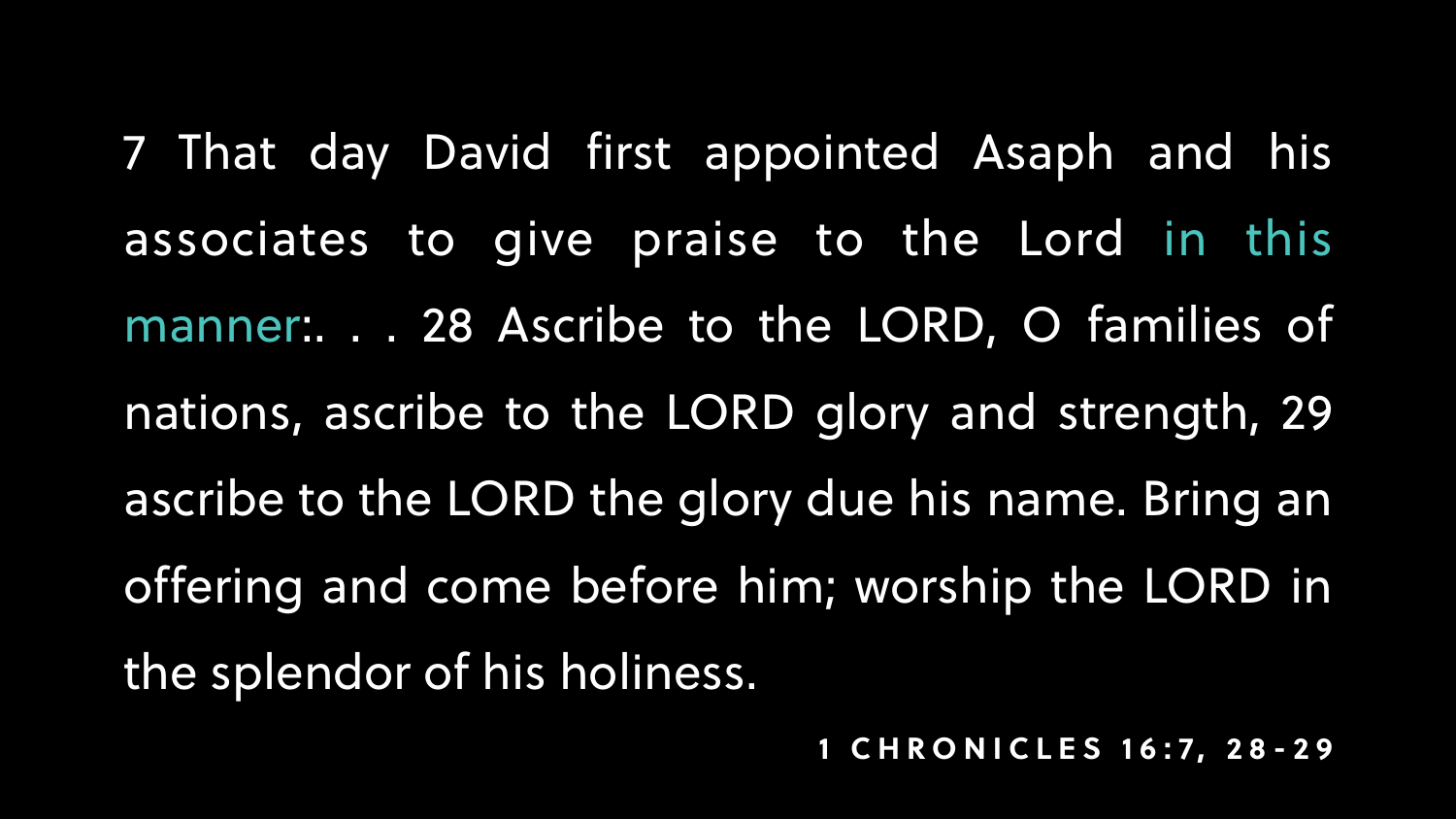**AN AMALGAMATED PSALM**

• v1 - v23 taken from portions of Psalm 105 from v1 on

- 
- v23 v33 is Psalm 96th (Whole Psalm)
- v34 is taken from Psalm 136:1 and others
- v35 v36 from the end of Psalm 106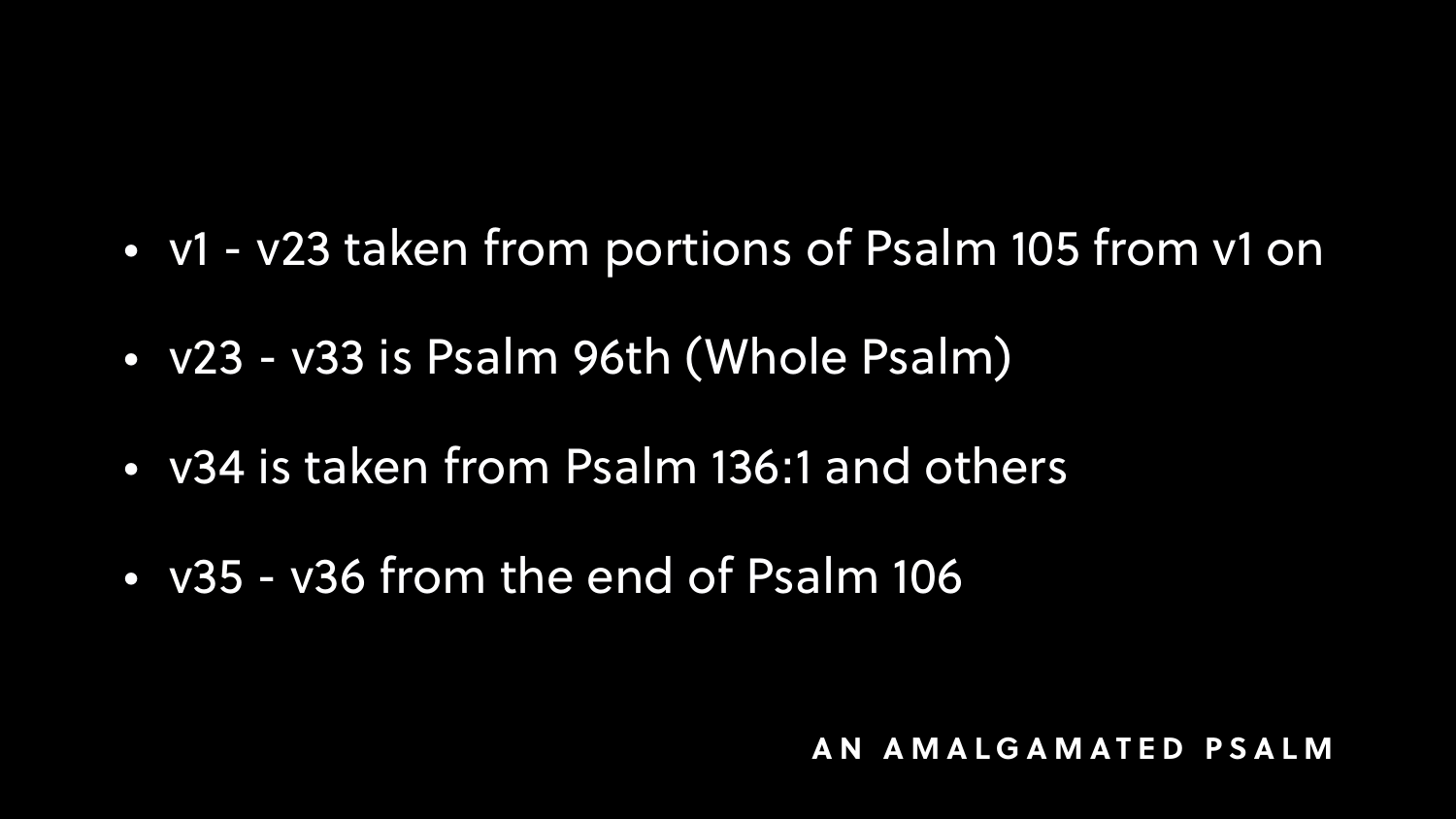#### **PSALM 29:1 , PSALM 96:7**

### Ascribe to the LORD, O mighty ones, ascribe to the LORD glory and strength 2 Ascribe to the LORD the glory due his name; worship the LORD in the

splendor of his holiness.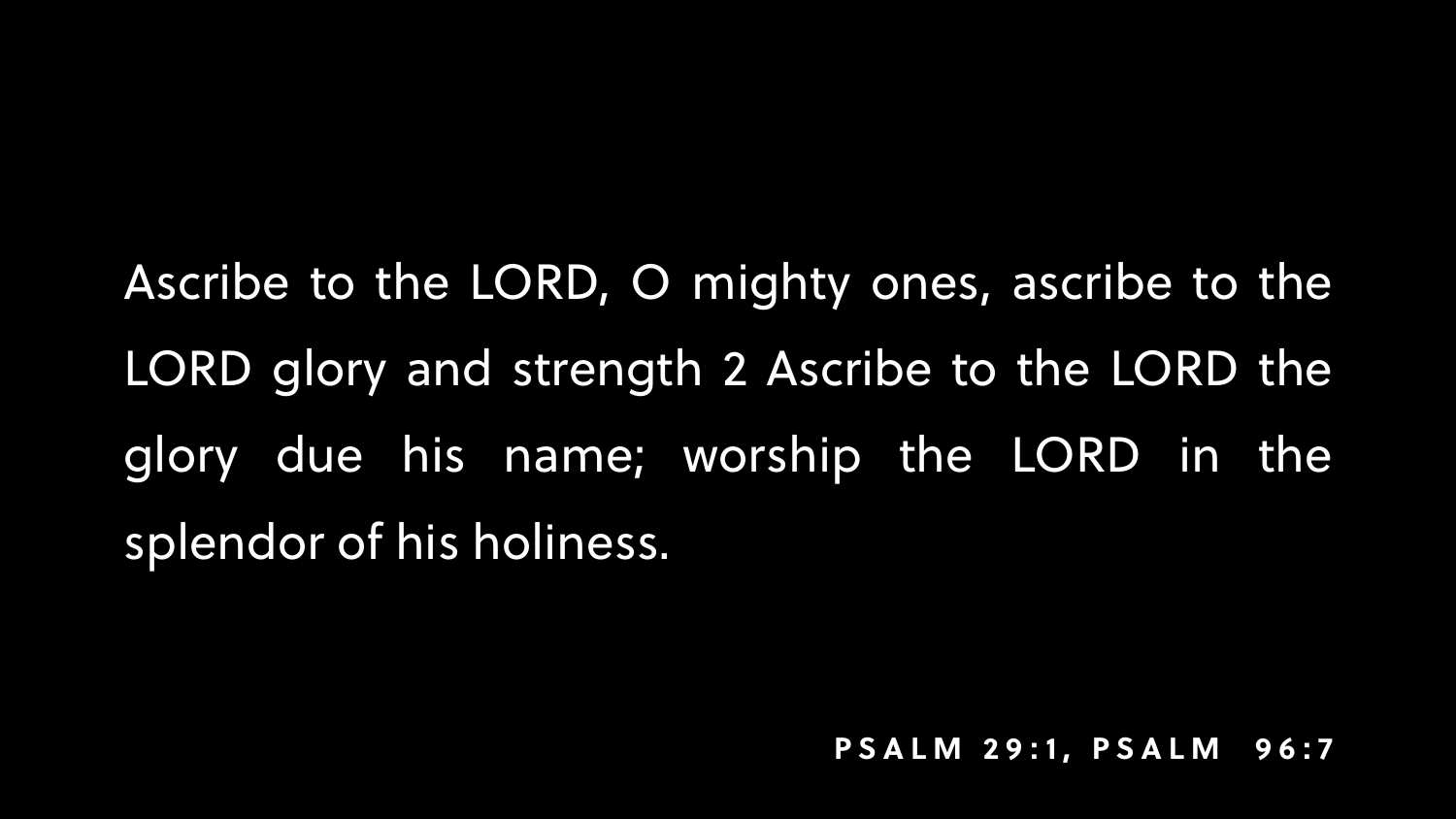# If you have the heart of a free person but the mind of a slave you will not live like an overcomer

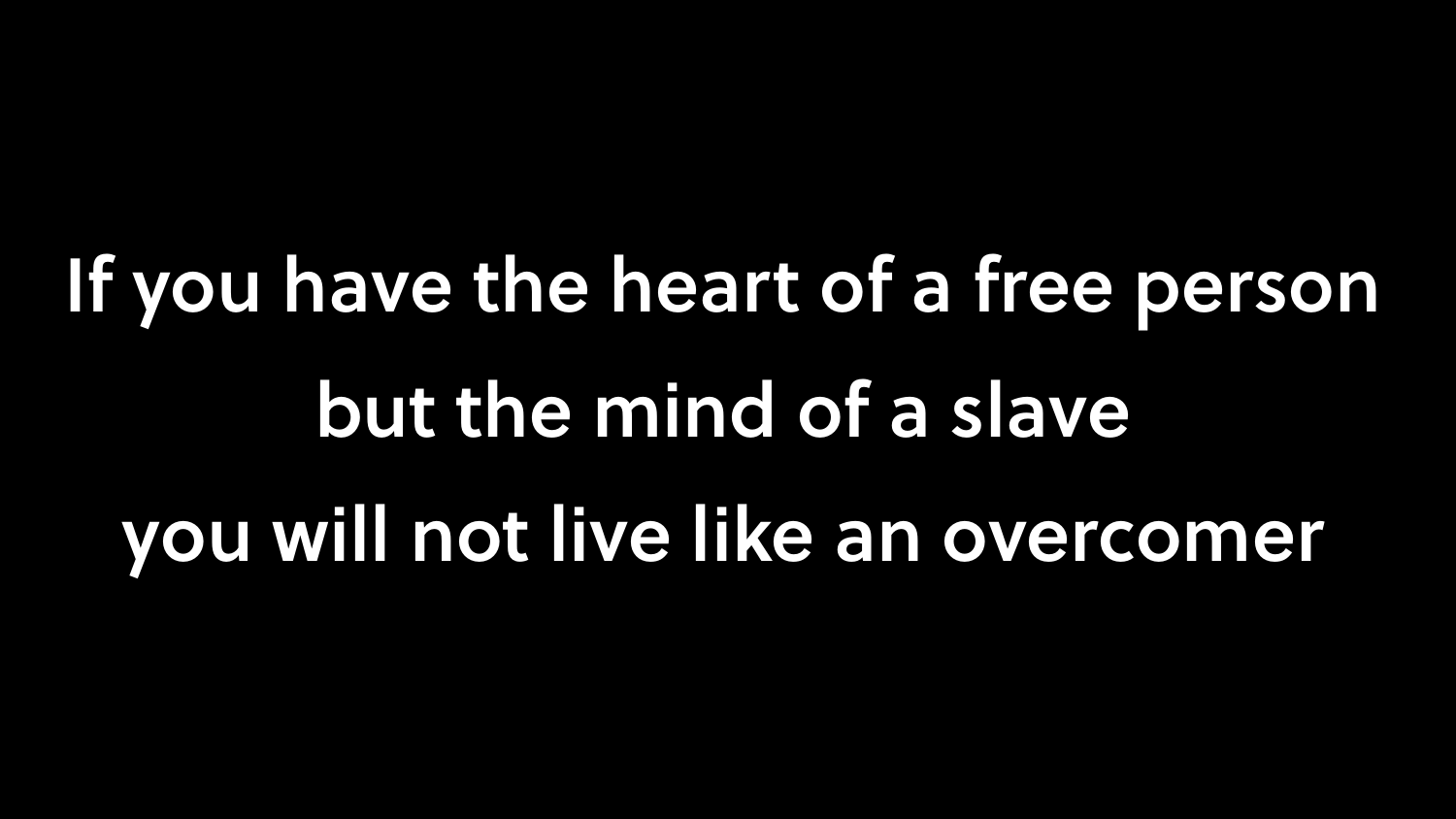### DELIVERANCE FROM EGYPT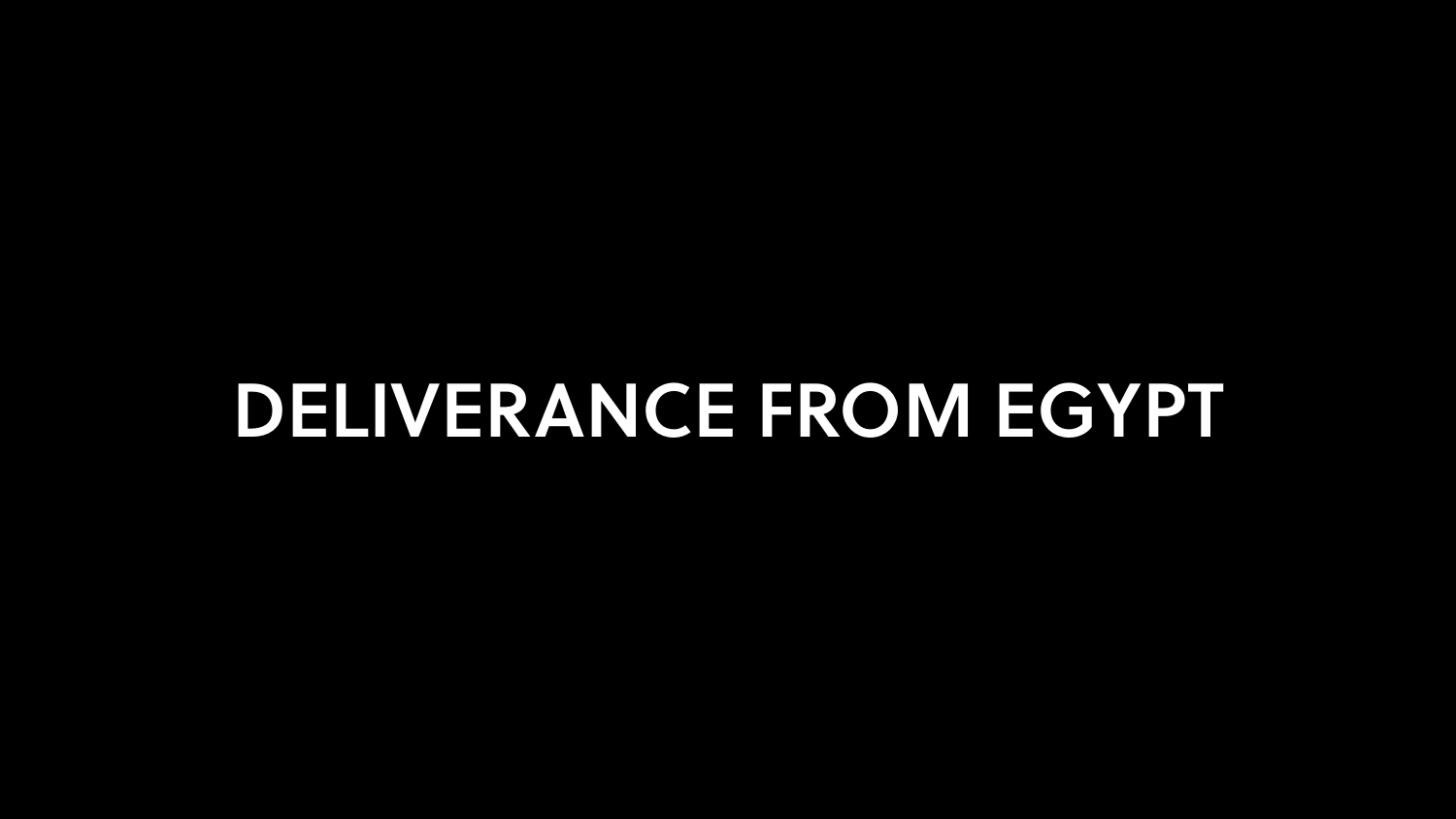### THE OATH TO ABRAHAM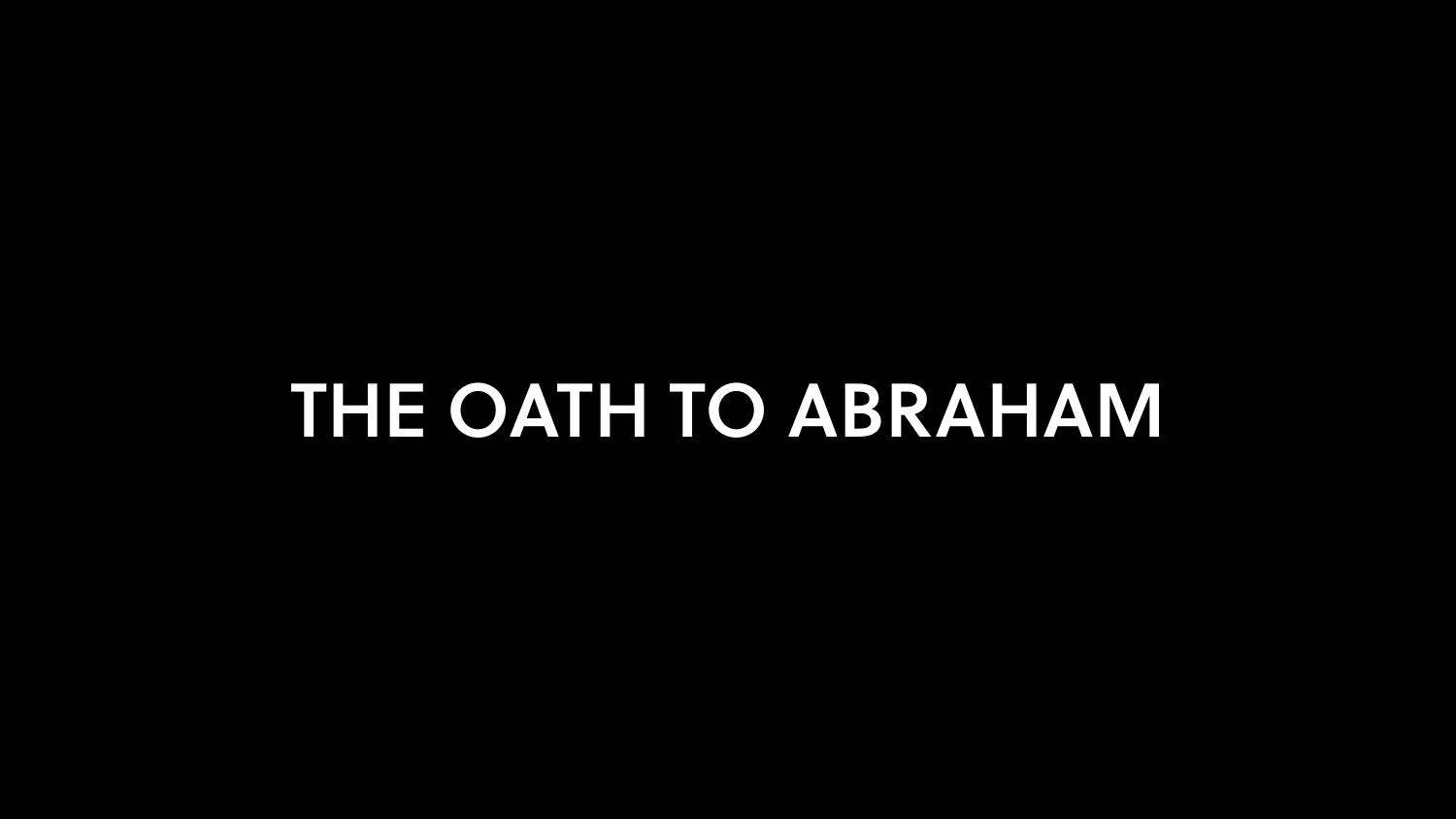#### **GENESIS 15:7-8**

7 He also said to him, "I am the Lord, who brought you out of Ur of the Chaldeans to give you this land to take possession of it."8 But Abram said, "Sovereign Lord, how can I know that I will gain possession of it?"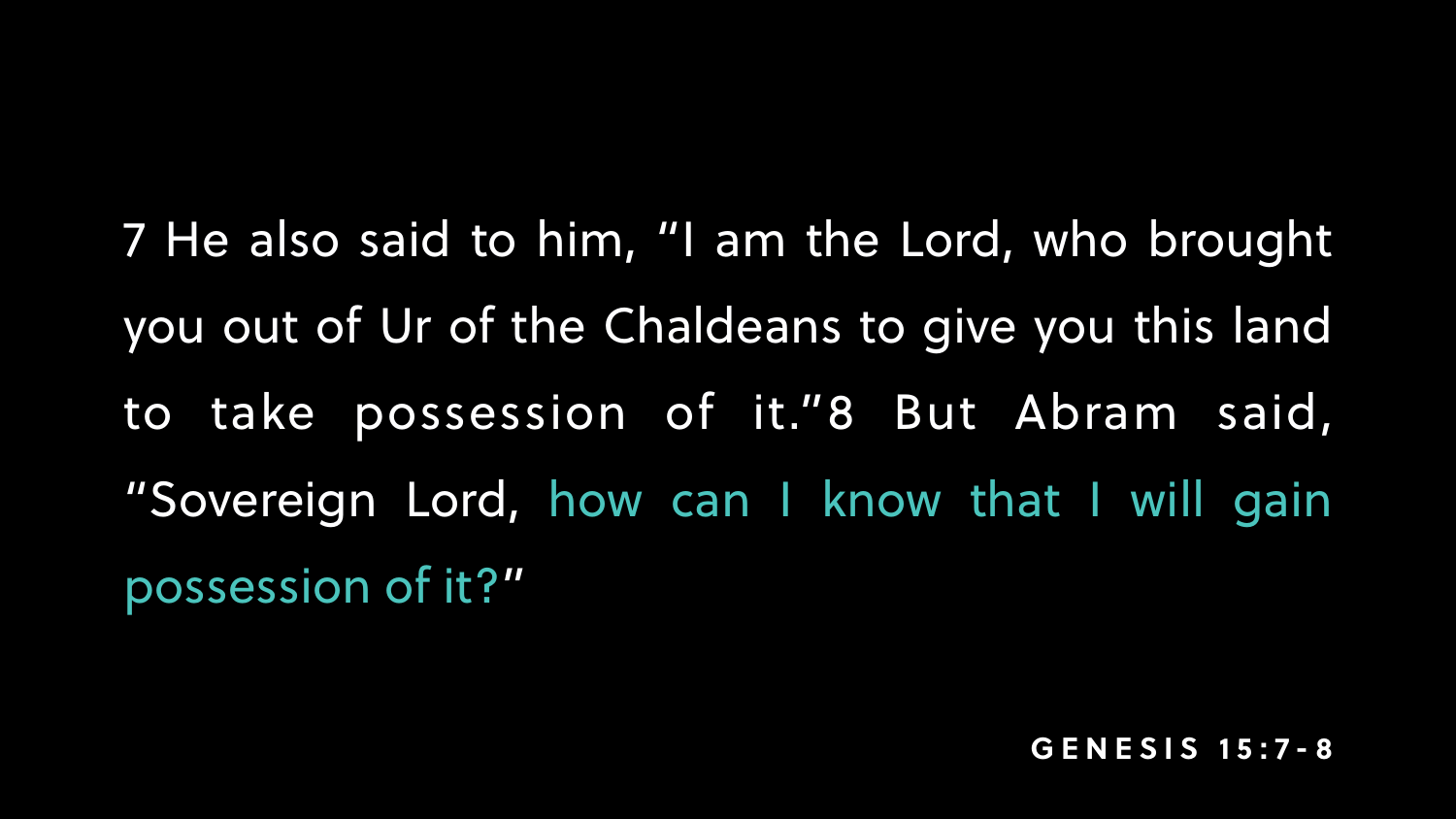### GOD REMEMBERED HIS OATH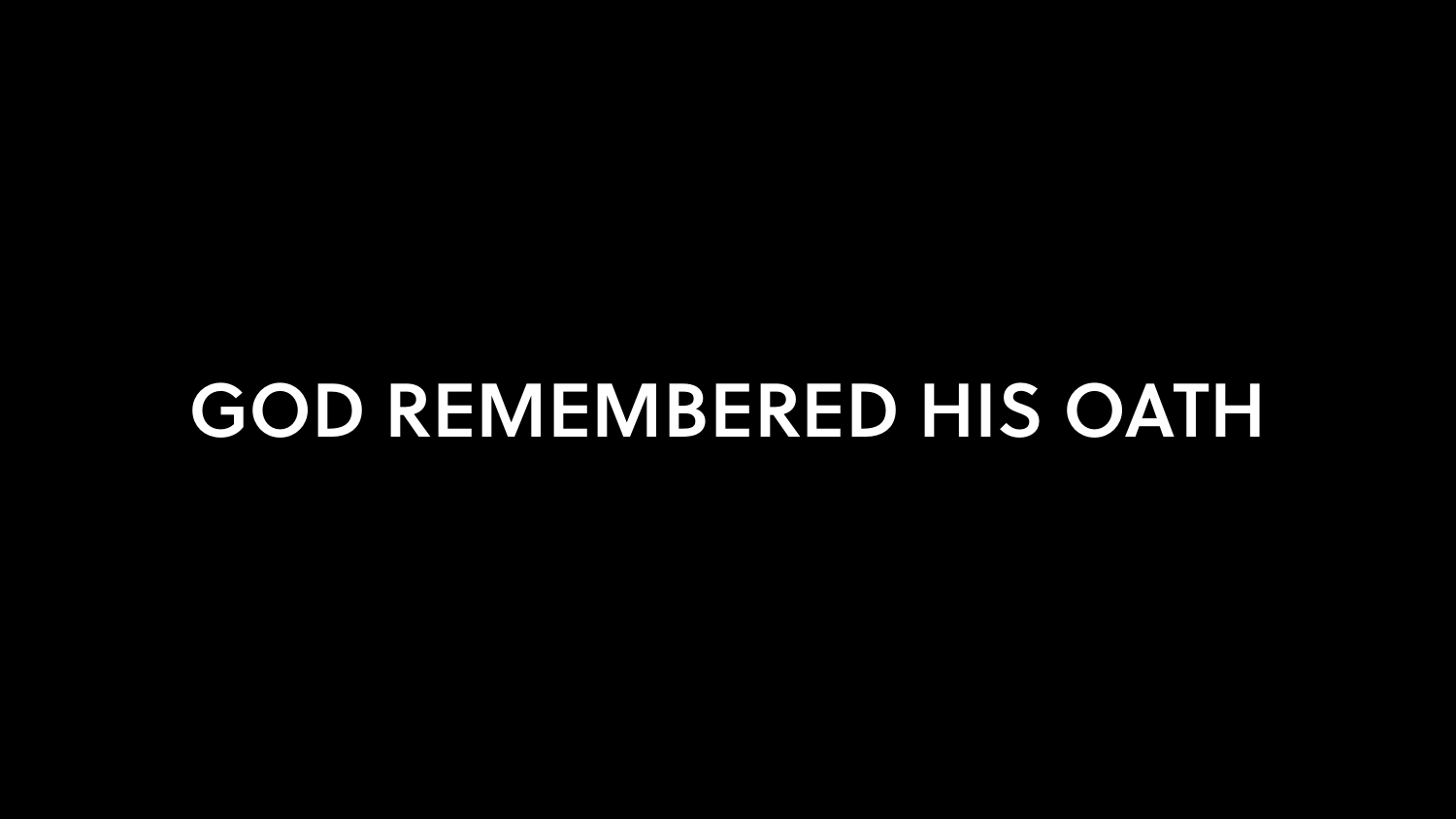#### **EXODUS 3:16-17**

- 16 "Go, assemble the elders of Israel and say to them, 'The Lord, the God of your fathers—the God of Abraham, Isaac and Jacob—appeared to me and said: I have watched over
- you and have seen what has been done to you in Egypt.
- 17 And I have promised to bring you up out of your misery
- in Egypt into the land of the Canaanites, Hittites, Amorites,
- Perizzites, Hivites and Jebusites—a land flowing with milk
- and honey.'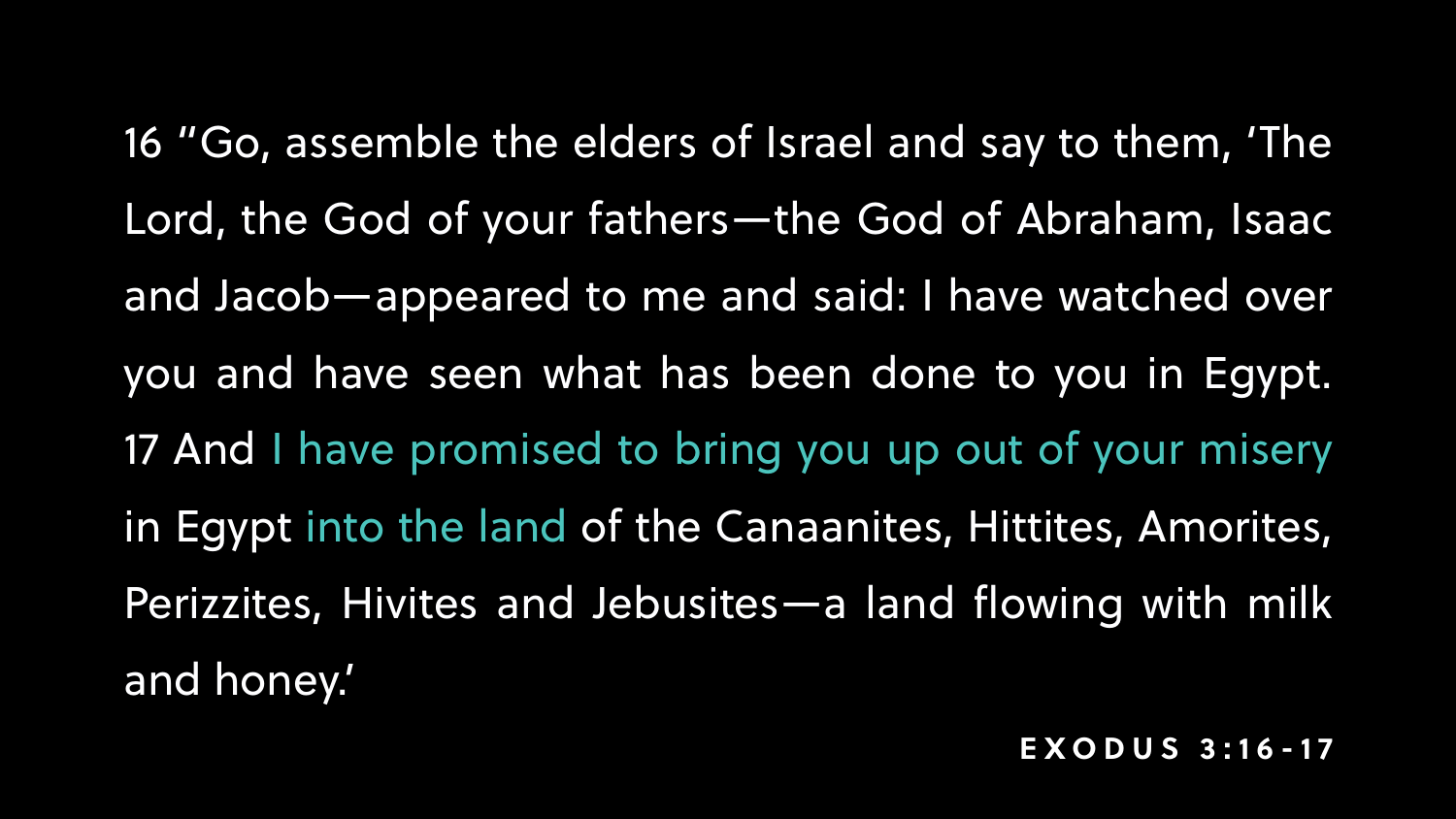### Exodus 13:5 - the land he swore to your ancestors to

### Numbers 14:30 - the land I swore with uplifted hand

give you Exodus 32:13 - this land I promised them to make your home give to your fathers

### Deuteronomy 1:8 - the land the Lord swore he would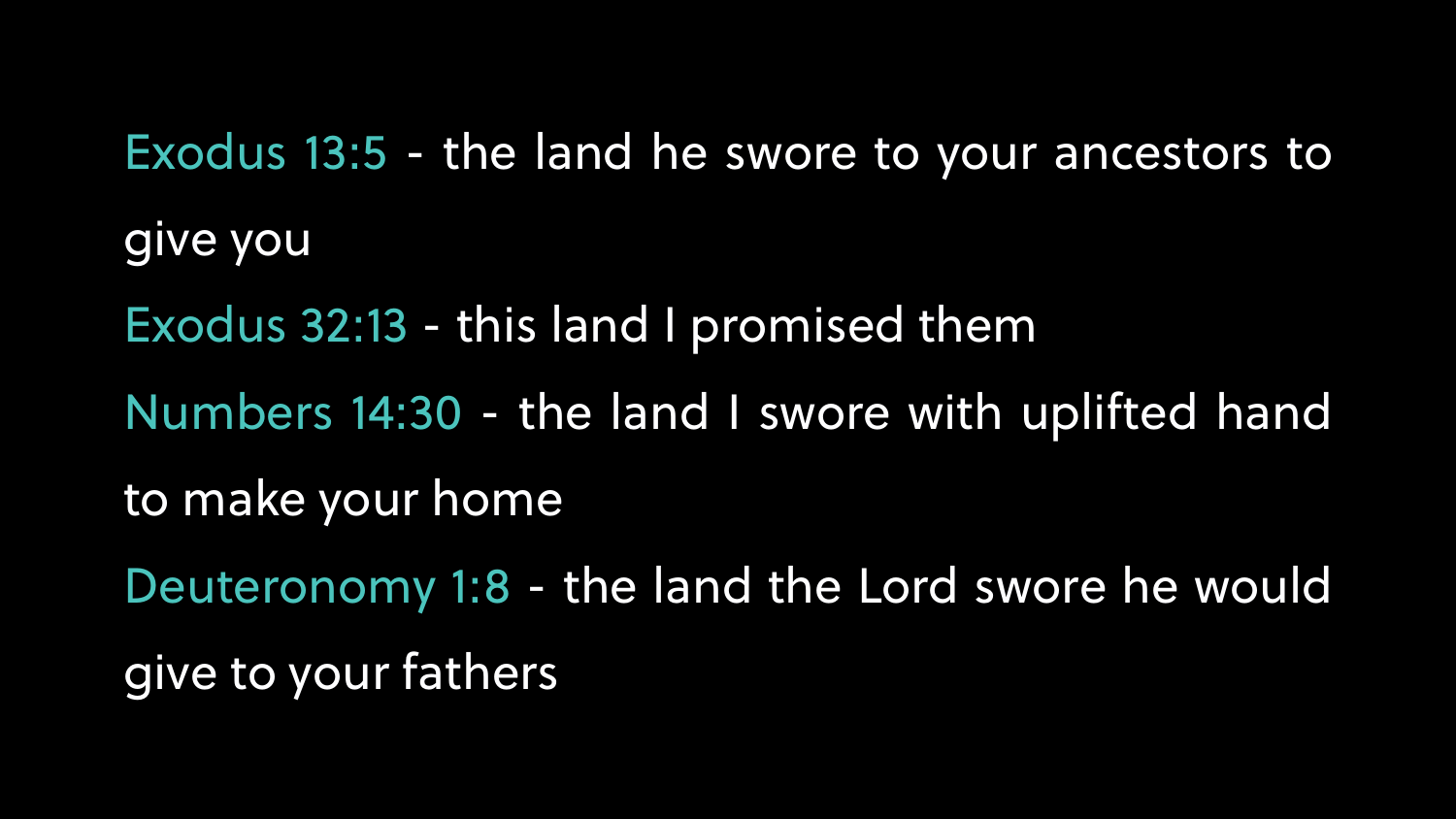Deuteronomy 6:10 - the land he swore to your fathers to give you Deuteronomy 7:13 - in the land he swore to your ancestors to give you. Deuteronomy 10:11 - the land I swore to their ancestors to give them Deuteronomy 11:21 - in the land the Lord swore to give your ancestors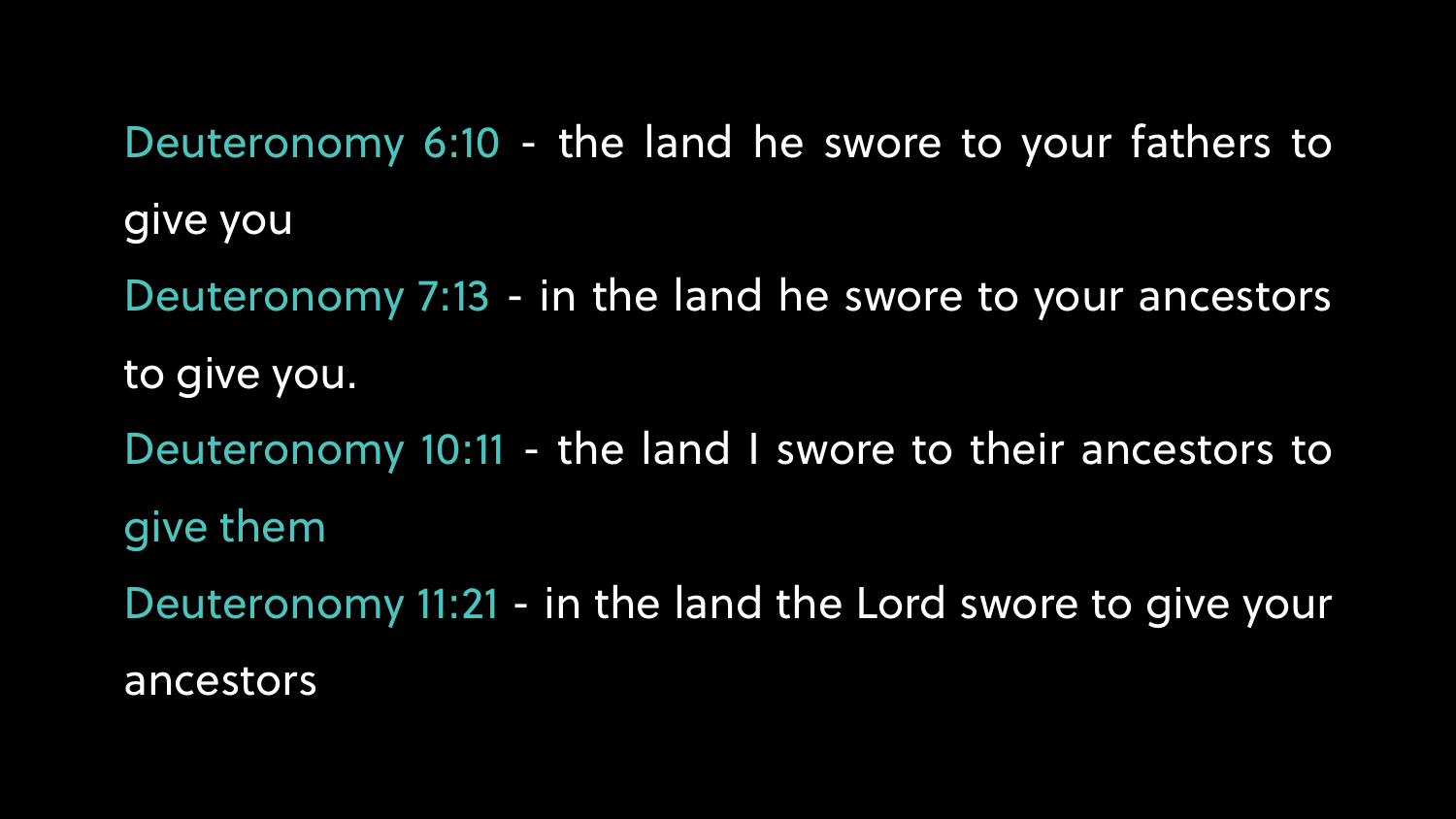#### Deuteronomy 26:3 - the land the Lord swore to our

### Deuteronomy 28:11 - in the land he swore to your ancestors

ancestors to give us to give you fathers ancestors

#### Deuteronomy 30:20 - in the land he swore to give to your

### Deuteronomy 31:7 - the land that the Lord swore to their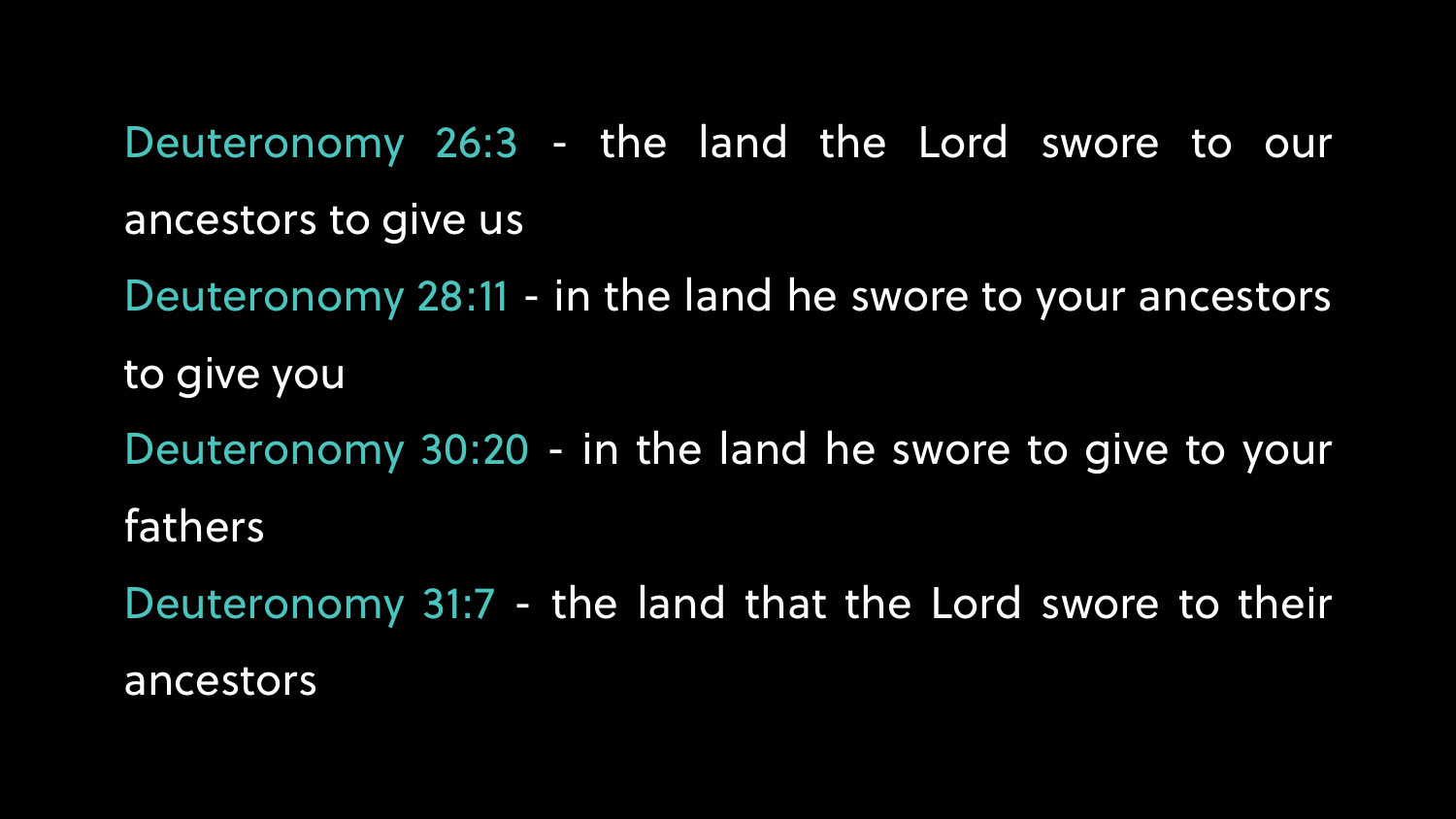## THEY SAW GOD'S VISIBLE PRESENCE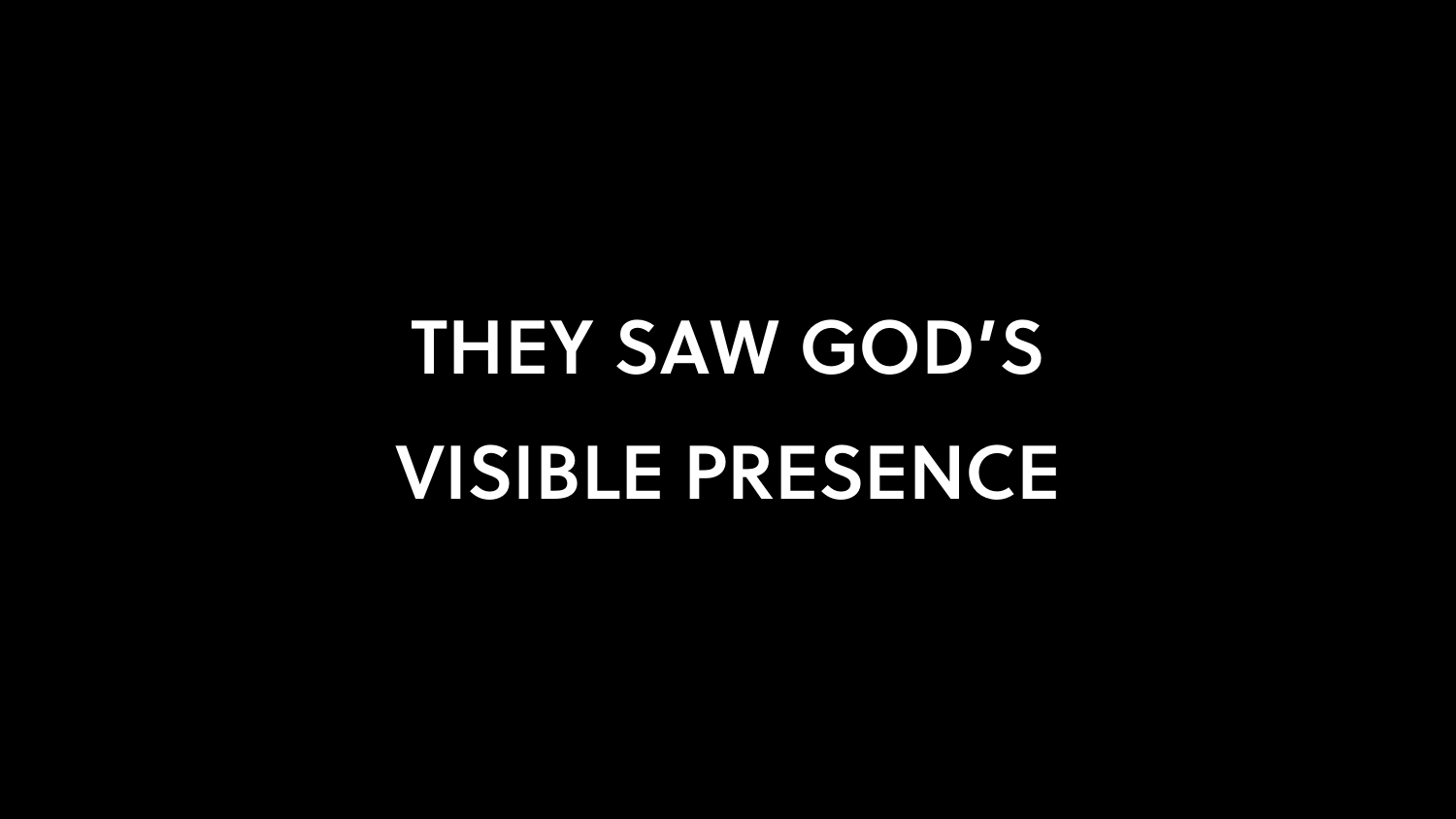#### **NUMBERS 14:19-23**

its place in front of the people.

After leaving Succoth they camped at Etham on the edge of the desert. 21 By day the LORD went ahead of them in a pillar of cloud to guide them on their way and by night in a pillar of fire to give them light, so that they could travel by day or night. 22 Neither the pillar of cloud by day nor the pillar of fire by night left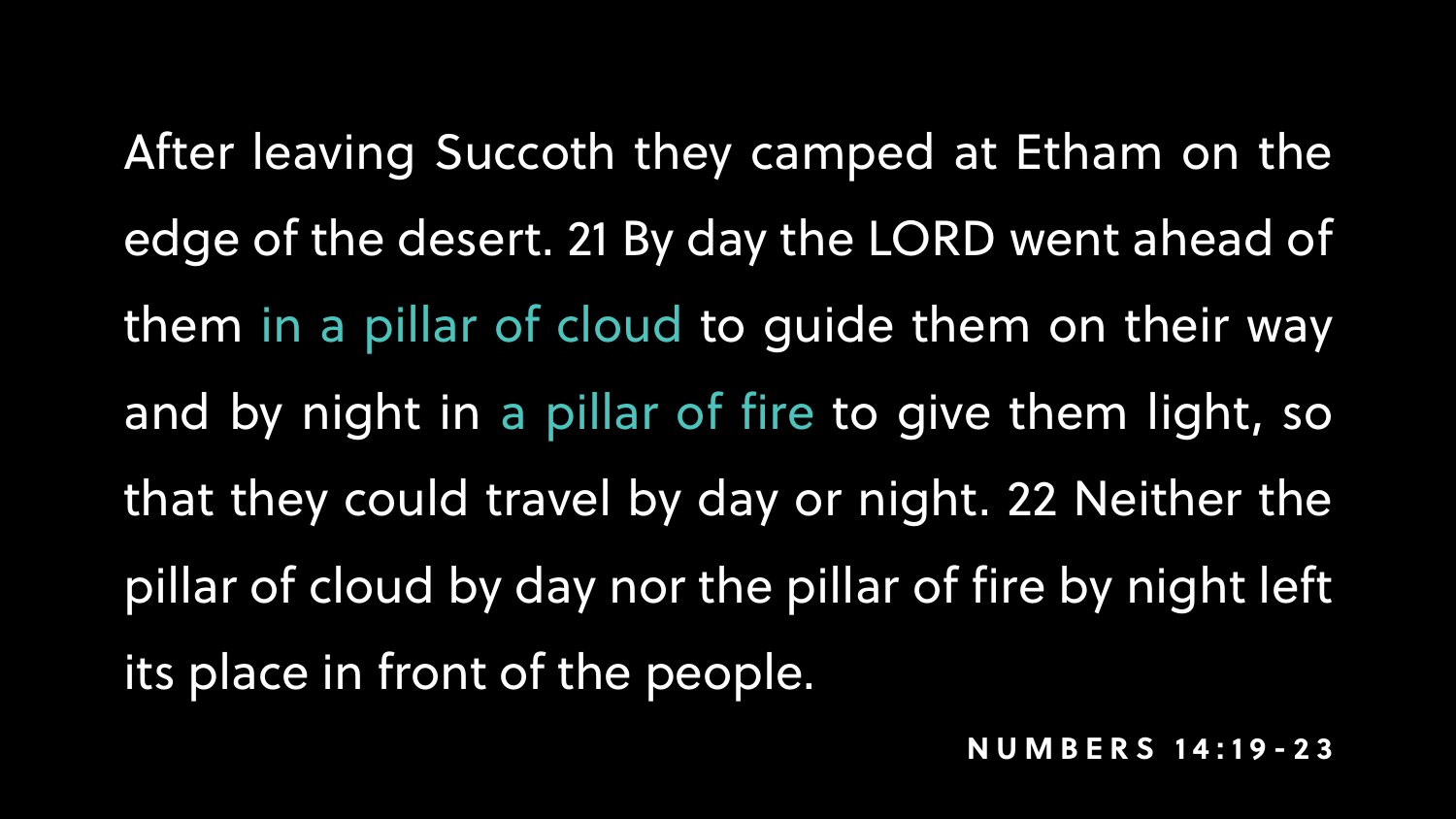AT THE RED SEA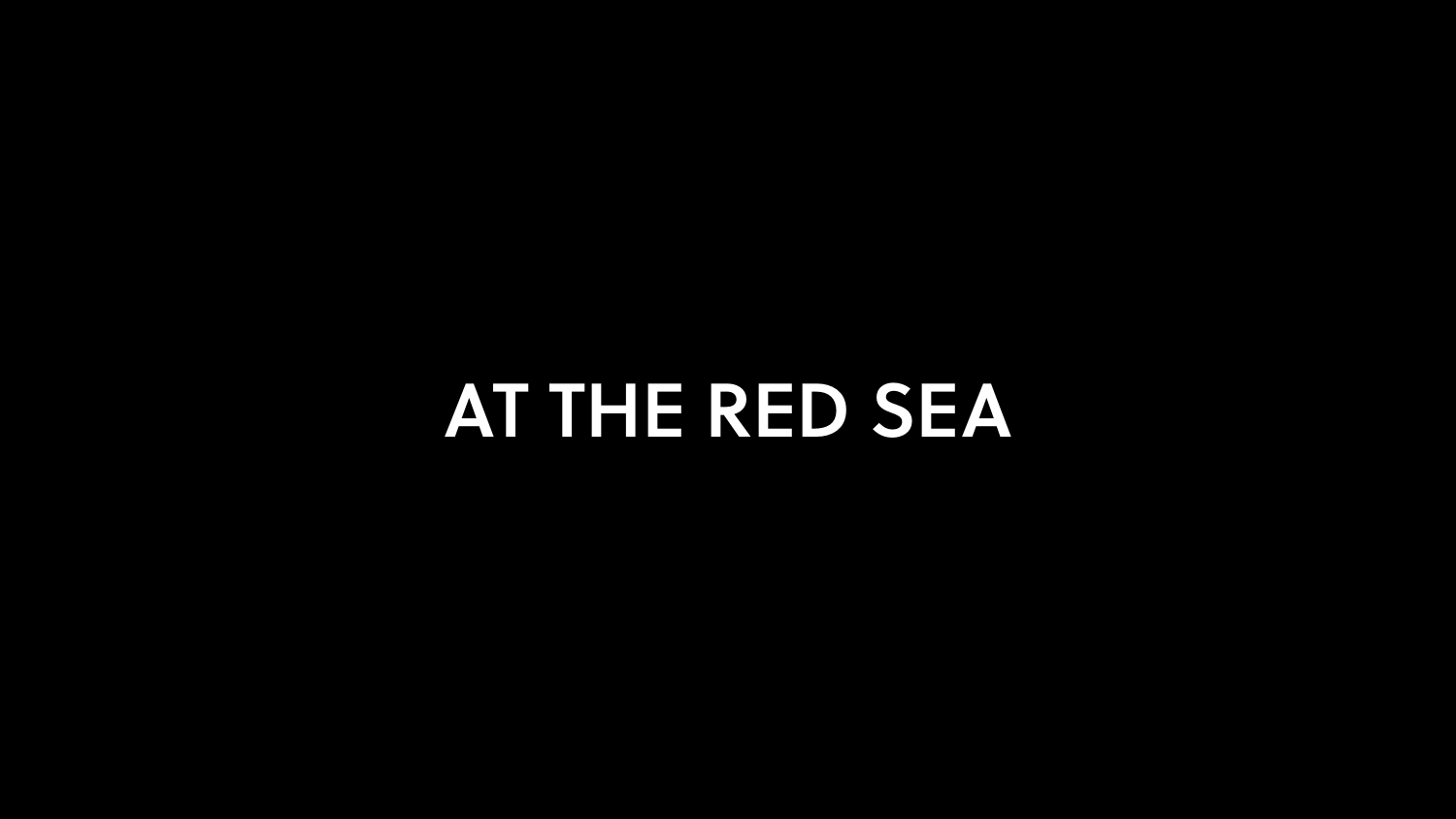**EXODUS 14:10-12**

10 As Pharaoh approached, the Israelites looked up, and there were the Egyptians, marching after them. They were terrified and cried out to the LORD. 11 They said to Moses, "Was it because there were no graves in Egypt that you brought us to the desert to die? What have you done to us by bringing us out of Egypt? 12 Didn't we say to you in Egypt, 'Leave us alone; let us serve the Egyptians'? It would have been better for us to serve the Egyptians than to die in the desert!"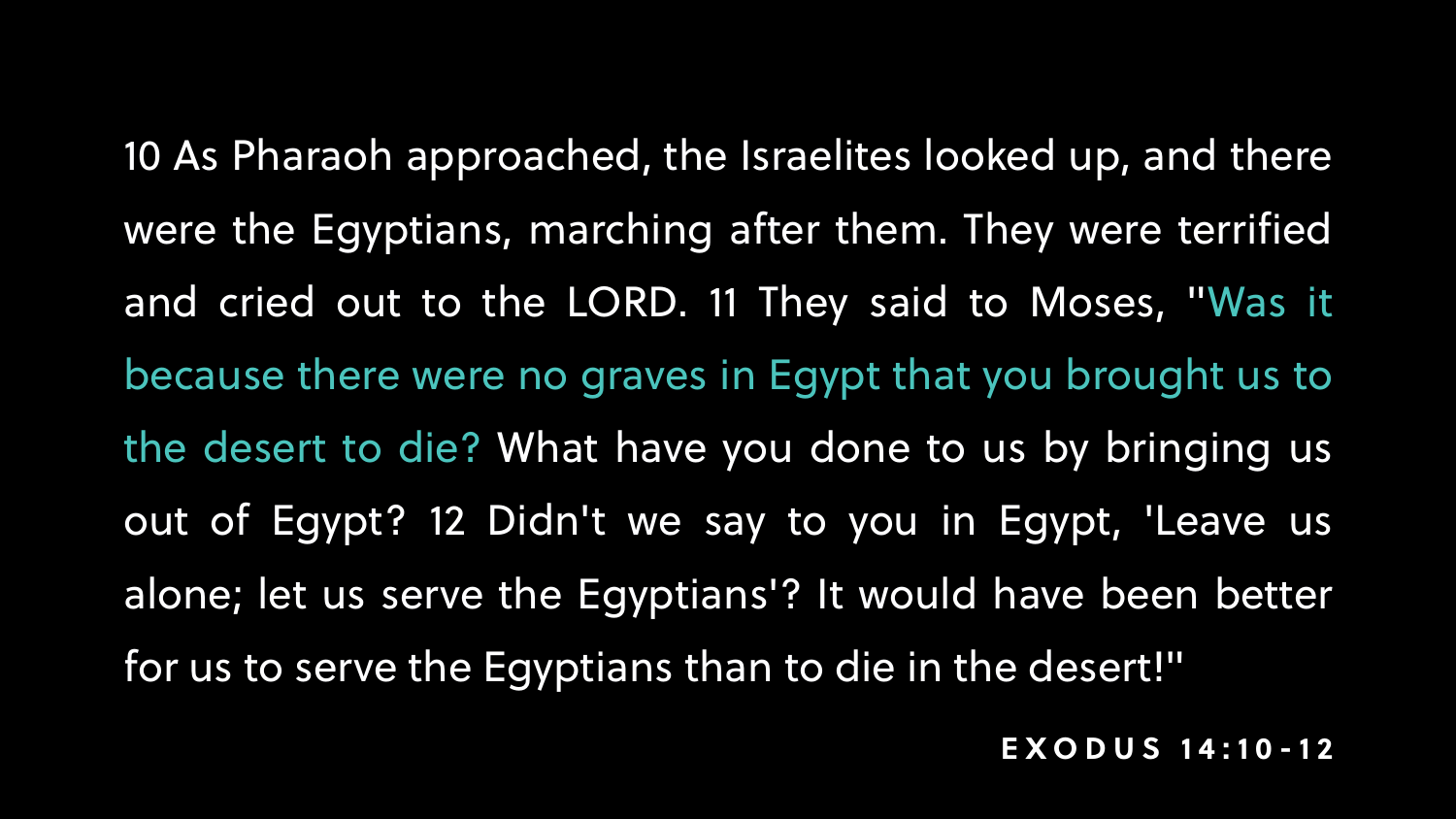### AT MARAH WHEN THEY WERE THIRSTY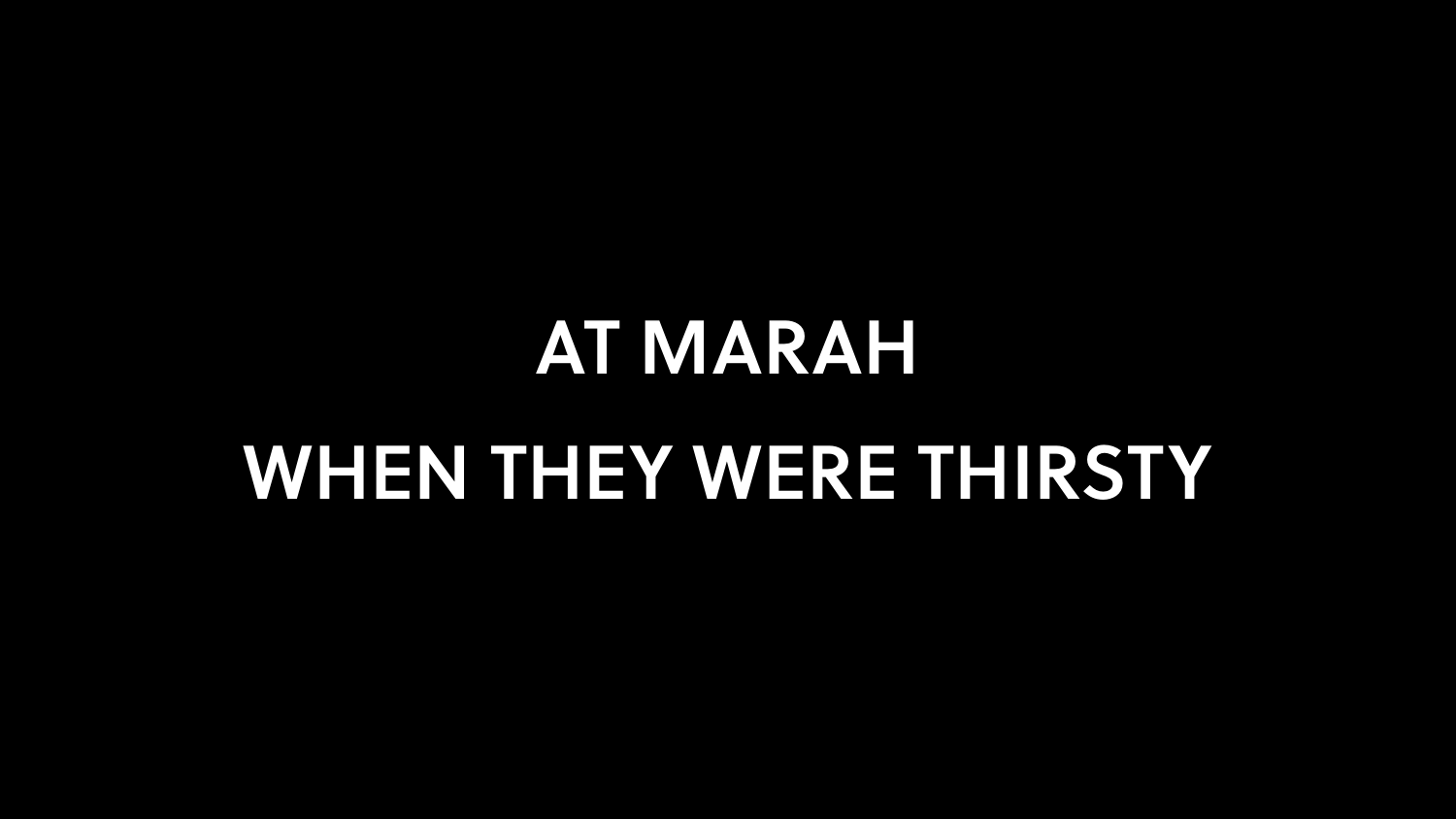**EXODUS 15:22-24**

22 Then Moses led Israel from the Red Sea and they went into the Desert of Shur. For three days they traveled in the desert without finding water. 23 When they came to Marah, they could not drink its water because it was bitter. (That is why the place is called Marah. 24 So the people grumbled against Moses,

saying, "What are we to drink?"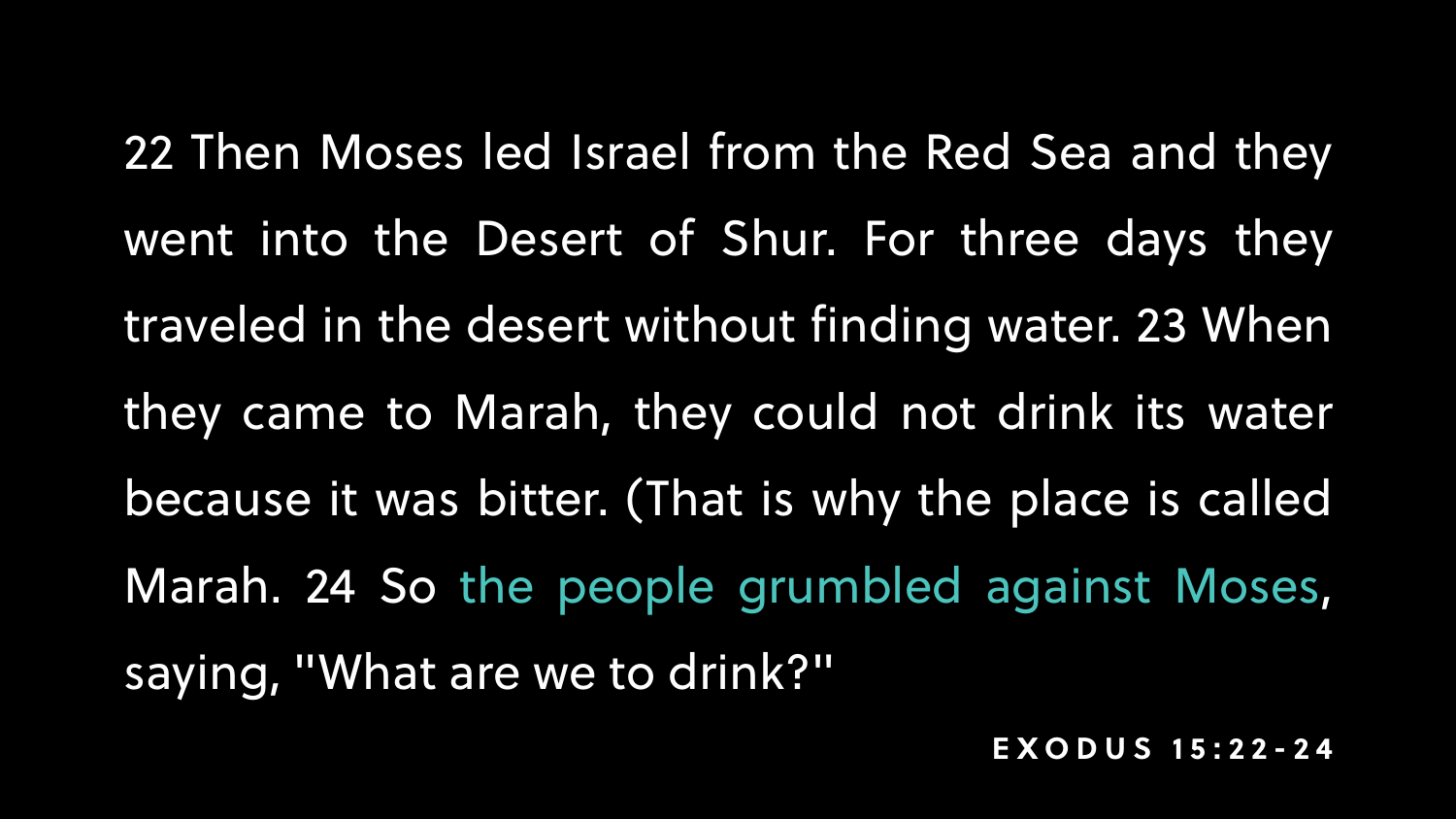## AT DESERT OF SIN THEY WERE HUNGRY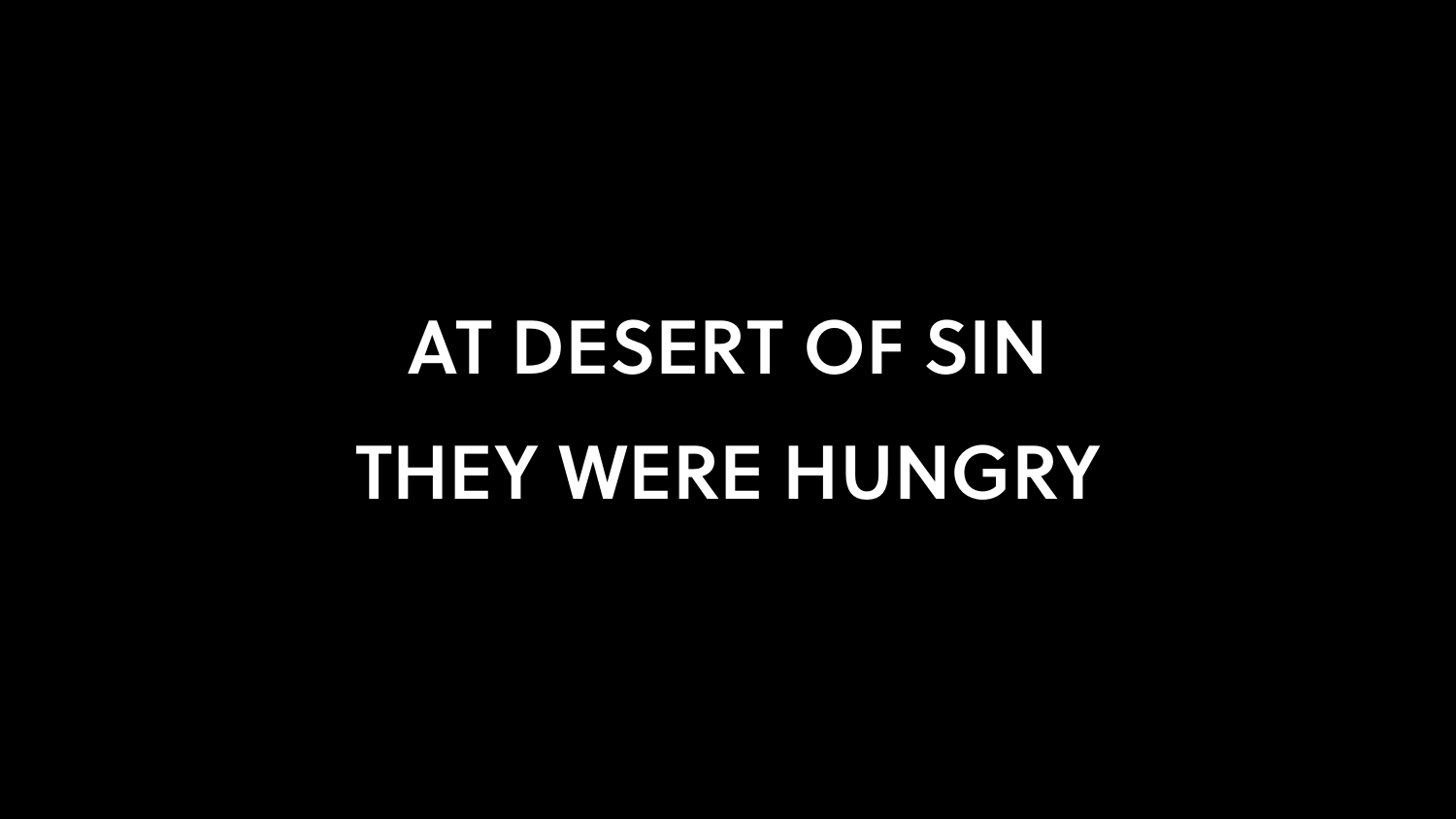#### **EXODUS 16: 2-3**

2 In the desert the whole community grumbled against Moses and Aaron. 3 The Israelites said to them, "If only we had died by the LORD's hand in Egypt! There we sat around pots of meat and ate all the food we wanted, but you have brought us out into this desert to starve this entire assembly to death."

- 
- 
- 
- 
-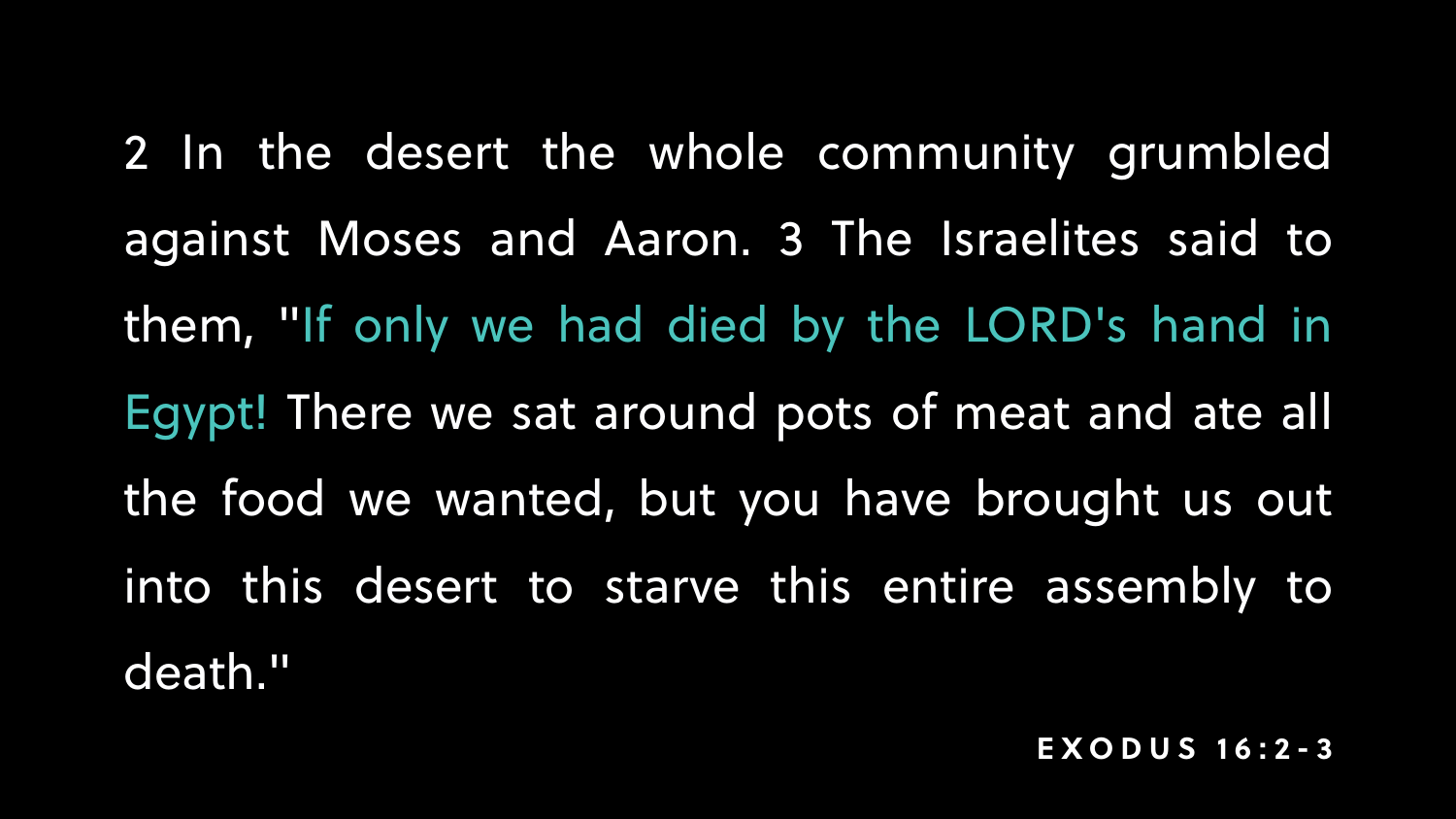# AT REPHIDIM WHEN THEY HAD NO WATER TO DRINK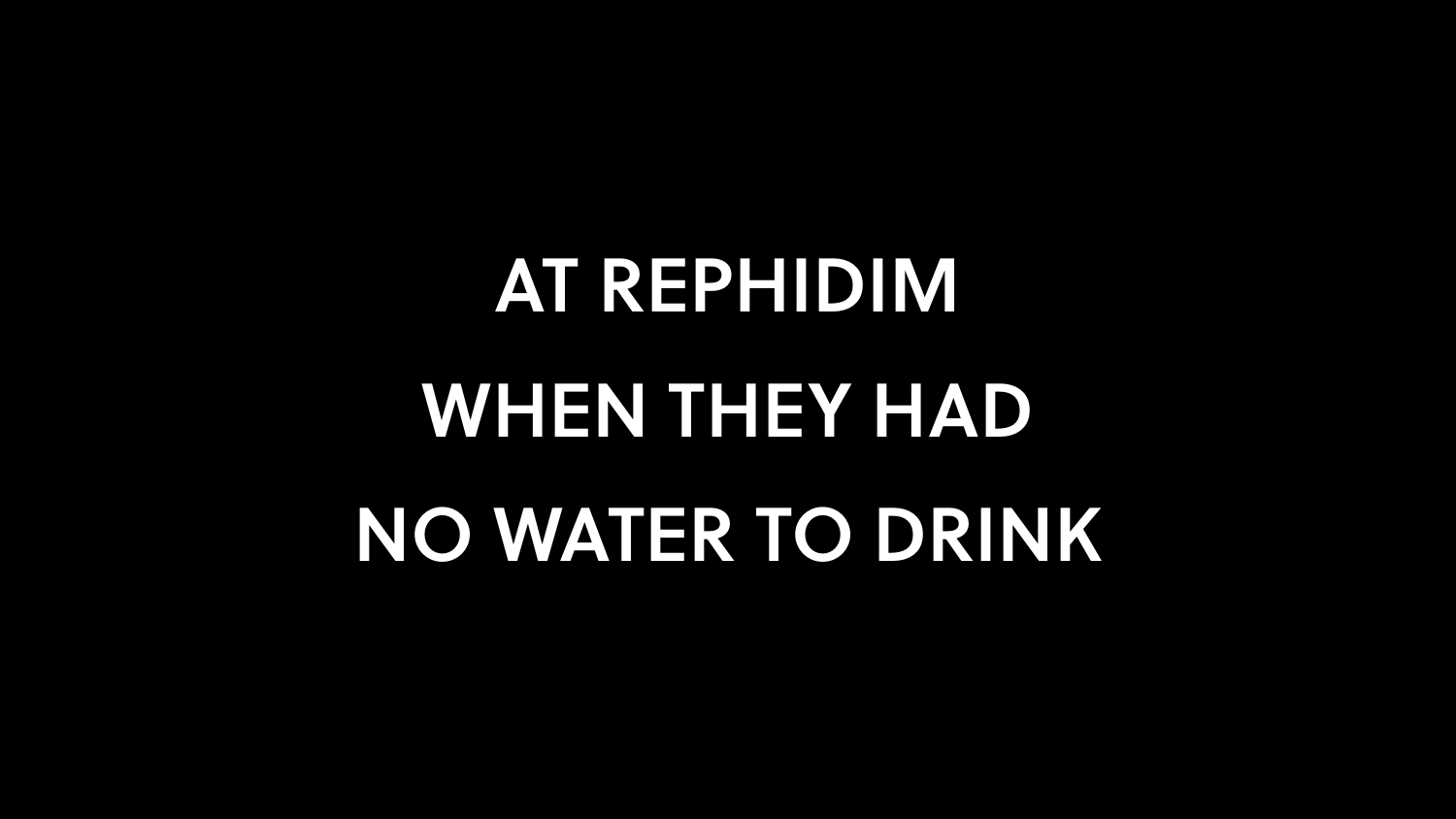#### **EXODUS 17:1 - 3**

1 They camped at Rephidim, but there was no water for the people to drink. 2 So they quarreled with Moses and said, "Give us water to drink." Moses replied, "Why do you quarrel with me? Why do you put the LORD to the test?"3 But the people were thirsty for water there, and they grumbled against Moses. They said, "Why did you bring us up out of Egypt to make us and our children and livestock

die of thirst?"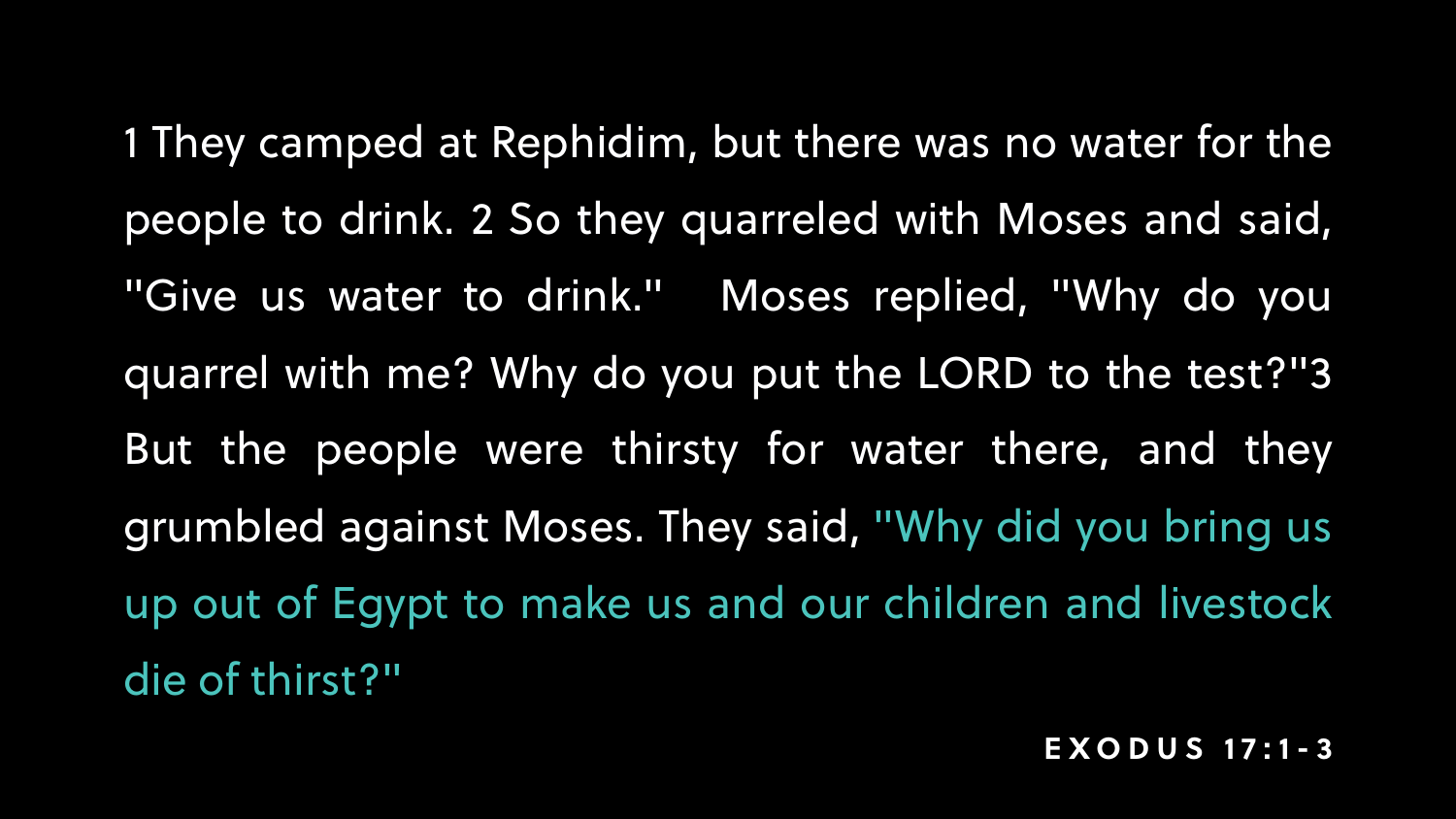# 2ND TIME AT REPHIDIM WHEN THEY HAD NO WATER TO DRINK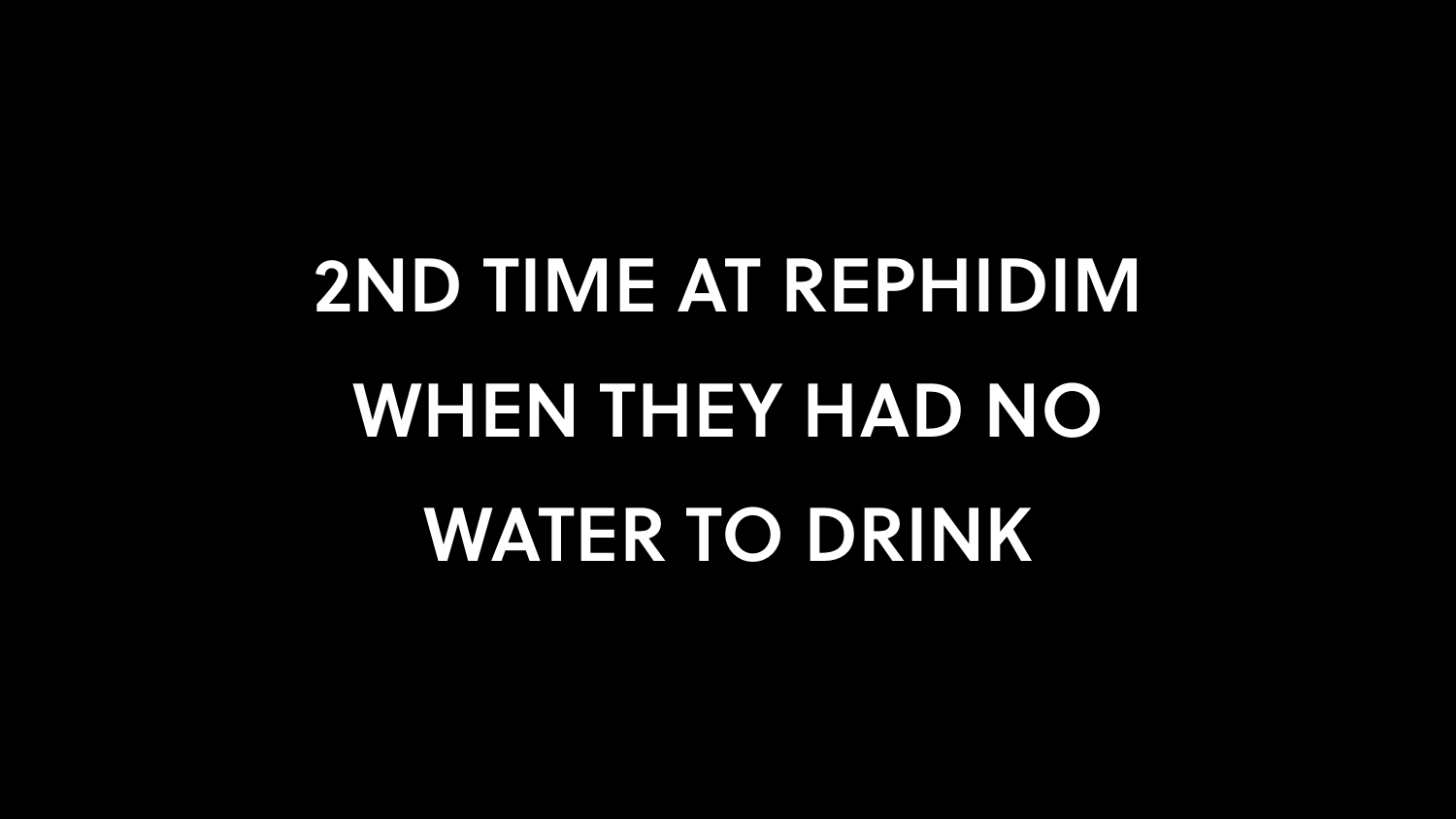#### **NUMBERS 20:2 - 5**

2 Now there was no water for the congregation; so they gathered together against Moses and Aaron. 3 And the people contended with Moses and spoke, saying: "If only we had died when our brethren died before the LORD! 4 Why have you brought up the assembly of the LORD into this wilderness, that we and our animals should die here? 5 And why have you made us come up out of Egypt, to bring us to this evil place? It is not a place of grain or figs or vines or pomegranates; nor is there any water to drink."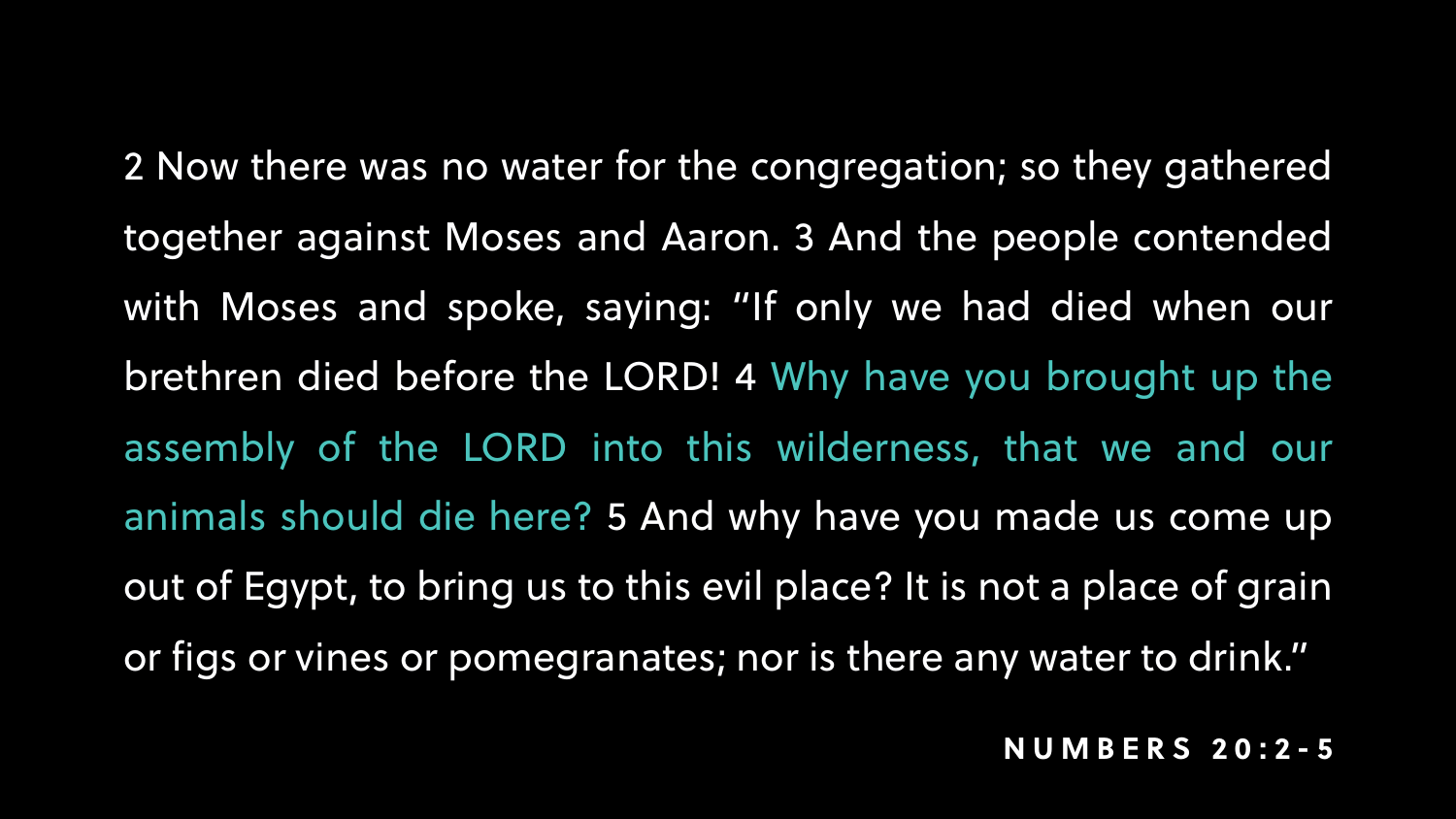# AT MOUNT HOR WHEN THEY HAD TO TAKE THE LONG WAY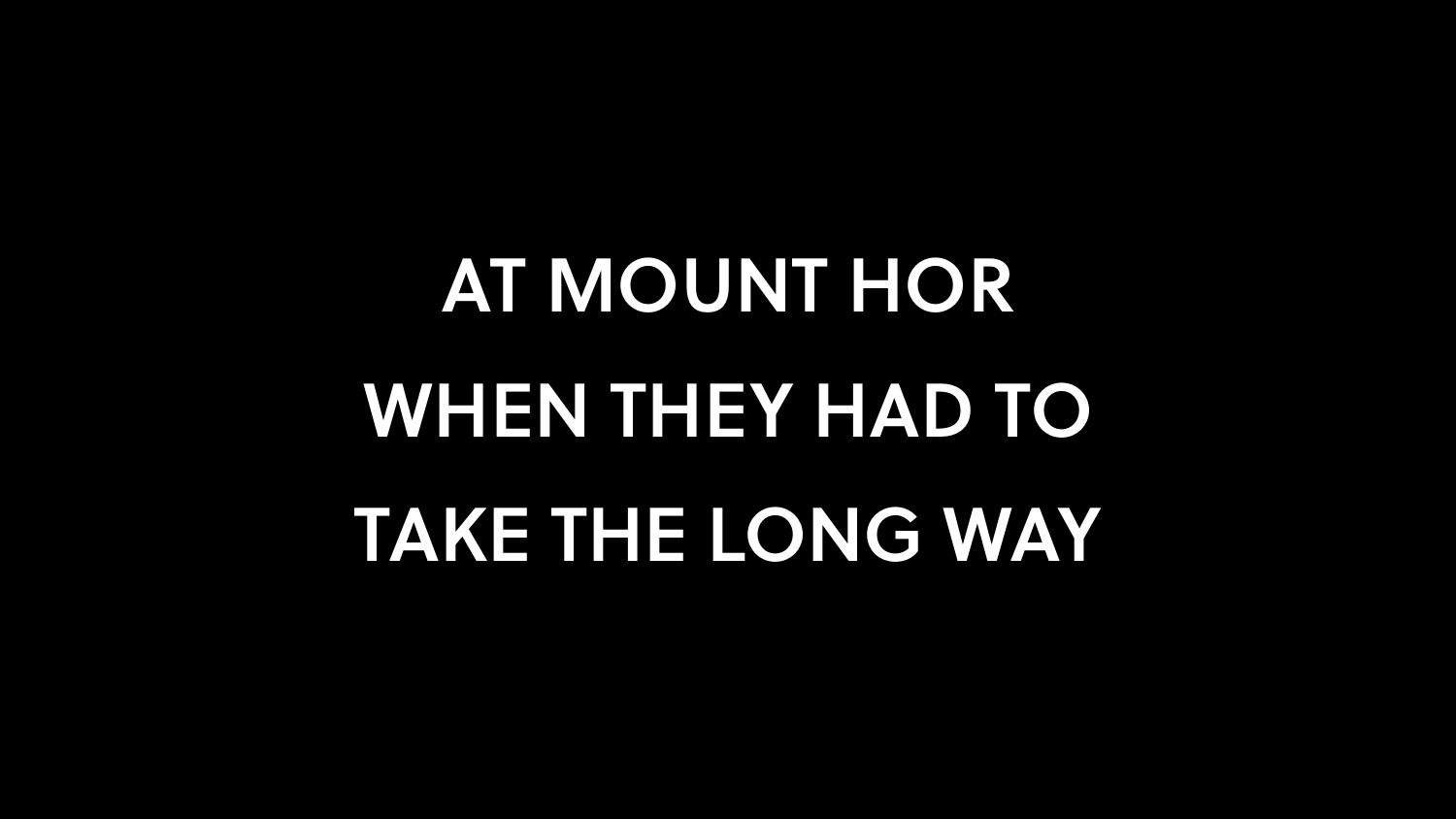#### **NUMBERS 21:4 - 5**

4 They traveled from Mount Hor along the route to the Red Sea, to go around Edom. But the people grew impatient on the way; 5 they spoke against God and against Moses, and said, "Why have you brought us up out of Egypt to die in the desert? There is no bread! There is no water! And we detest this miserable food!"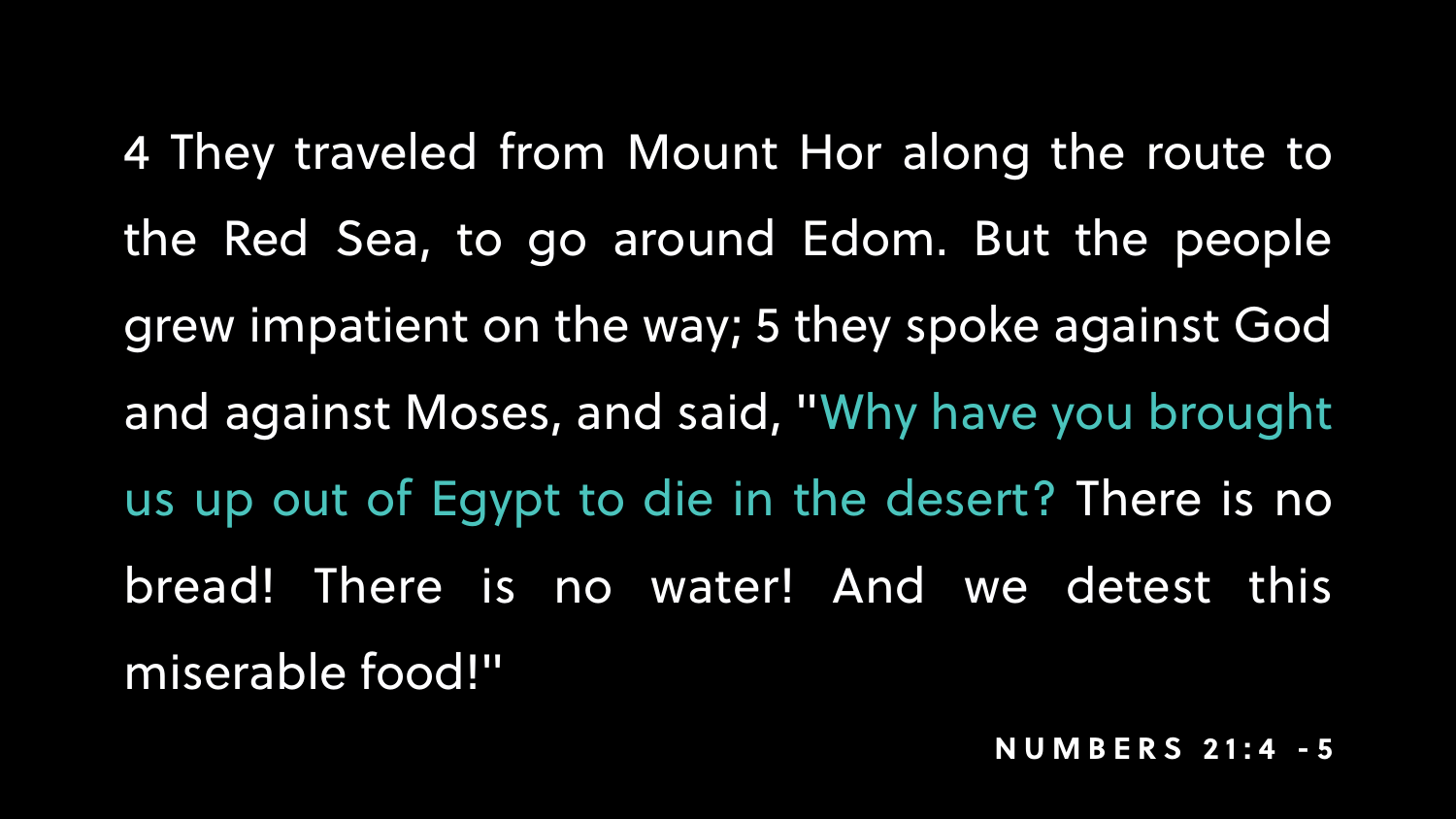### AT HOREB AFTER THE SPIES REPORTED BACK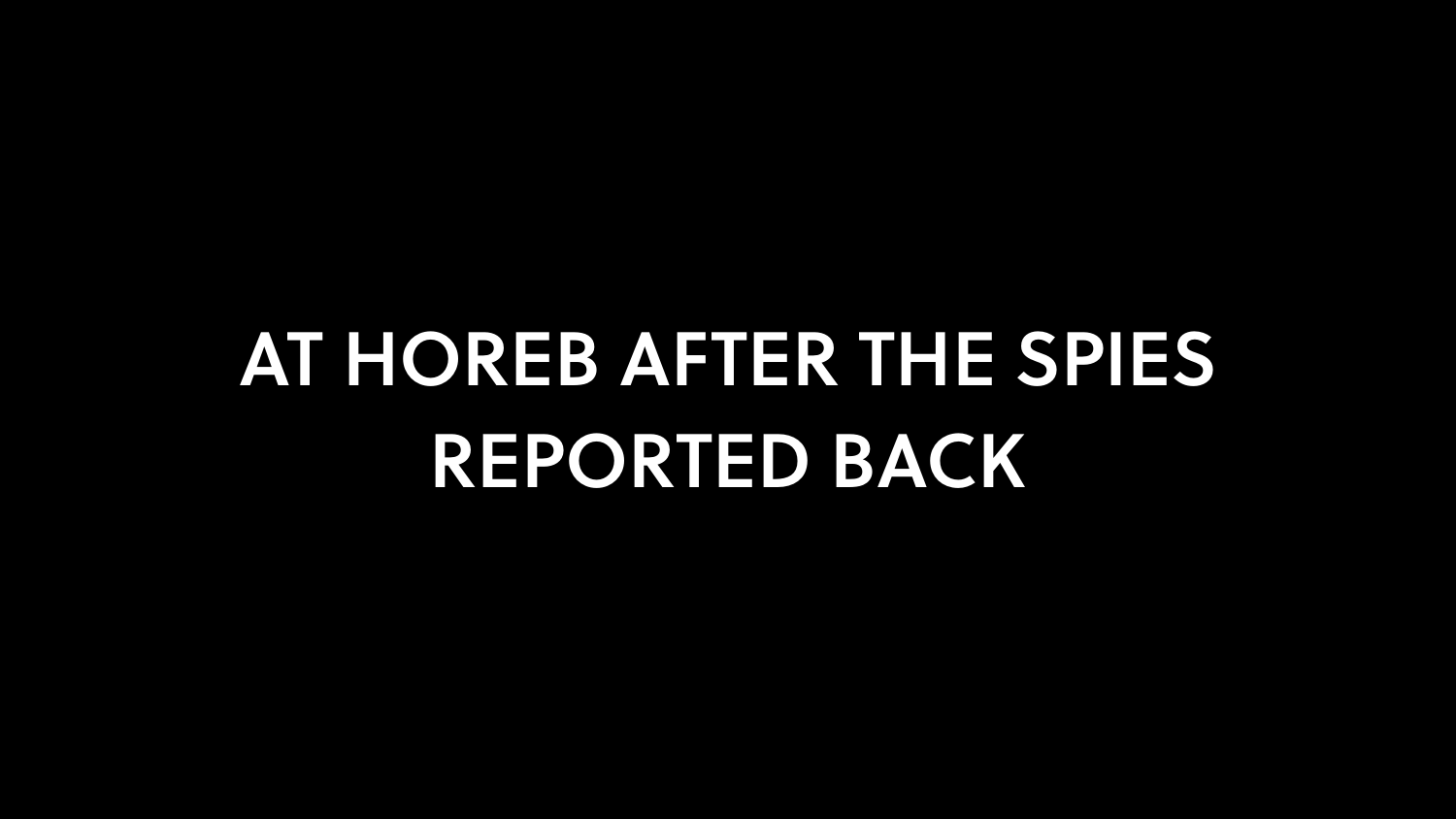**DEUTERONOMY 1:2 6-27**

- 26"Nevertheless you would not go up, but rebelled against the command of the Lord your God; 27 and
- you complained in your tents, and said, 'Because the
- Lord hates us, He has brought us out of the land of
- Egypt to deliver us into the hand of the Amorites, to

destroy us.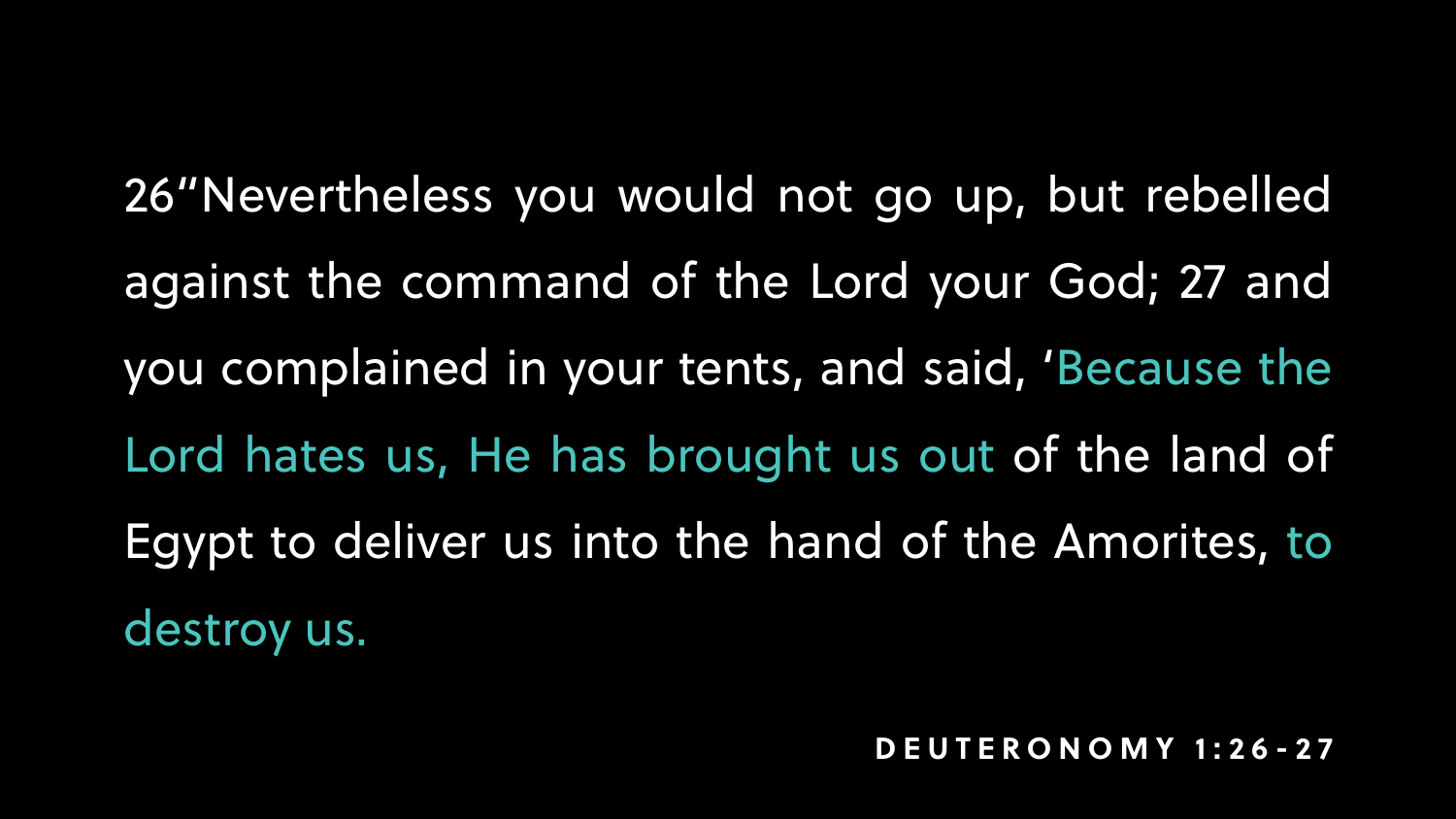- 1 That night all the people of the community raised their voices and wept aloud. 2 All the Israelites grumbled against Moses and Aaron, and the whole assembly said to them, "If only we had died in Egypt! Or in this desert! 3 Why is the LORD bringing us to this land only to let us fall by the sword? Our wives and children will be taken as plunder. Wouldn't it be better for us to go back to Egypt?" 4 And they said to each other, "We should choose a leader and go back to Egypt."
	- **NUMBERS 14:1 4**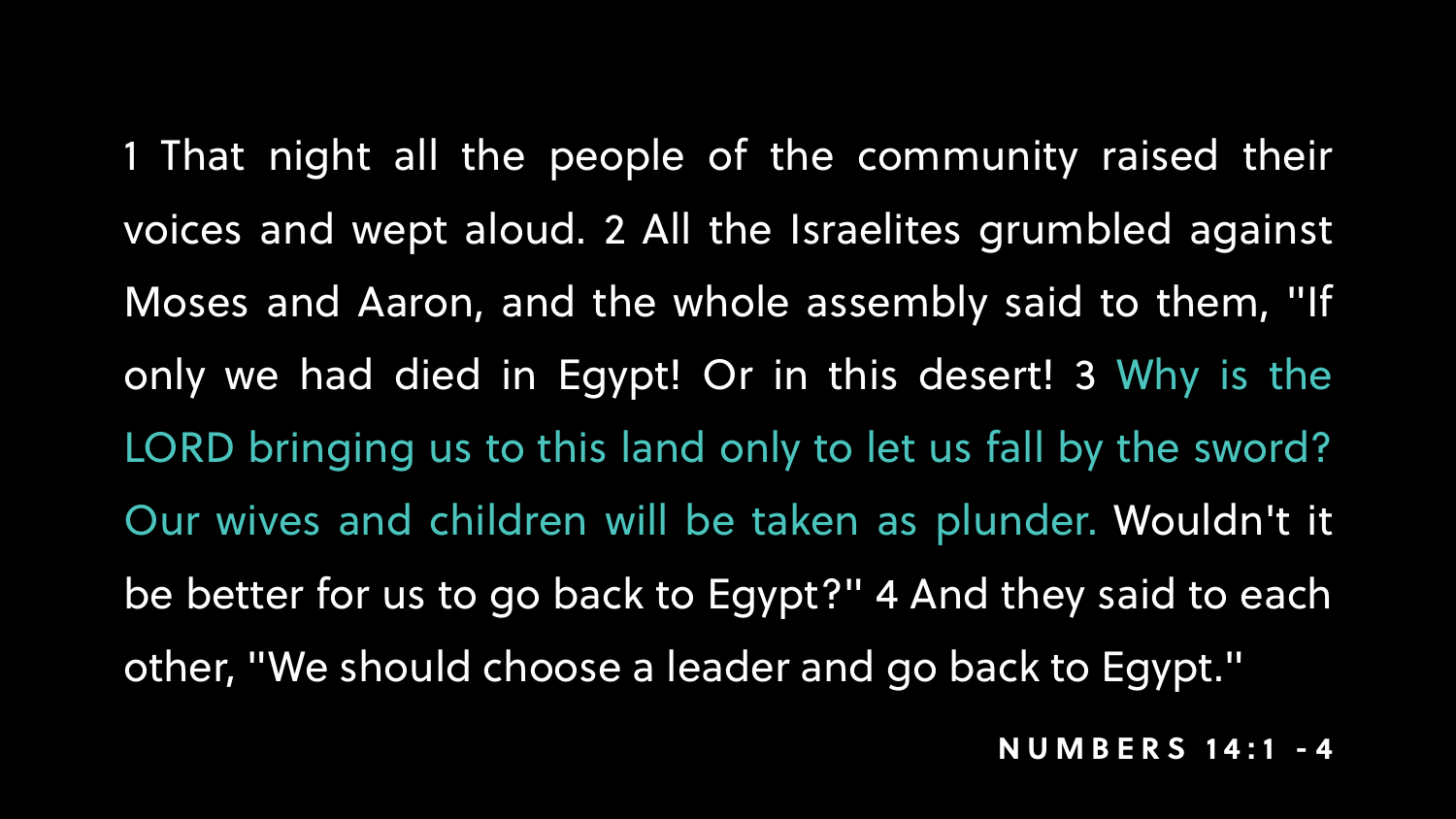If you have the heart of a free person but the mind of a slave you will not live like an overcomer and it will keep you from God's promises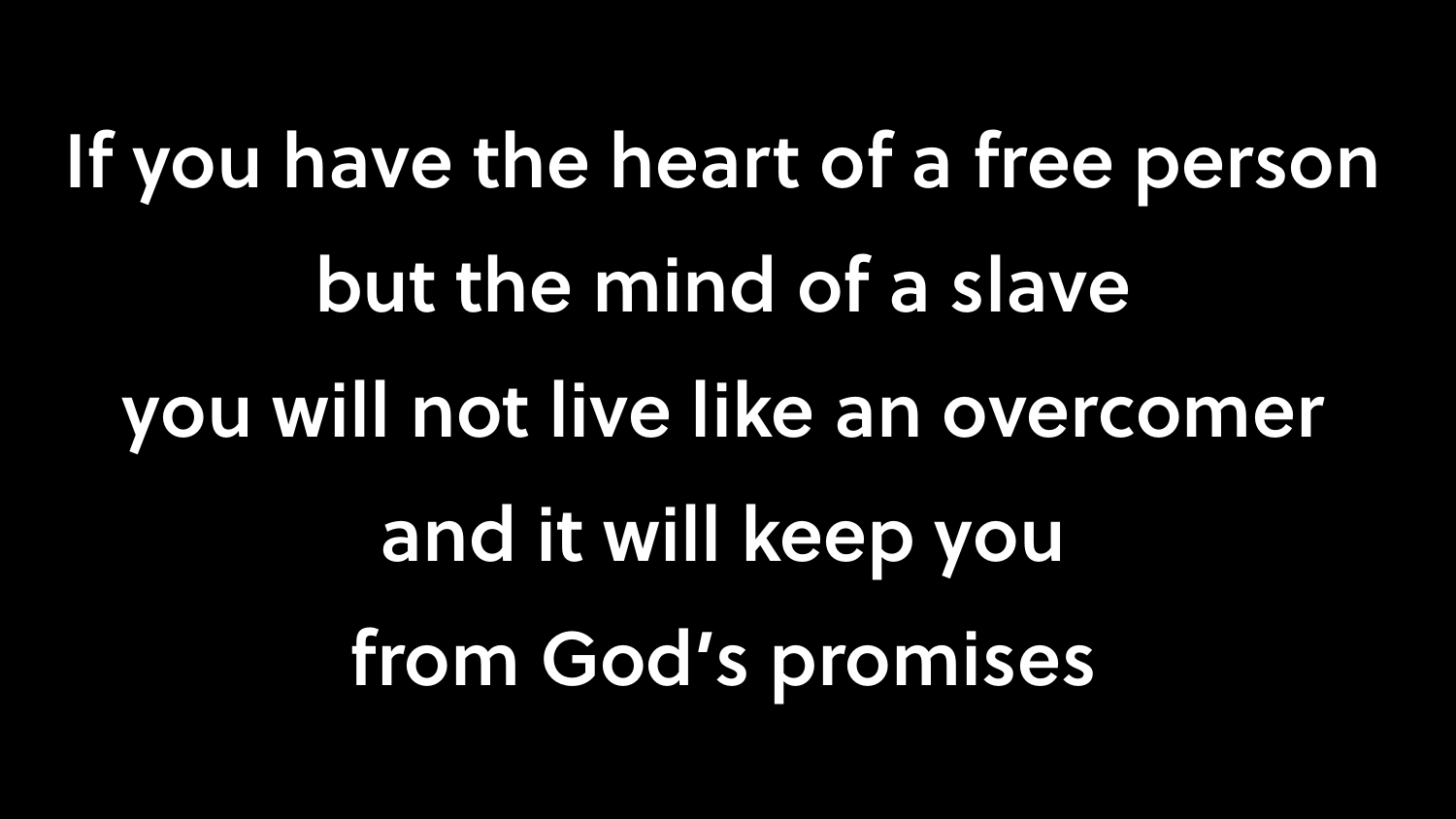### THEIR PERSISTENT UNBELIEF TESTED GOD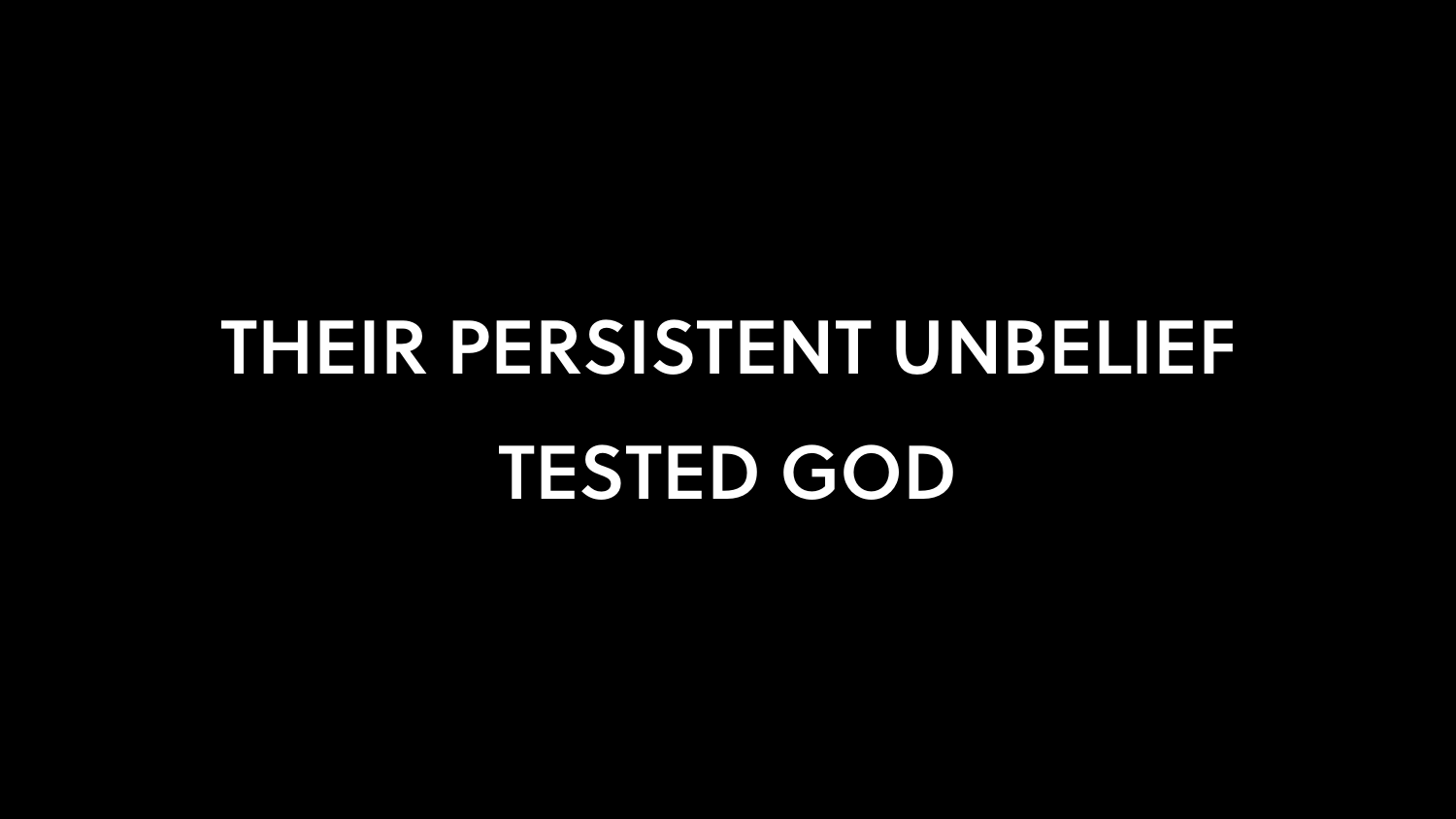- 21 Nevertheless, as surely as I live and as surely as the
- glory of the Lord fills the whole earth, 22 not one of
- those who saw my glory and the signs I performed in
- Egypt and in the wilderness but who disobeyed me
- and tested me ten times— 23 not one of them will ever
- see the land I promised on oath to their ancestors. No
- one who has treated me with contempt will ever see it.
	- **NUMBERS 14:21 -23**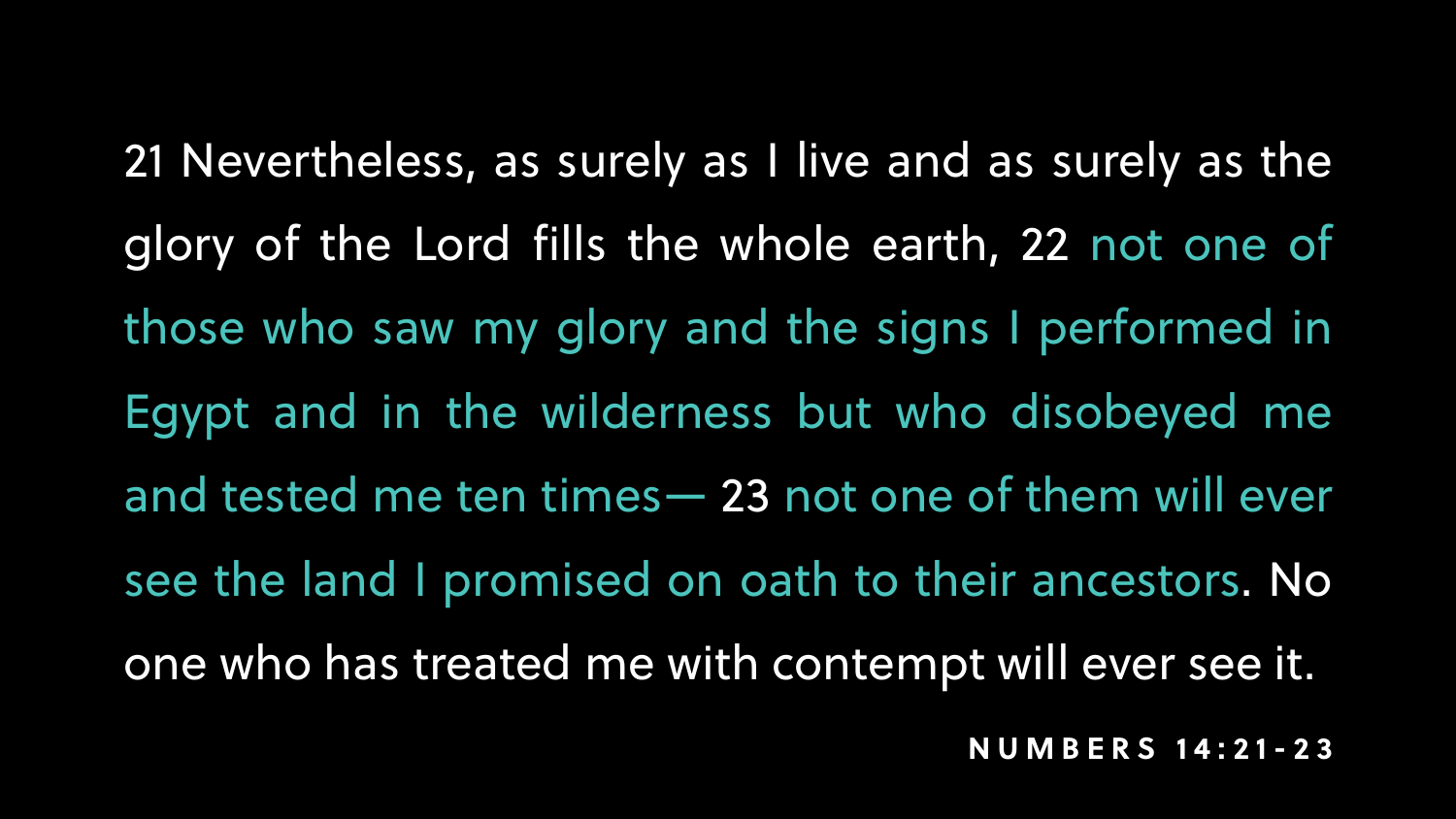# ACCORDING TO YOUR FAITH AND CONFESSION IT WILL BE ESTABLISHED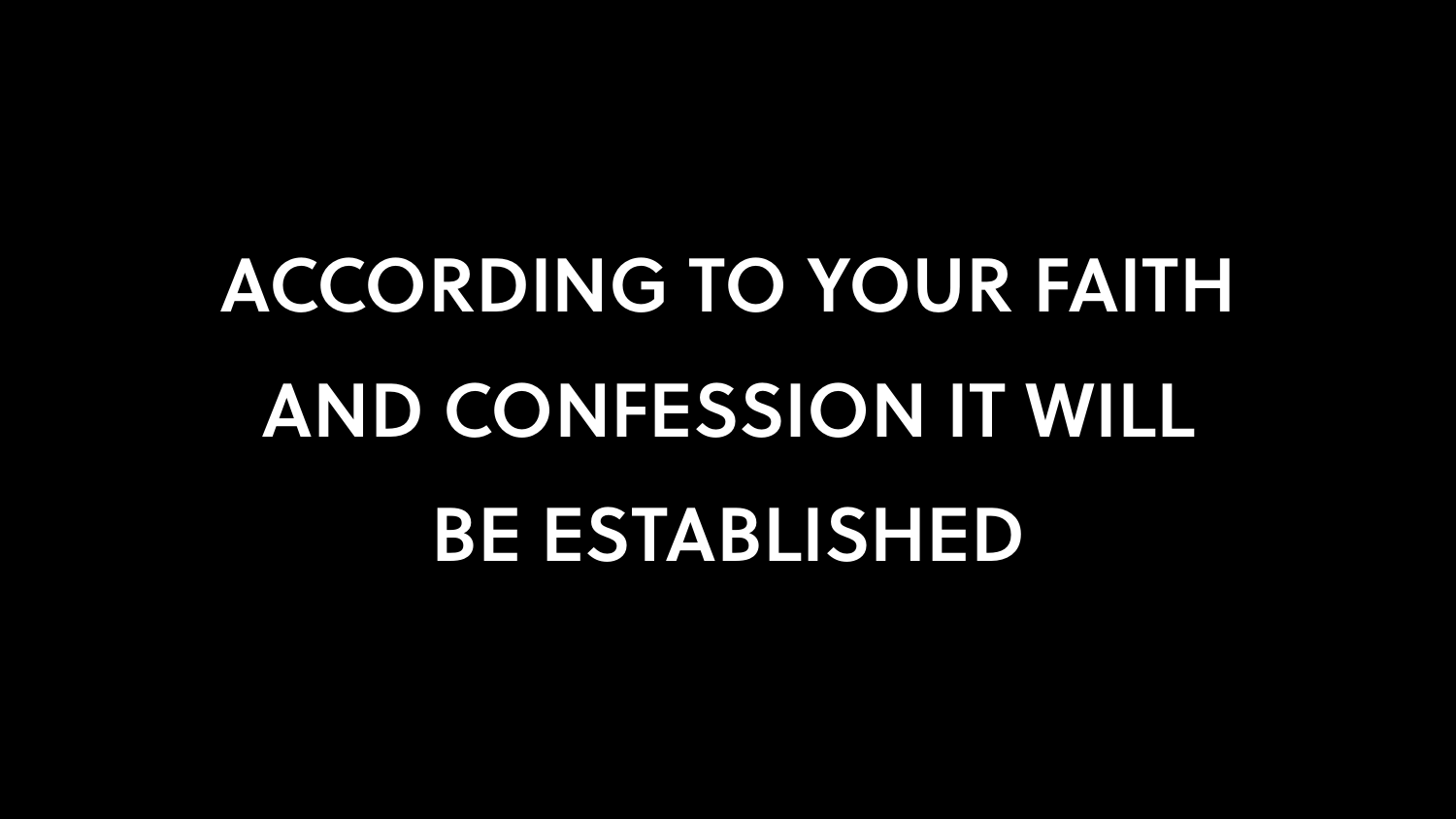**NUMBERS 14:27- 2 9**

27 I have heard the complaints of these grumbling

- Israelites. 28 So tell them, 'As surely as I live, declares the LORD, I will do to you the very things I heard you say: 29 In this desert your bodies will fall—every one of you twenty years old or more who was counted in
- the census and who has grumbled against me.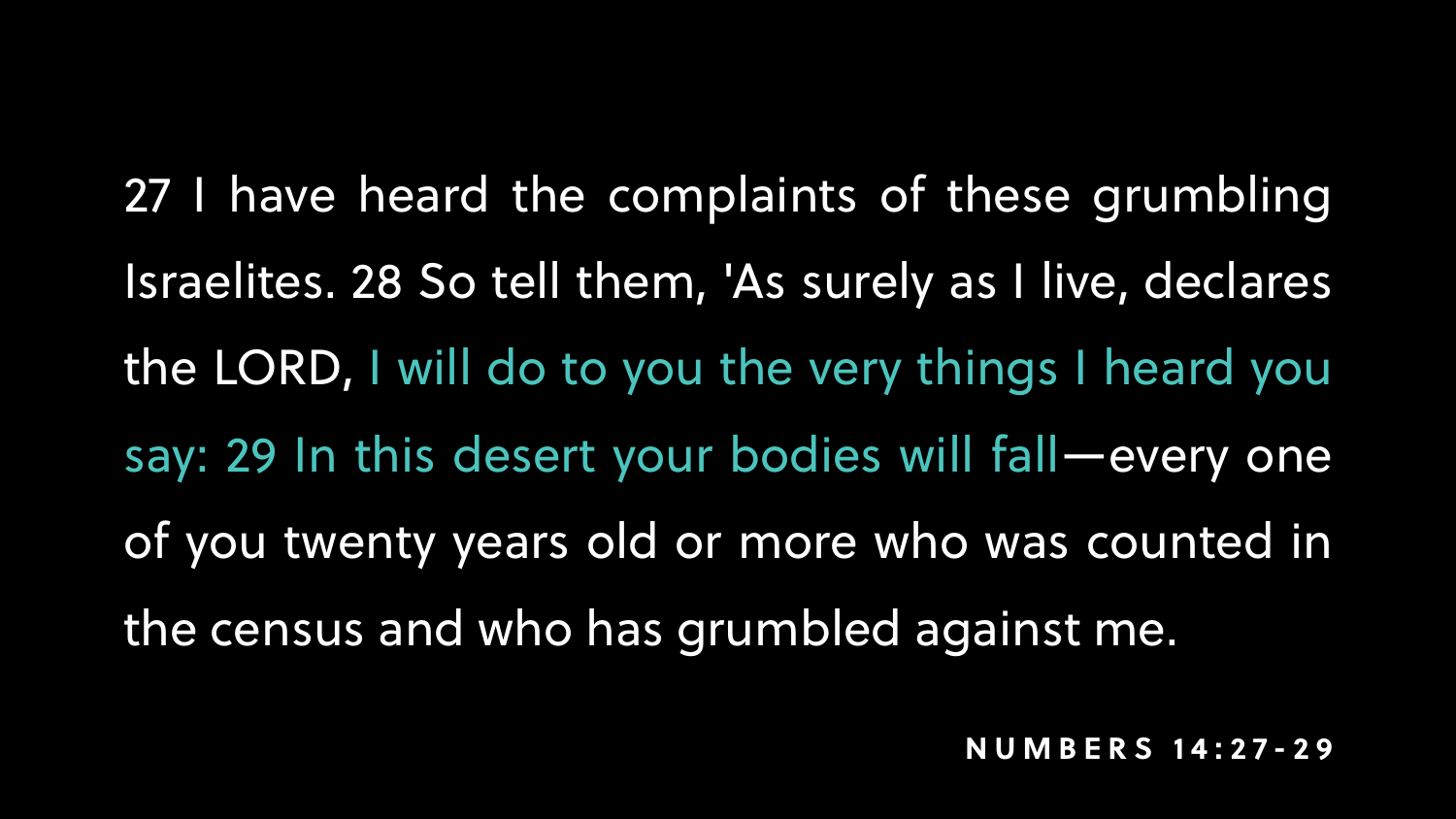### But I'm facing some very real circumstances here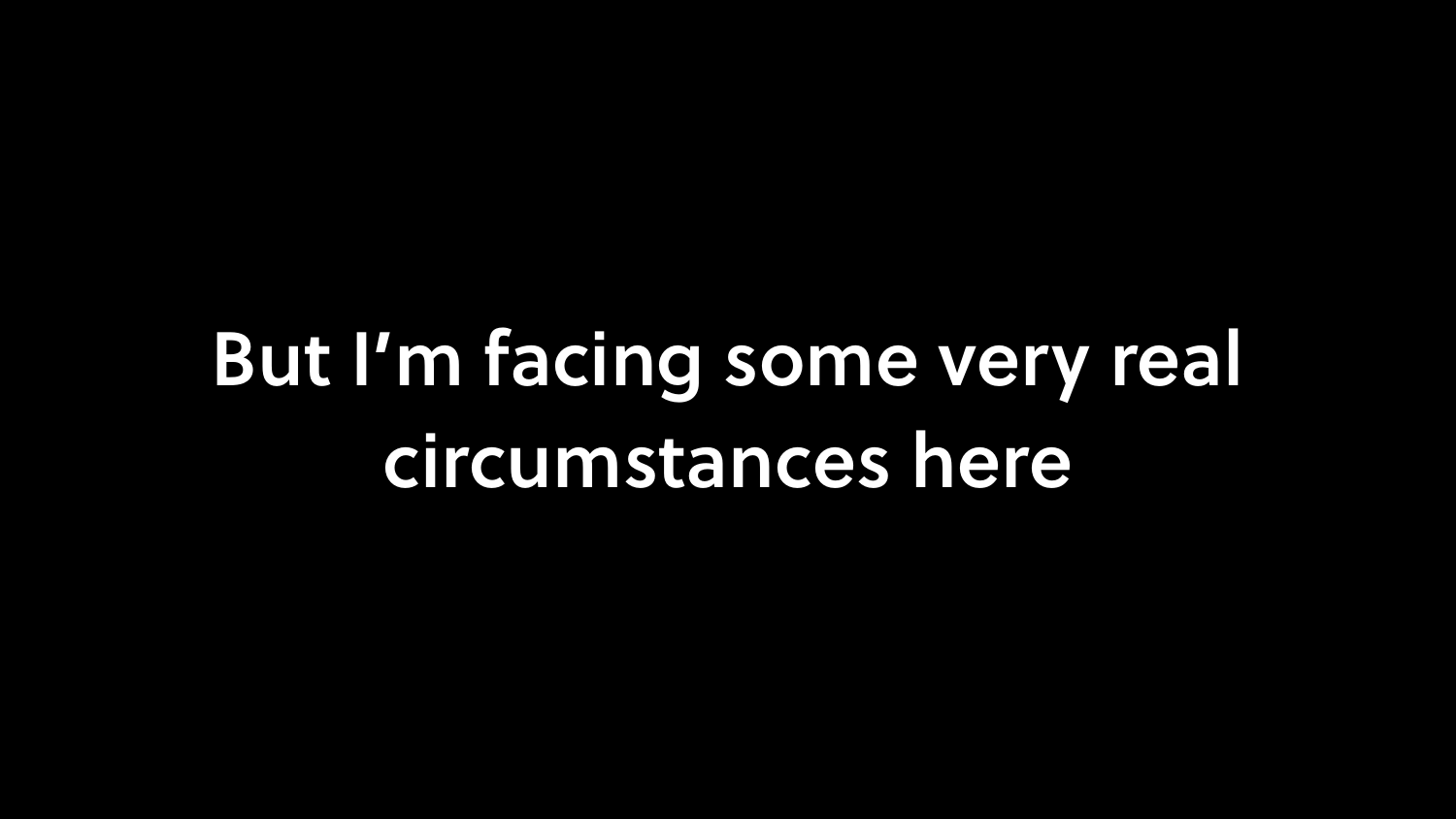## Secrets of the Psalmist Describe - Ascribe - Prescribe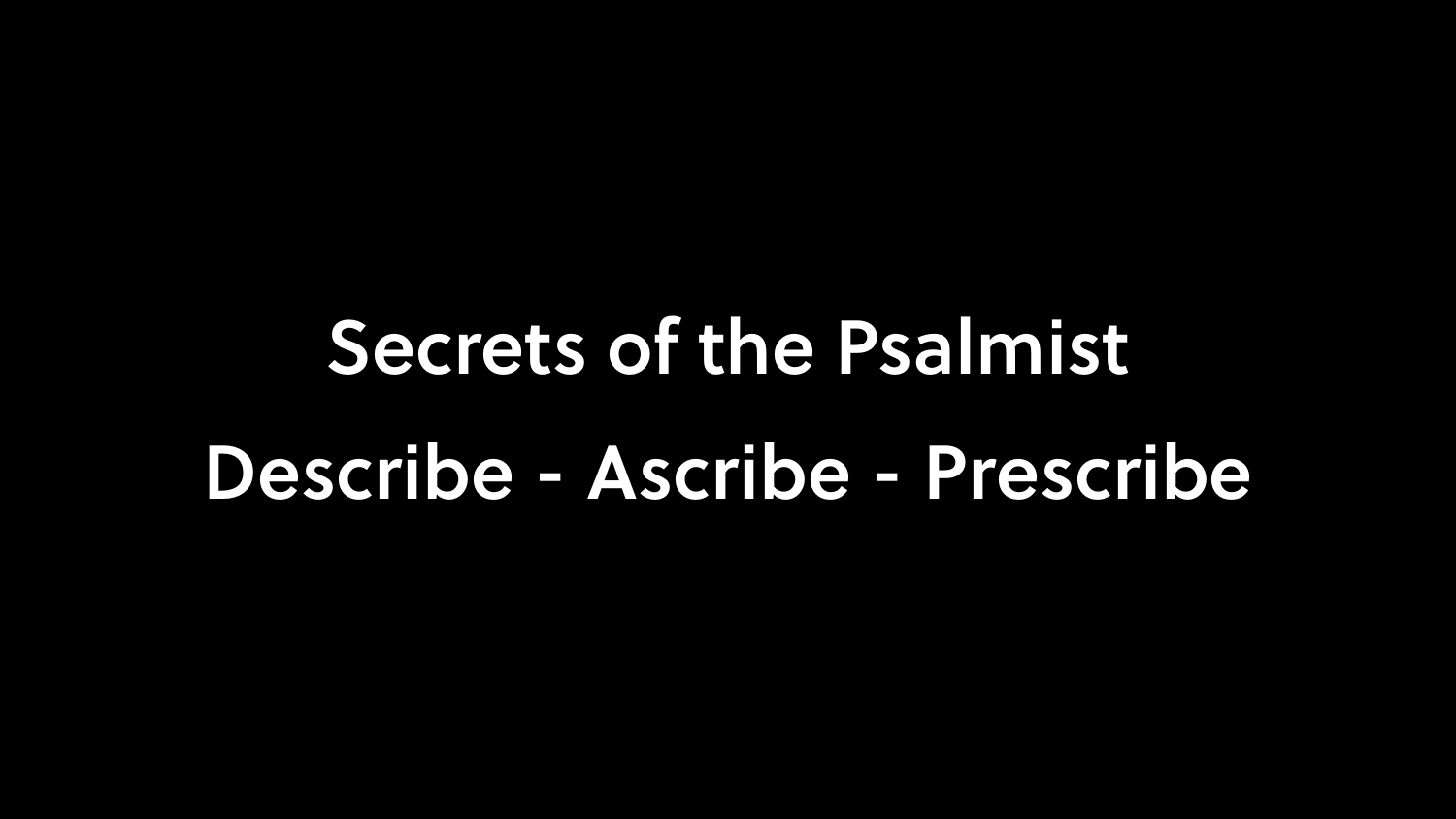### • DESCRIBE - Write about the facts you are facing,

your current circumstances

### • YOU - This includes your fears, failures, frustrations,

- friends
- THEM It also describes the actions, words and plans of those who would hurt you
- HIM Sometimes it even voices concerns about the Lord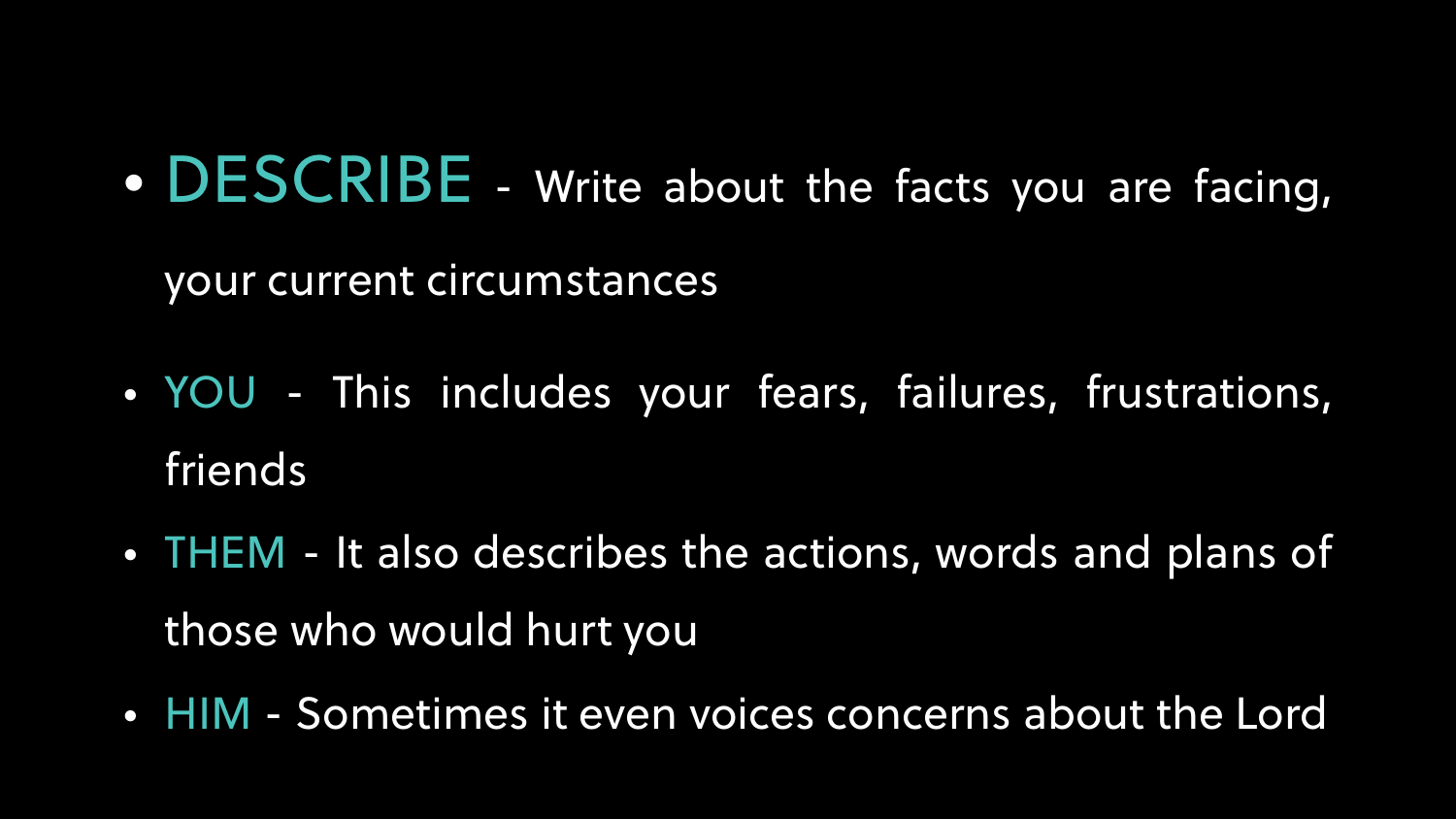- ASCRIBE Give God the glory due His name declare what you know the scriptures say about Him, try to exaggerate His goodness or greatness
- HIS NATURE Declare who He is, focus on His attributes
- HIS WORKS Remember what He has done for you,
	- those you know, and those you've read about
- HIS WORDS Remember what He has said and promised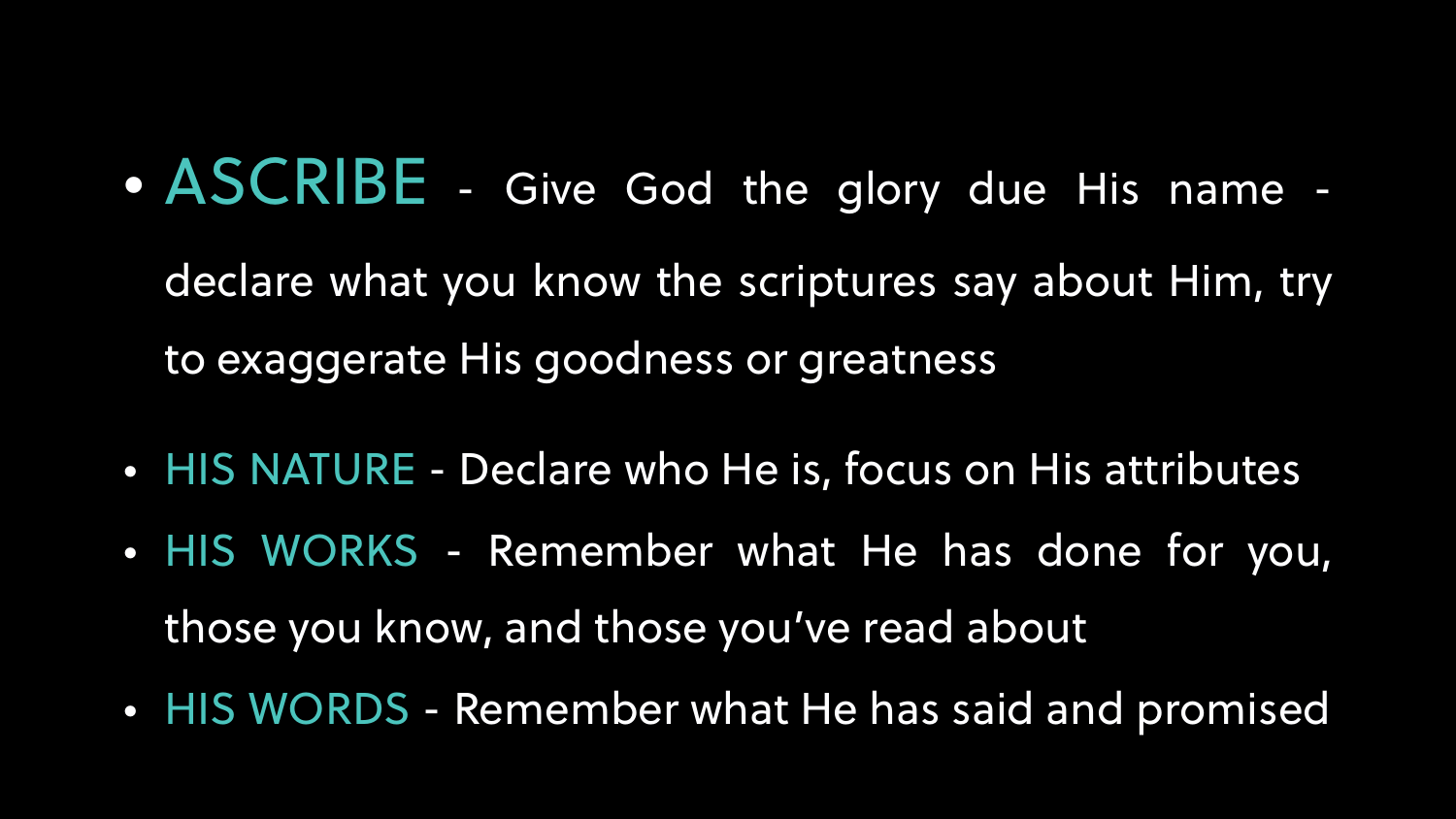- PRESCRIBE This is a mixture of Petitions, prayers, memories of previous encounters, story telling, history lessons, declarations and testimonies
- YOUR DESIRES Ask for hoped for outcomes
- THOSE WHO OPPOSE YOU Prayer for them, blessings you
	- can pronounce, that evil will fail, that the crisis will dissipate
- HIS FAME Pray for an outcome that brings Him glory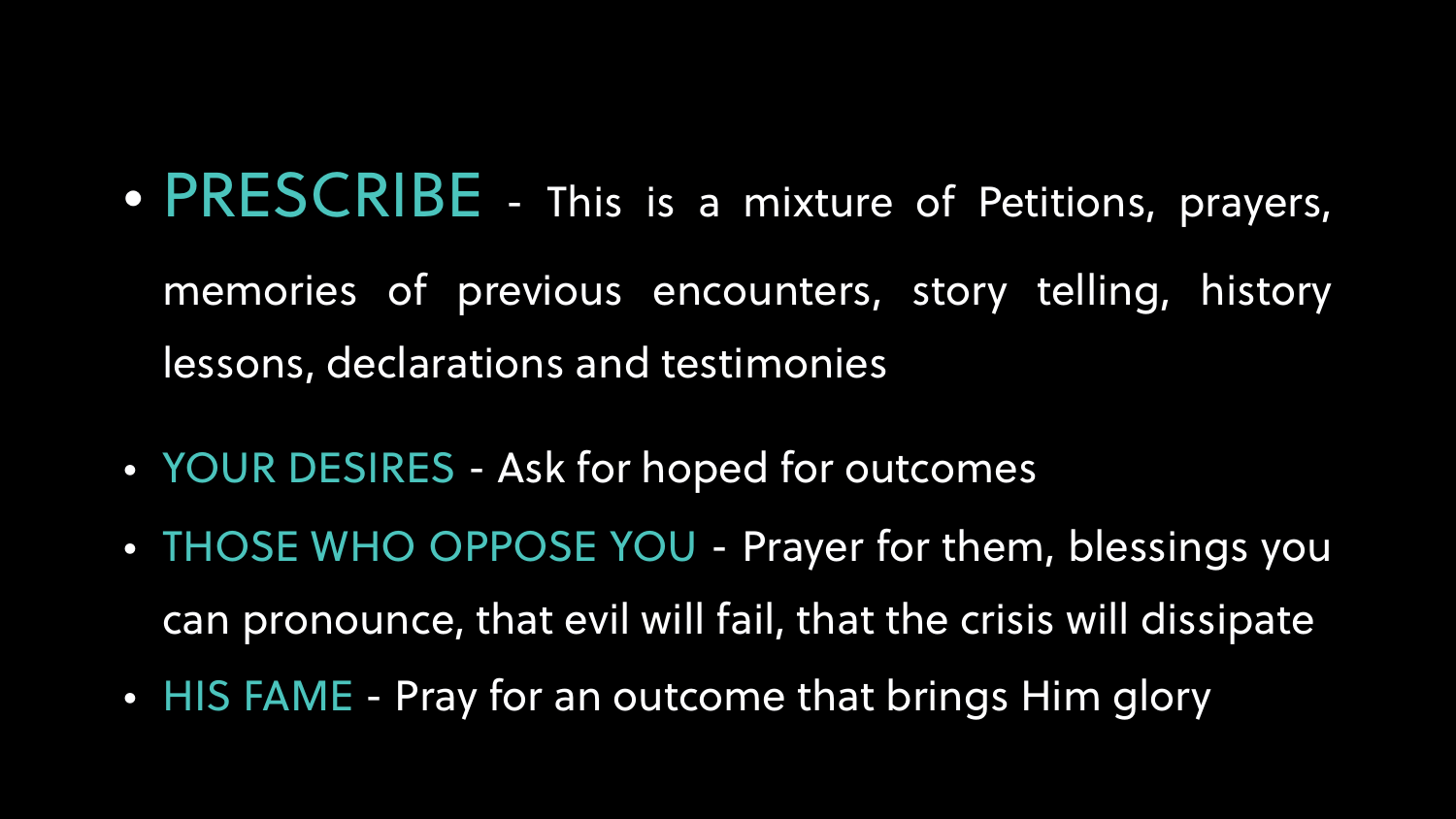### PSALM 31 DESCRIBE - THE CIRCUMSTANCES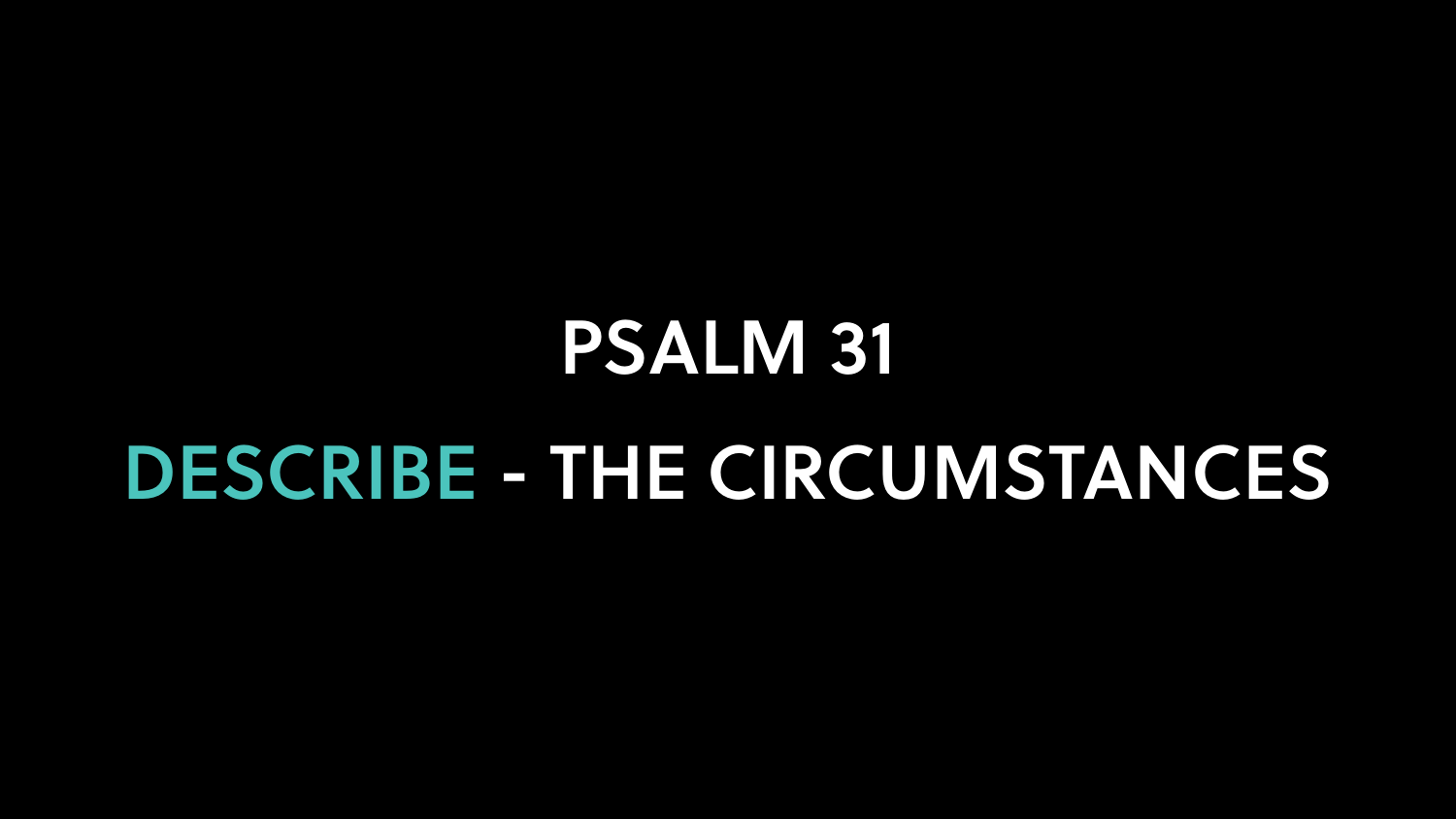**PSALM 31 :9-13**

conspire against me and plot to take my life.

- 9 Be merciful to me, Lord, for I am in distress; my eyes grow weak
- with sorrow, my soul and body with grief. 10 My life is consumed by
- anguish and my years by groaning; my strength fails because of my
- affliction, and my bones grow weak. 11 Because of all my enemies, I
- am the utter contempt of my neighbors and an object of dread to
- my closest friends— those who see me on the street flee from me.
- 12 I am forgotten as though I were dead; I have become like broken
- pottery. 13 For I hear many whispering,"Terror on every side!" They
	-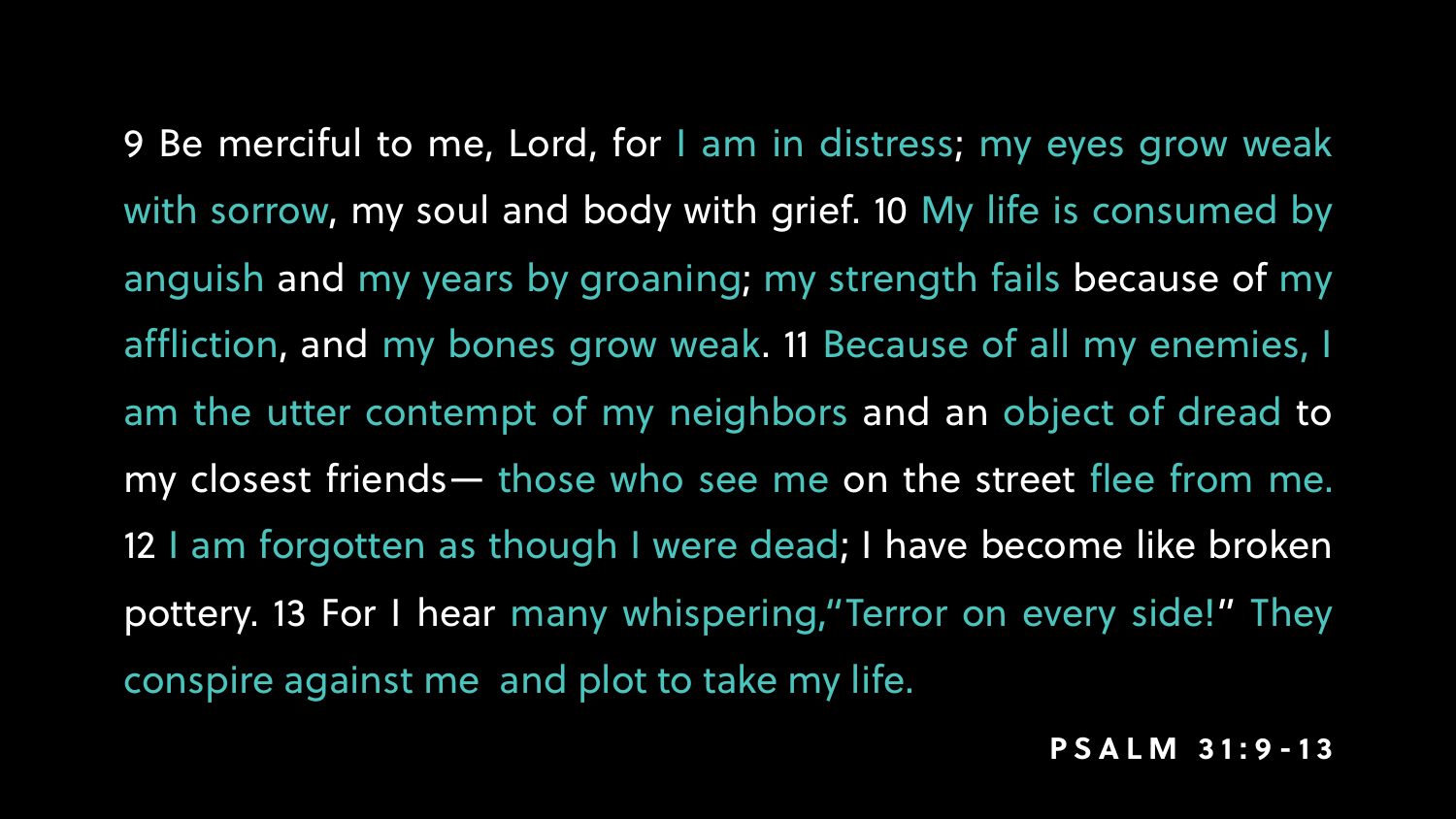### PSALM 31 ASCRIBE - GREATNESS TO GOD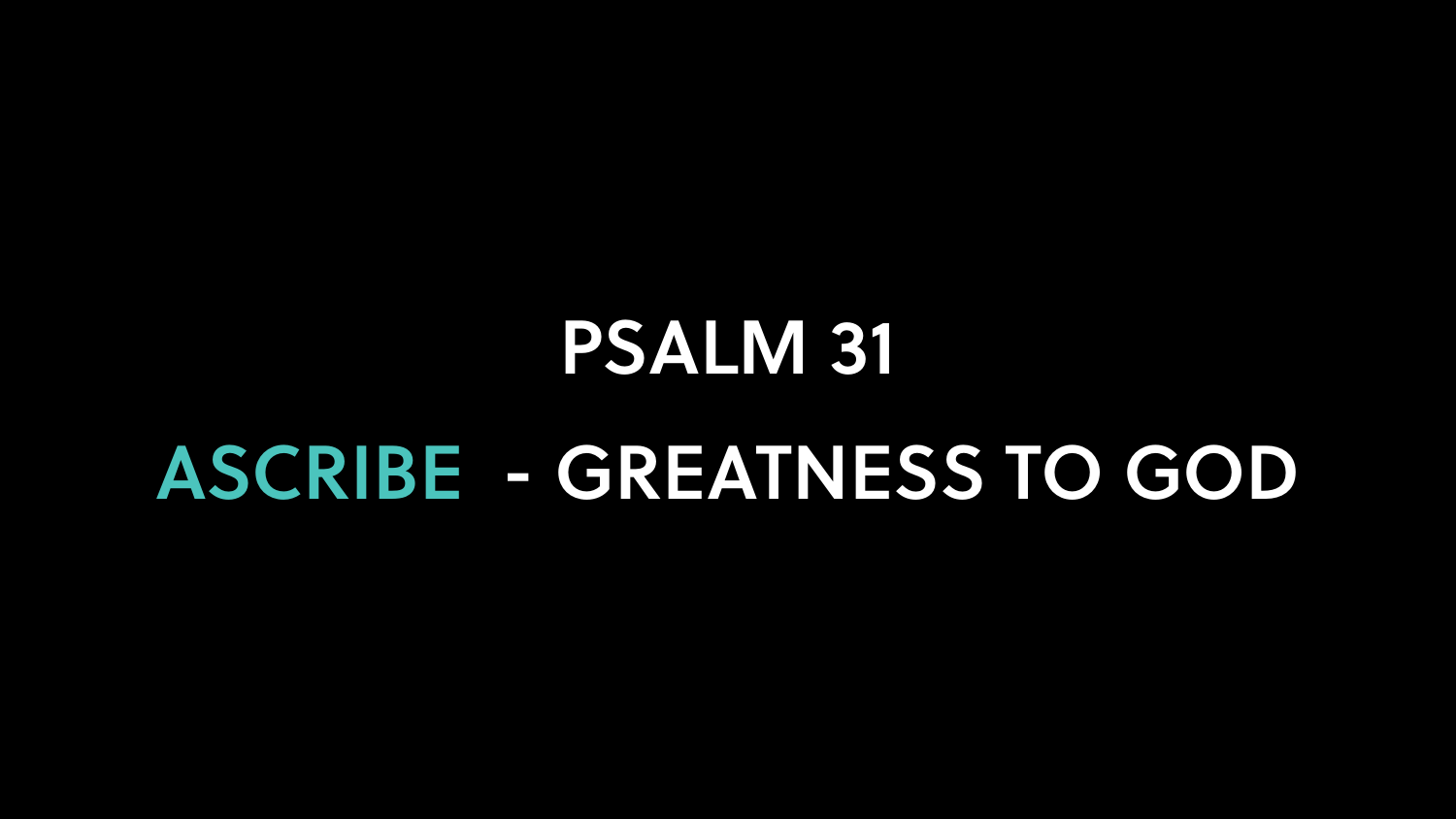**PSALM 31 :14-16, 19-20**

14 But I trust in you, Lord; I say, "You are my God." 15 My times are in your hands; deliver me from the hands of my enemies, from those who pursue me. 16 Let your face shine on your servant; save me in your unfailing love. . . . 19 How abundant are the good things that you have stored up for those who fear you, that you bestow in the sight of all, on those who take refuge in you. 20 In the shelter of your presence you hide them from all human intrigues; you keep them safe in your dwelling from accusing tongues.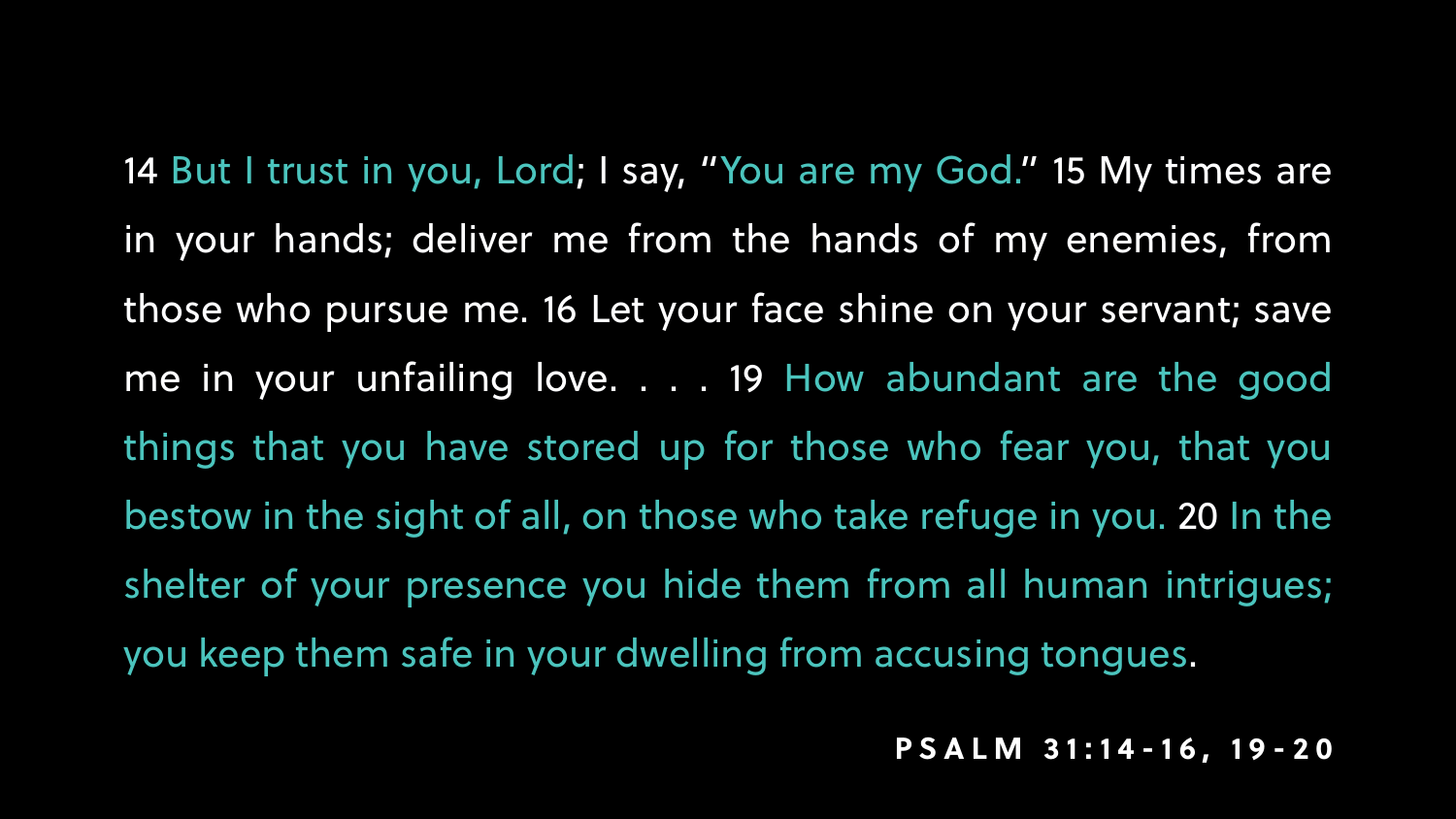### PSALM 31 PRESCRIBE - WHAT YOU KNOW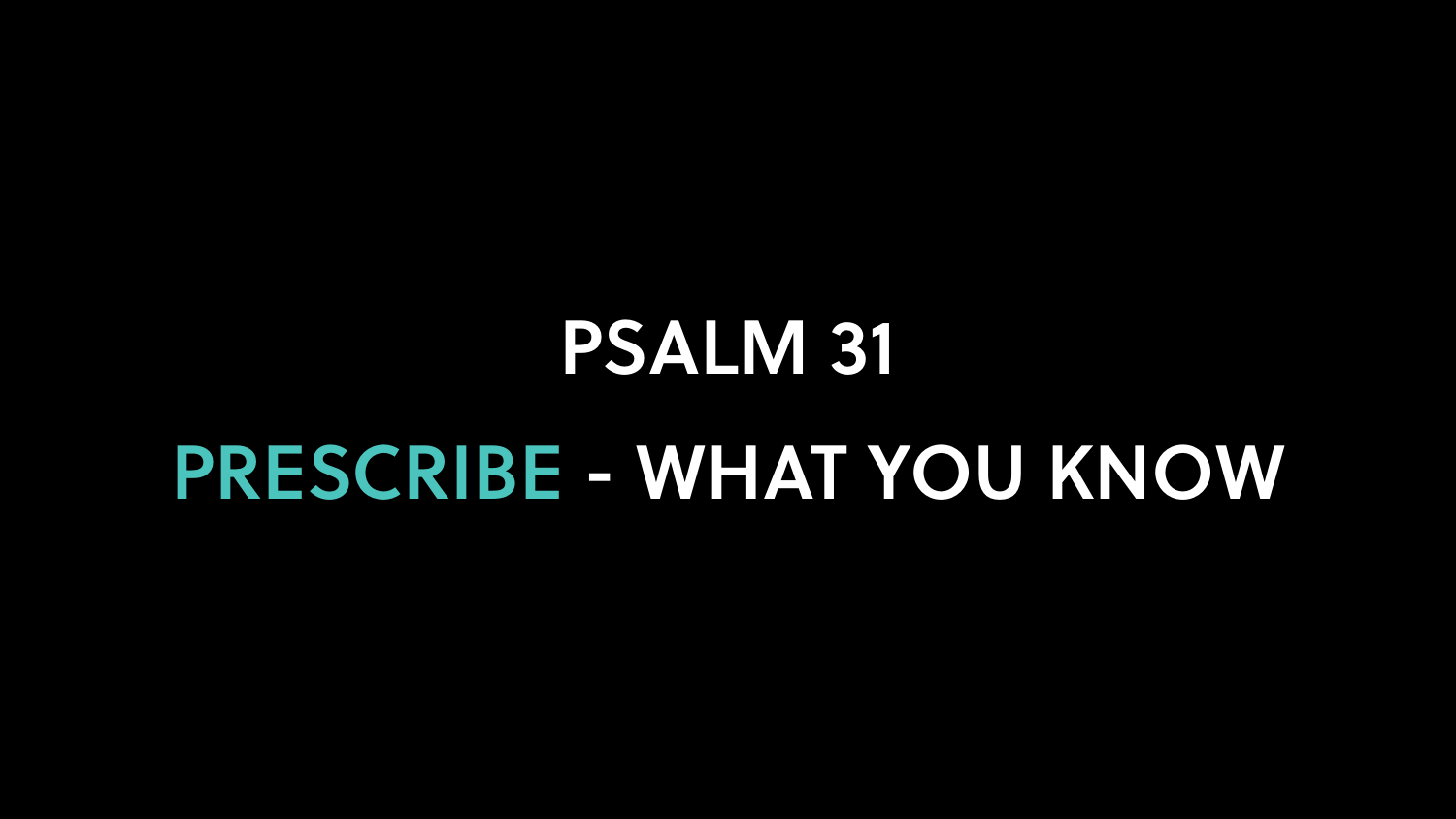#### **PSALM 31 :1-8**

1 In you, Lord, I have taken refuge; let me never be put to shame; deliver me in your righteousness. 2 Turn your ear to me, come quickly to my rescue; be my rock of refuge, a strong fortress to save me. 3 Since you are my rock and my fortress, for the sake of your name lead and guide me. 4 Keep me free from the trap that is set for me, for you are my refuge. 5 Into your hands I commit my spirit; deliver me, Lord, my faithful God. 6 I hate those who cling to worthless idols; as for me, I trust in the Lord. 7 I will be glad and rejoice in your love, for you saw my affliction and knew the anguish of my soul. 8 You have not given me into the hands of the enemy but have set my feet in a spacious place.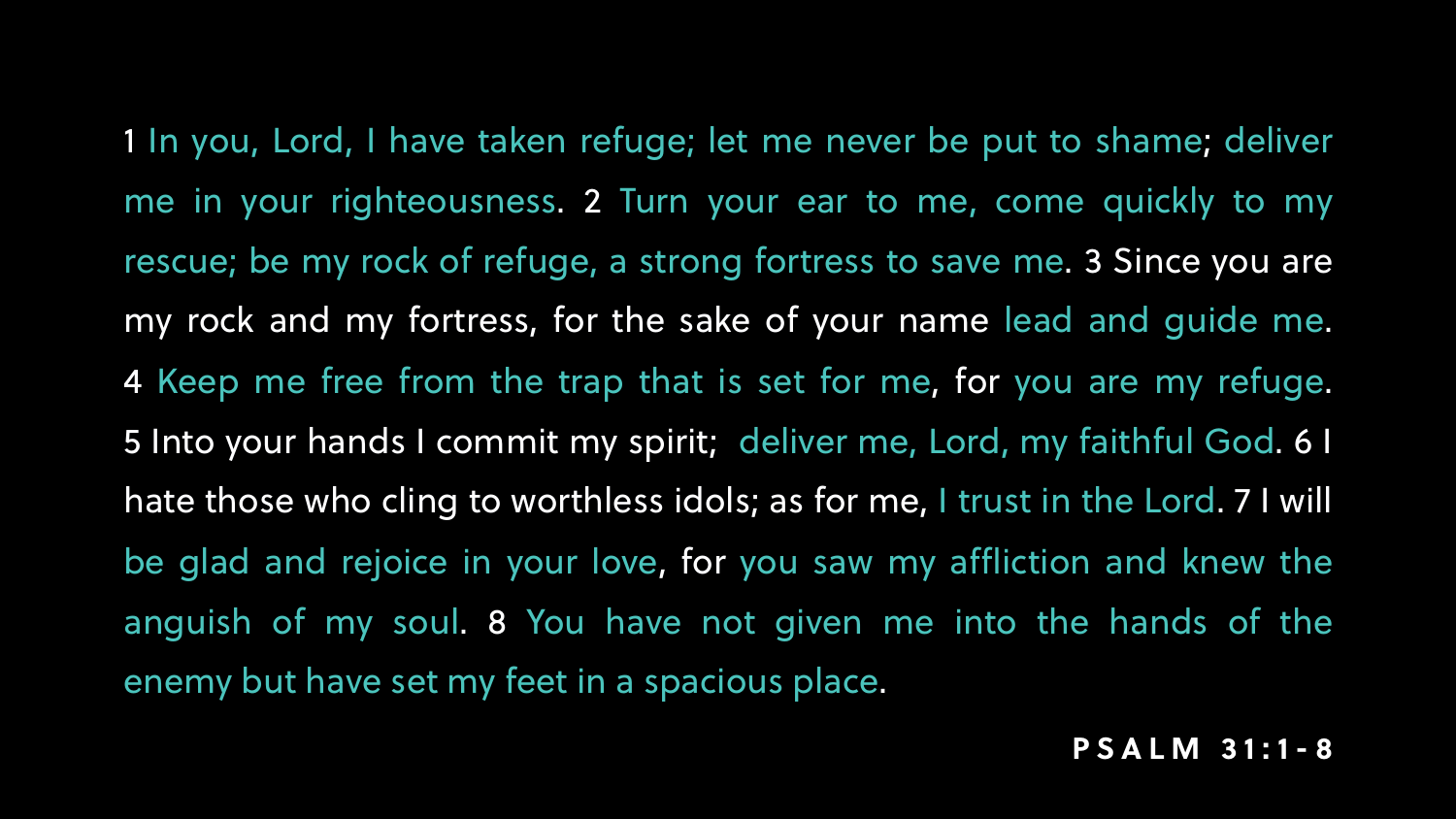### PSALM 3 DESCRIBE - THE CIRCUMSTANCES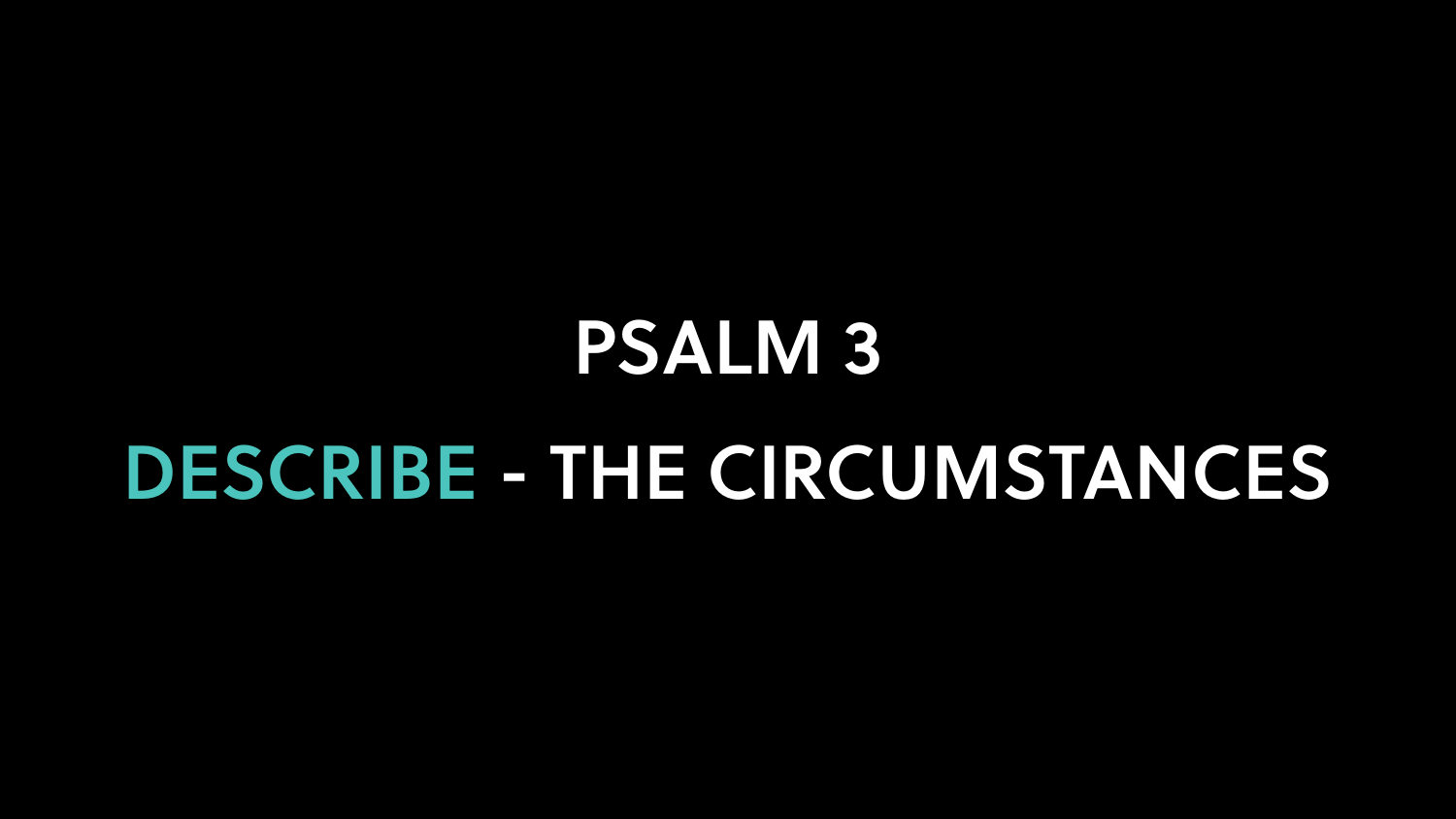**PSALM 3 :91-2**

1 Lord, how many are my foes! How many rise up against me! 2 Many are saying of me,"God will not deliver him."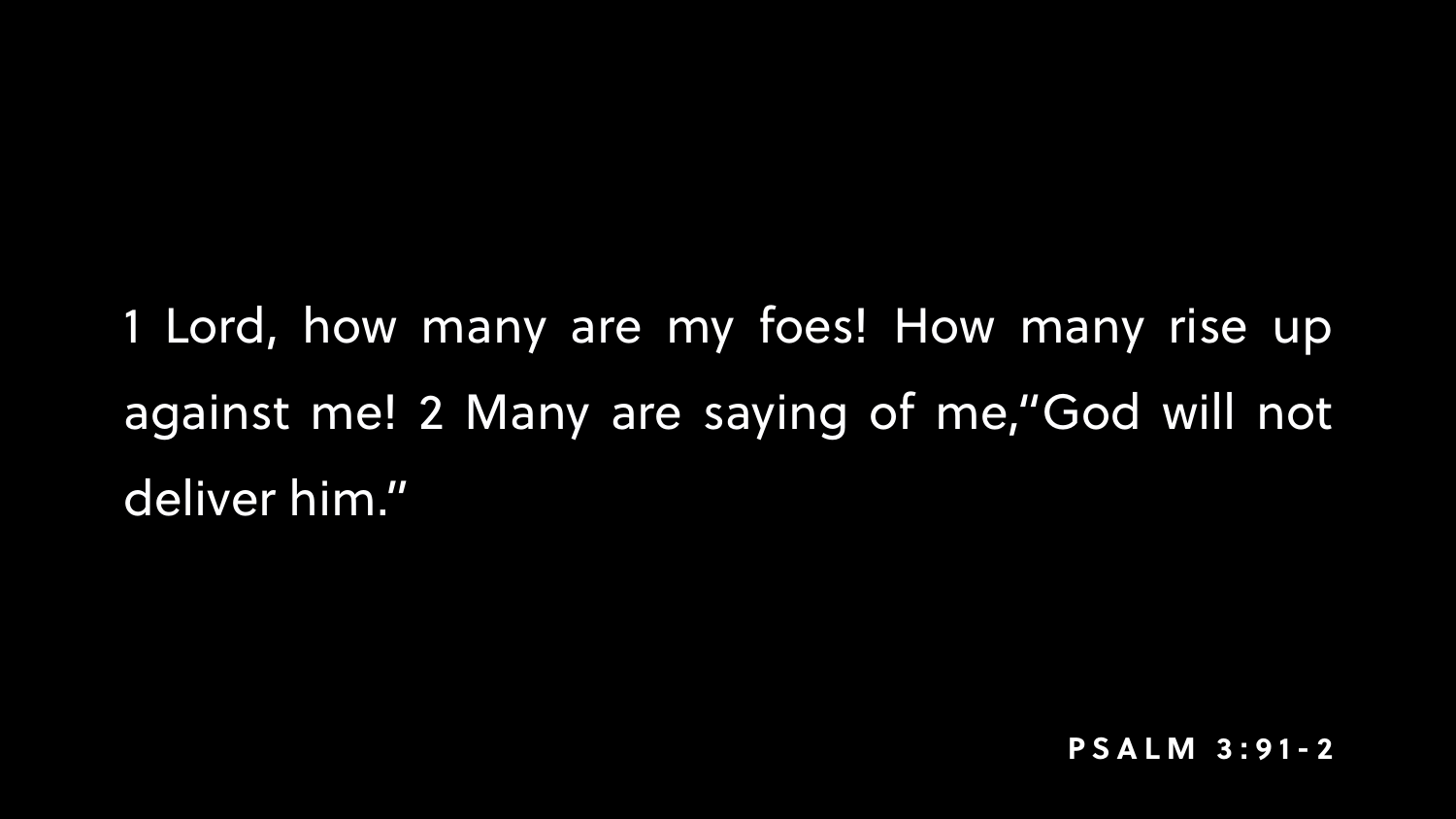### PSALM 3 ASCRIBE - GREATNESS TO GOD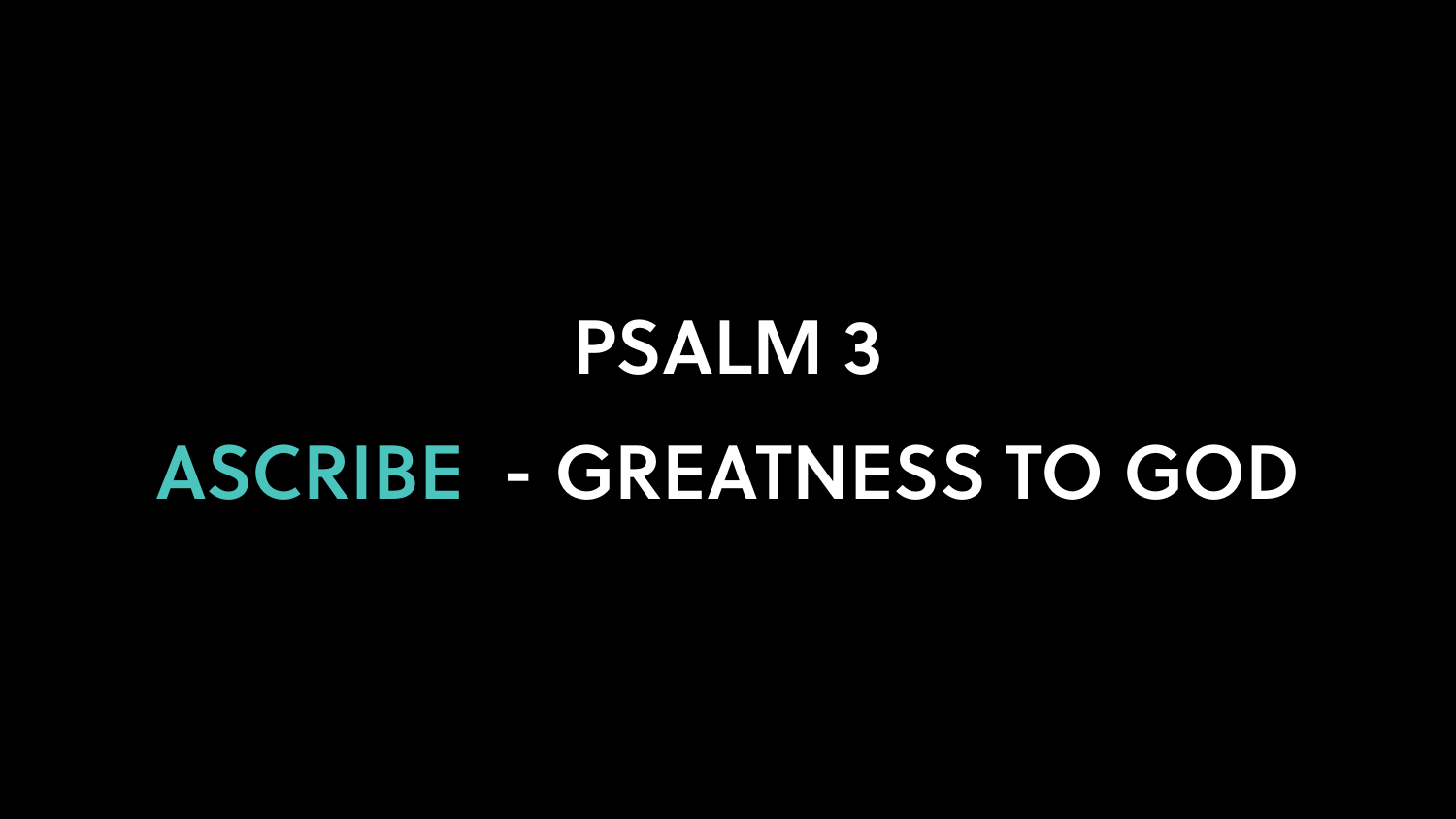**PSALM 3:3-6**

- 3 But you, Lord, are a shield around me, my glory, the
- One who lifts my head high. 4 I call out to the
- Lord, and he answers me from his holy mountain. 5 I
- lie down and sleep; I wake again, because the Lord
- sustains me. 6 I will not fear though tens of
	-

thousands assail me on every side.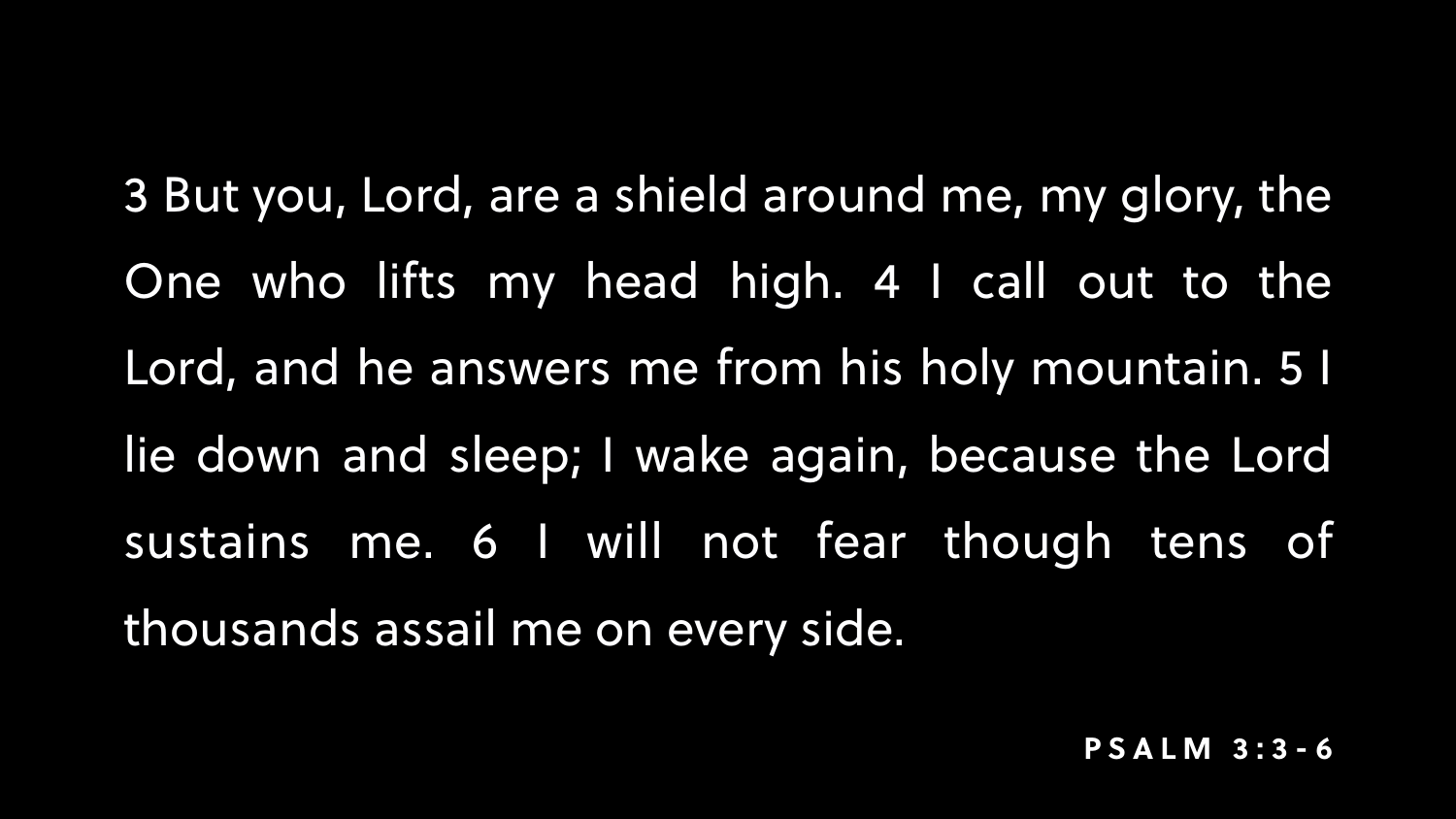### PSALM 3 PRESCRIBE - WHAT YOU KNOW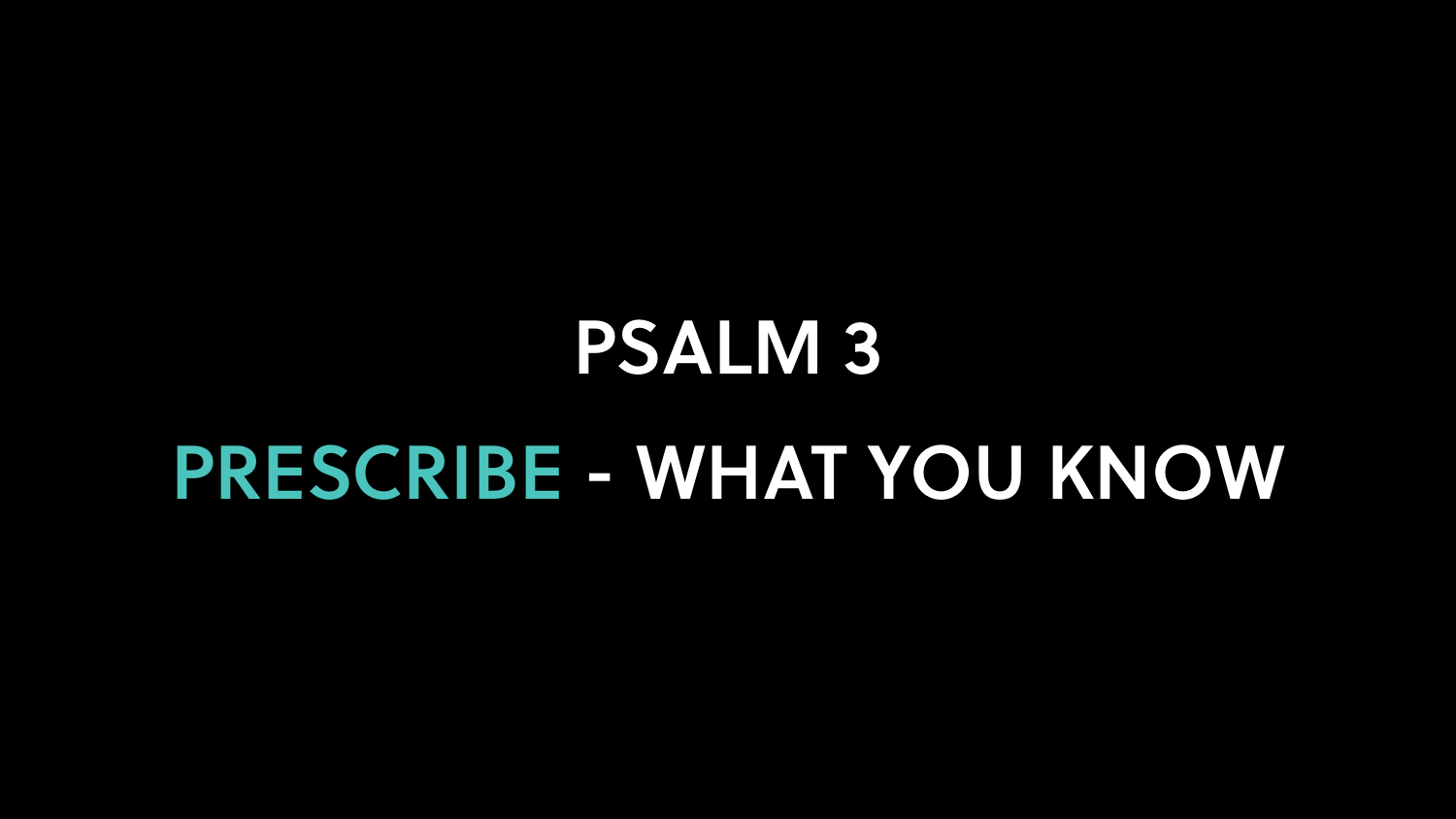#### **PSALM 3: 7-8**

7 Arise, Lord! Deliver me, my God! Strike all my enemies on the jaw; break the teeth of the wicked. 8 From the Lord comes deliverance. May your blessing be on your people.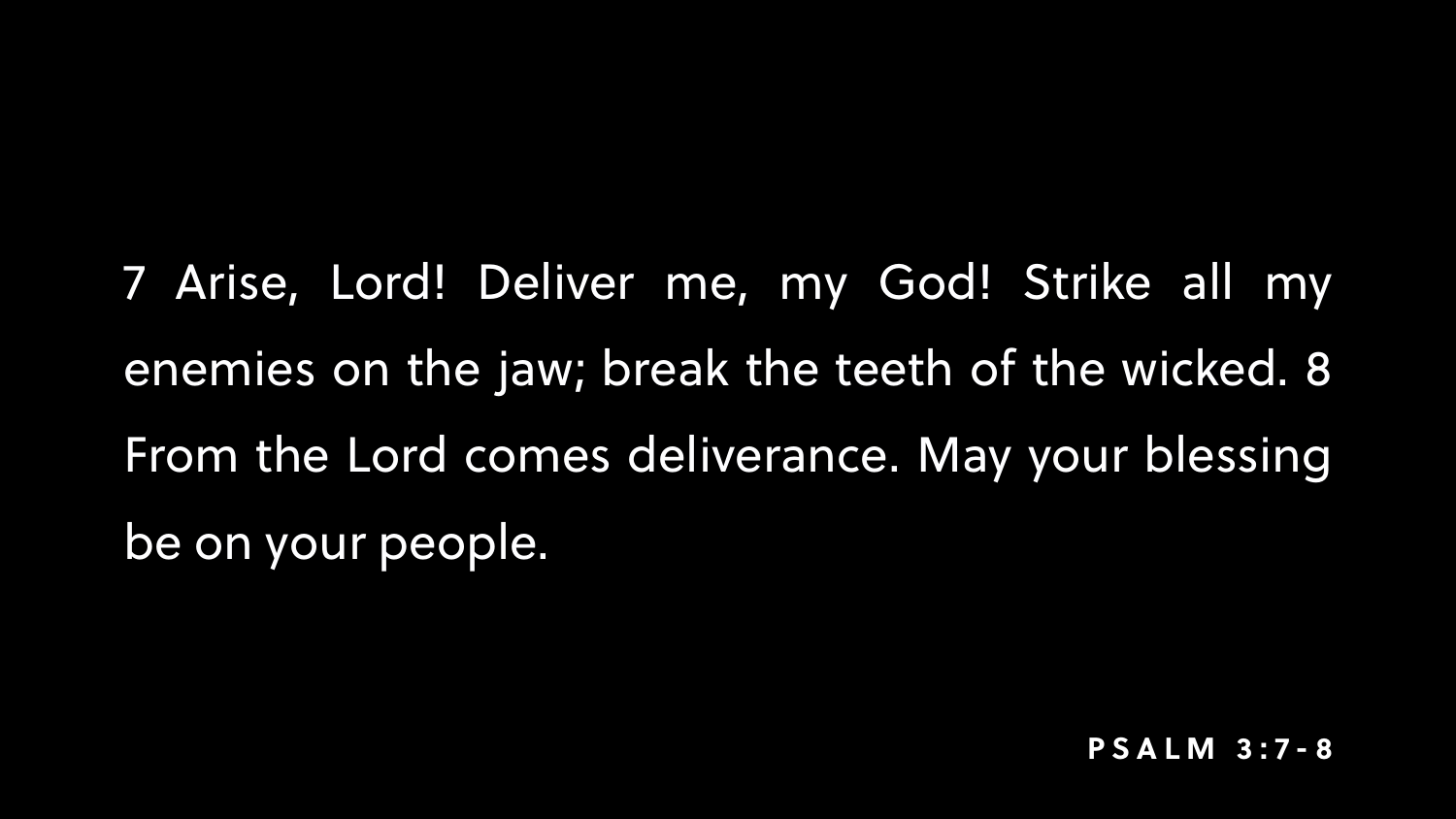### PSALM 86 DESCRIBE - THE CIRCUMSTANCES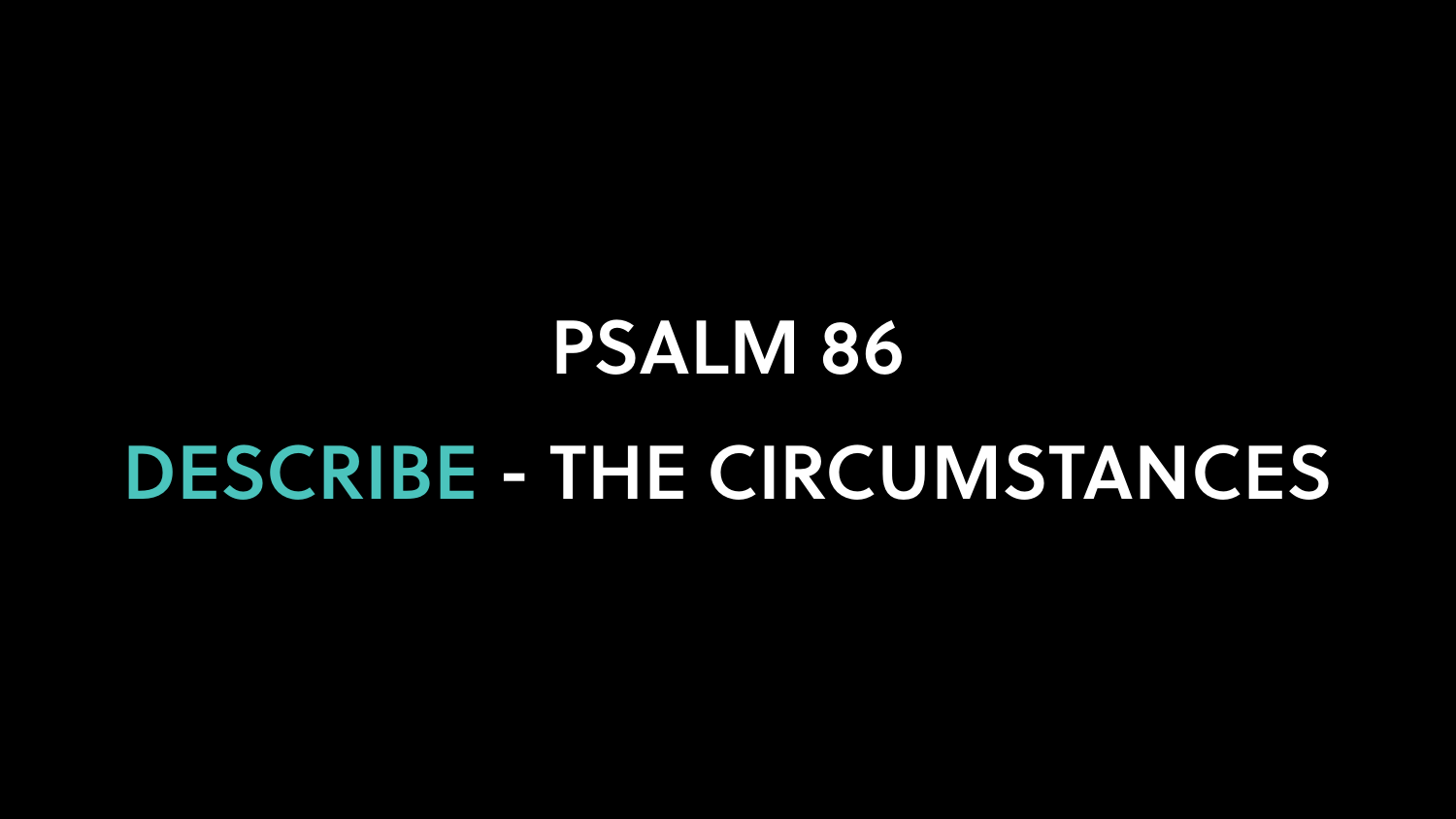**PSALM 86:14**

Arrogant foes are atacking me, O God; ruthless people are trying to kill me— they have no regard for

# you.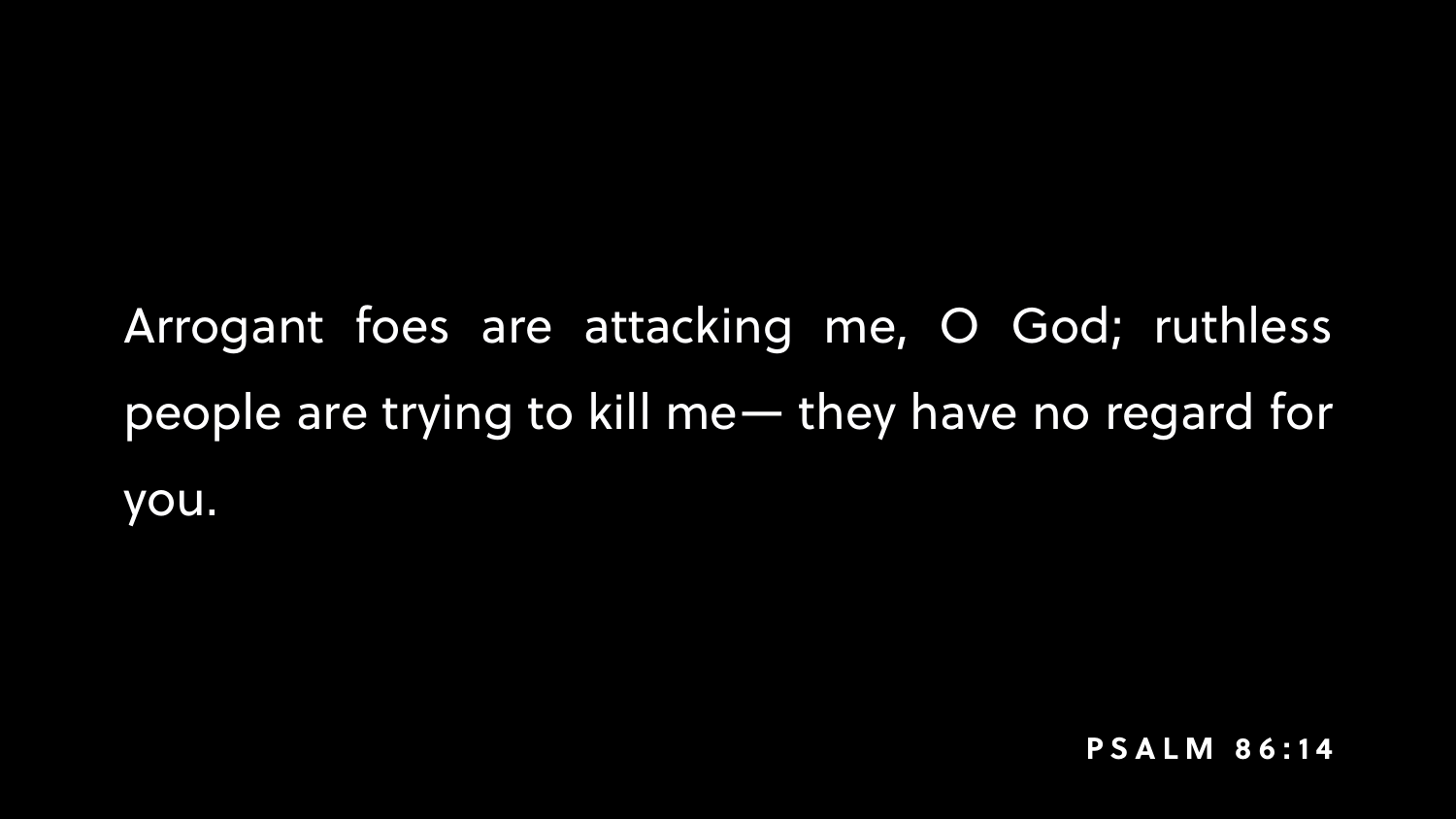### PSALM 86 ASCRIBE - GREATNESS TO GOD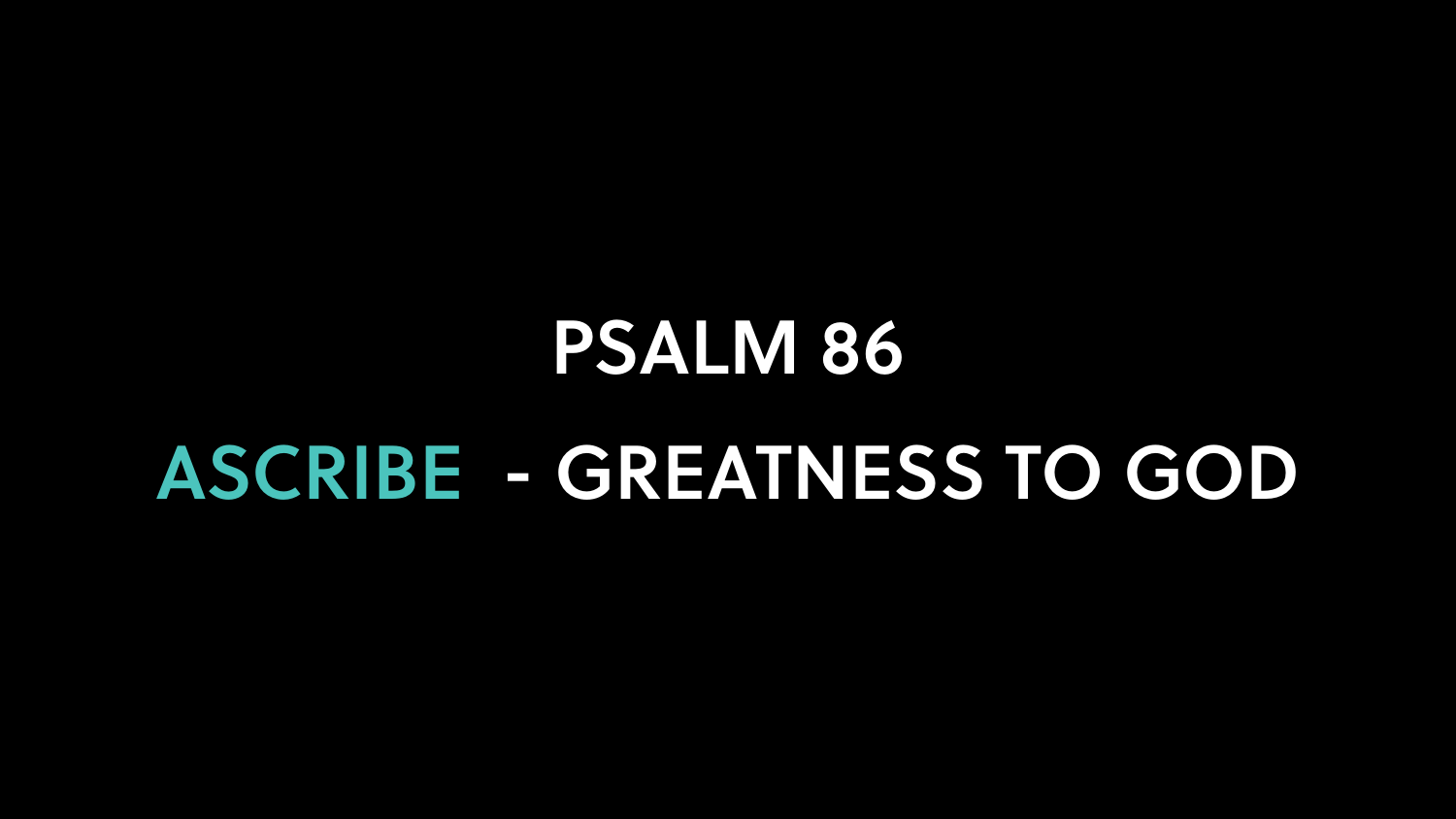**PSALM 86: 5, 15-16**

- 5 You, Lord, are forgiving and good, abounding in love to all who call to you...... 15 But you, Lord, are a compassionate and gracious God, slow to anger,
- abounding in love and faithfulness. 16 Turn to me
- and have mercy on me; show your strength in behalf

of your servant;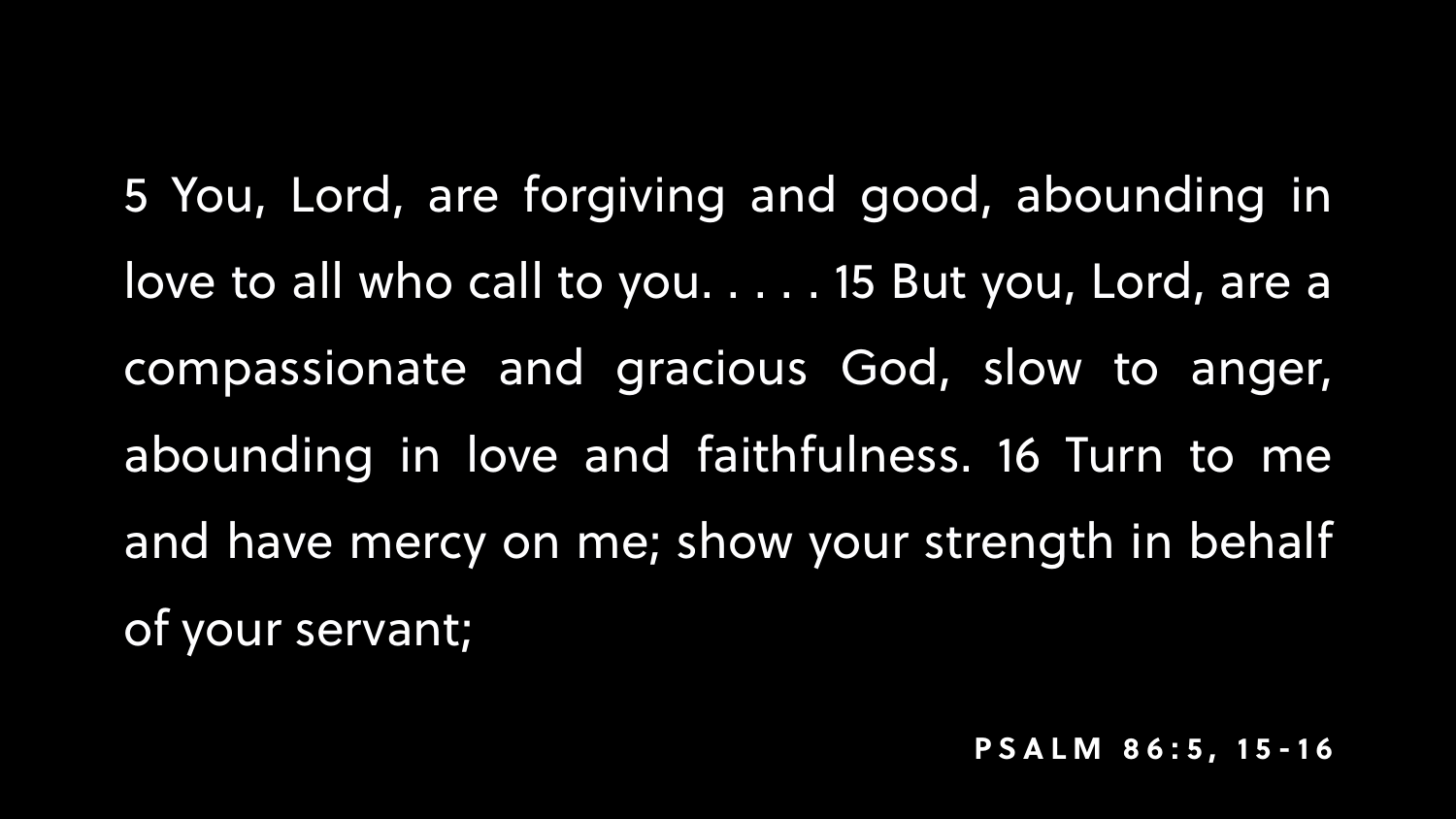### PSALM 86 PRESCRIBE - WHAT YOU KNOW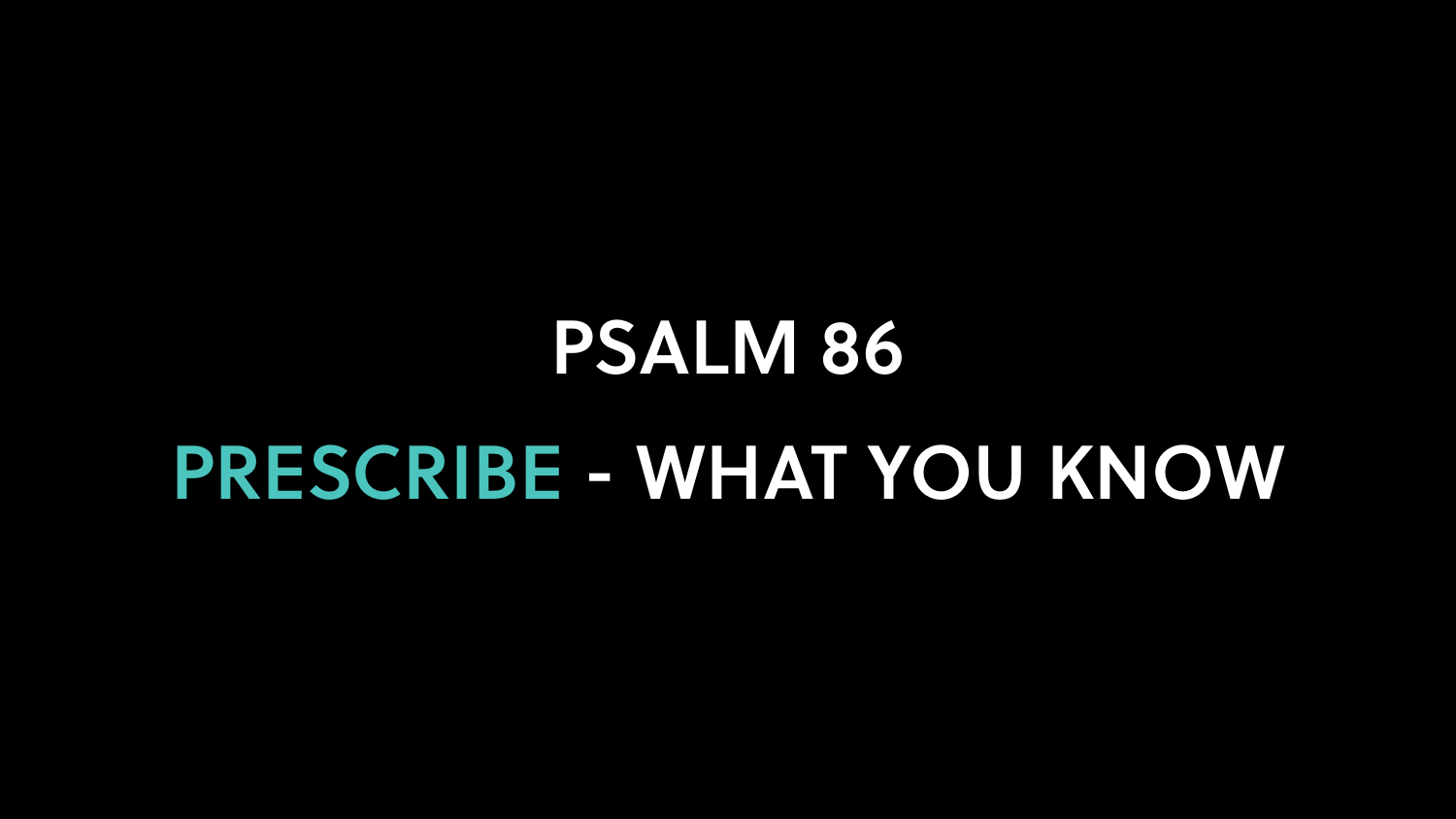**PSALM 86:1-4,11**

- 1 Hear me, Lord, and answer me, for I am poor and
- needy. 2 Guard my life, for I am faithful to you; save your
- servant who trusts in you. You are my God; 3 have mercy
- on me, Lord, for I call to you all day long. 4 Bring joy to
- your servant, Lord, for I put my trust in you. . . . . 11 Teach
- me your way, Lord, that I may rely on your faithfulness;
- give me an undivided heart, that I may fear your name.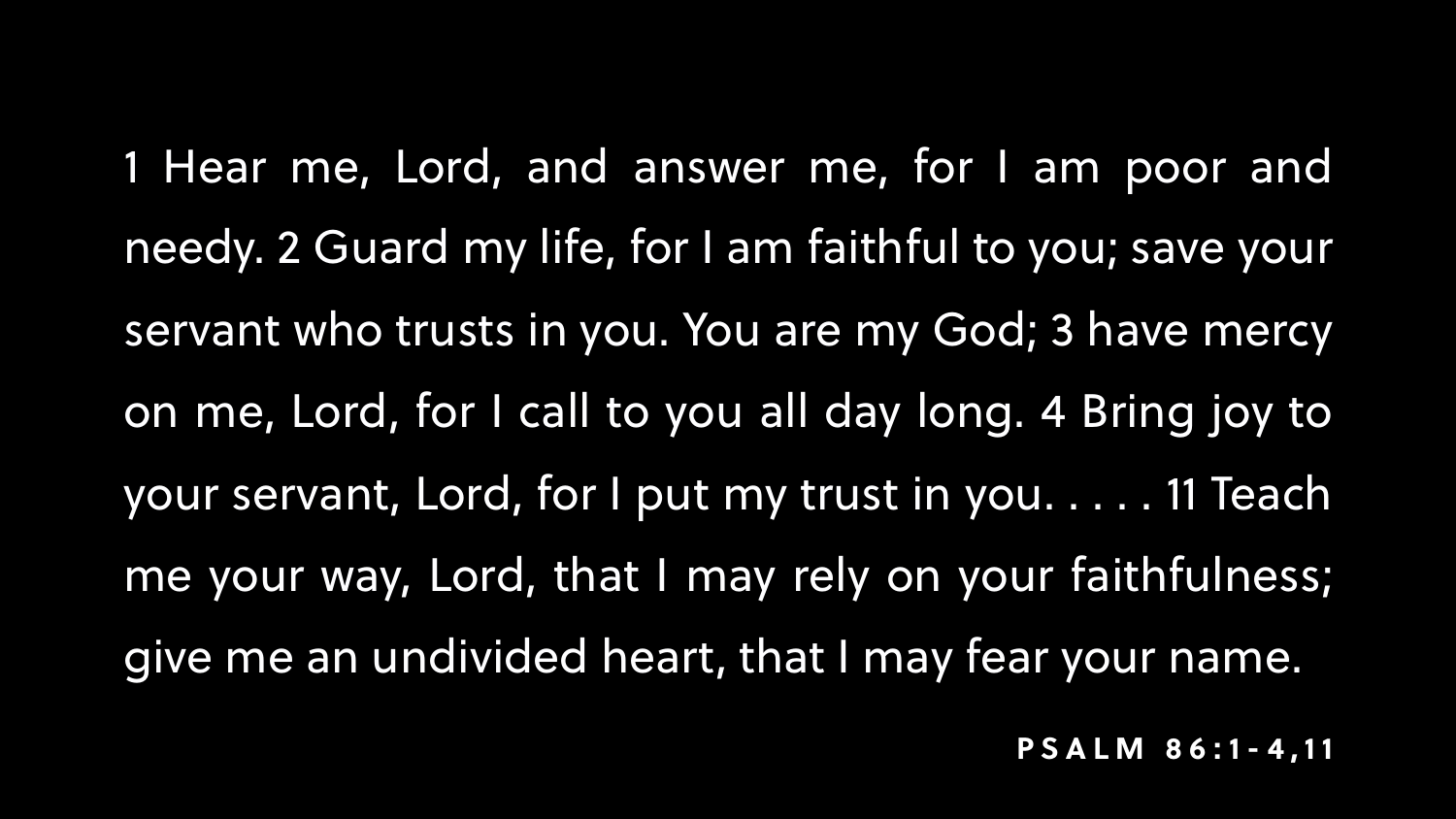25 JUNE 2017 I Greg Haswell

### Secrets of the Psalmist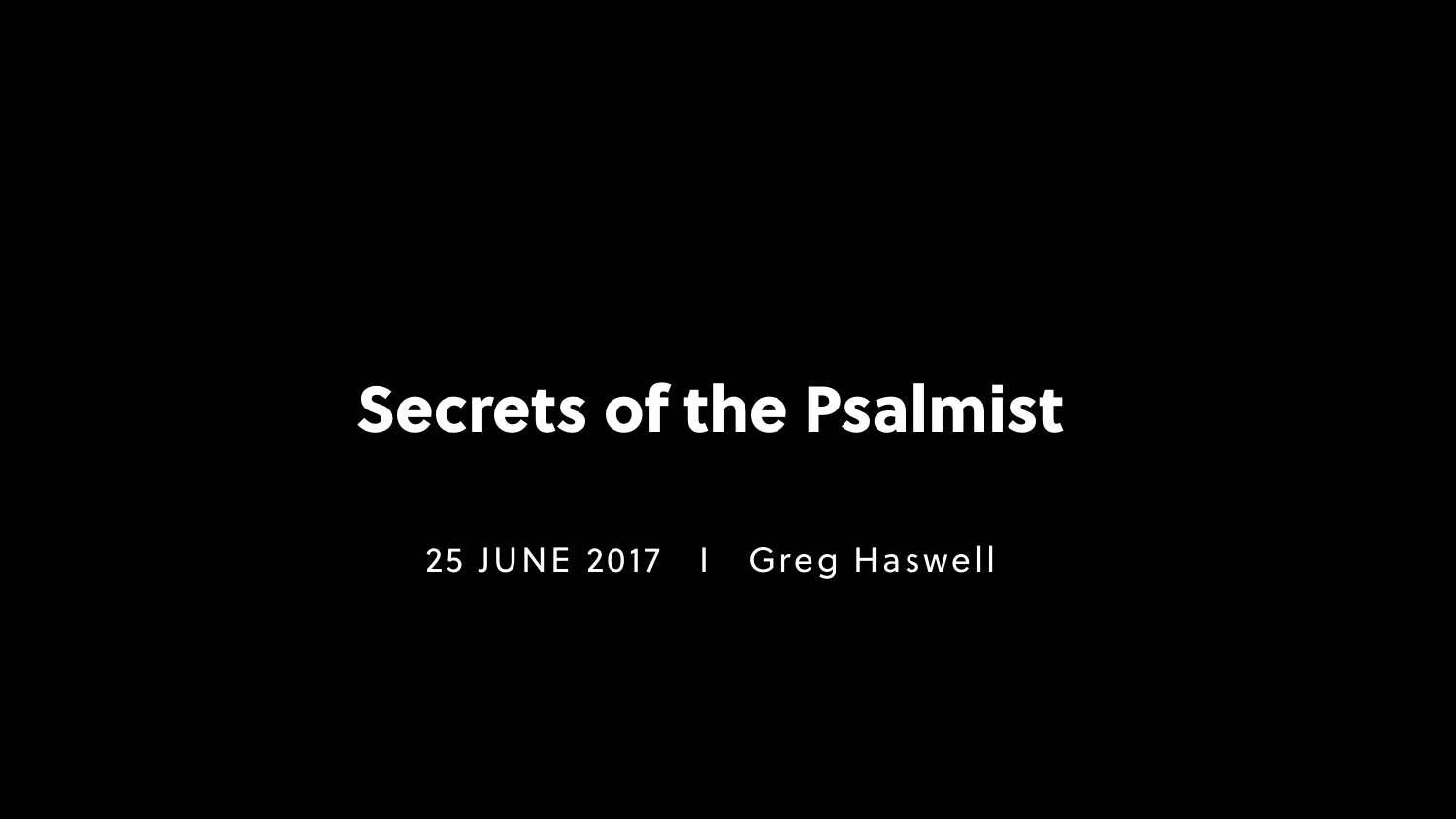- Give praise to the Lord,
- proclaim his name
- make known among the nations what he has done.
- sing to him
- sing praise to him
- tell of all his wonderful

acts.

- Glory in his holy name
- let the hearts of those who seek the Lord rejoice.
- Look to the Lord and his strength;
- seek his face always.
- Remember His wonders, miracles, and judgments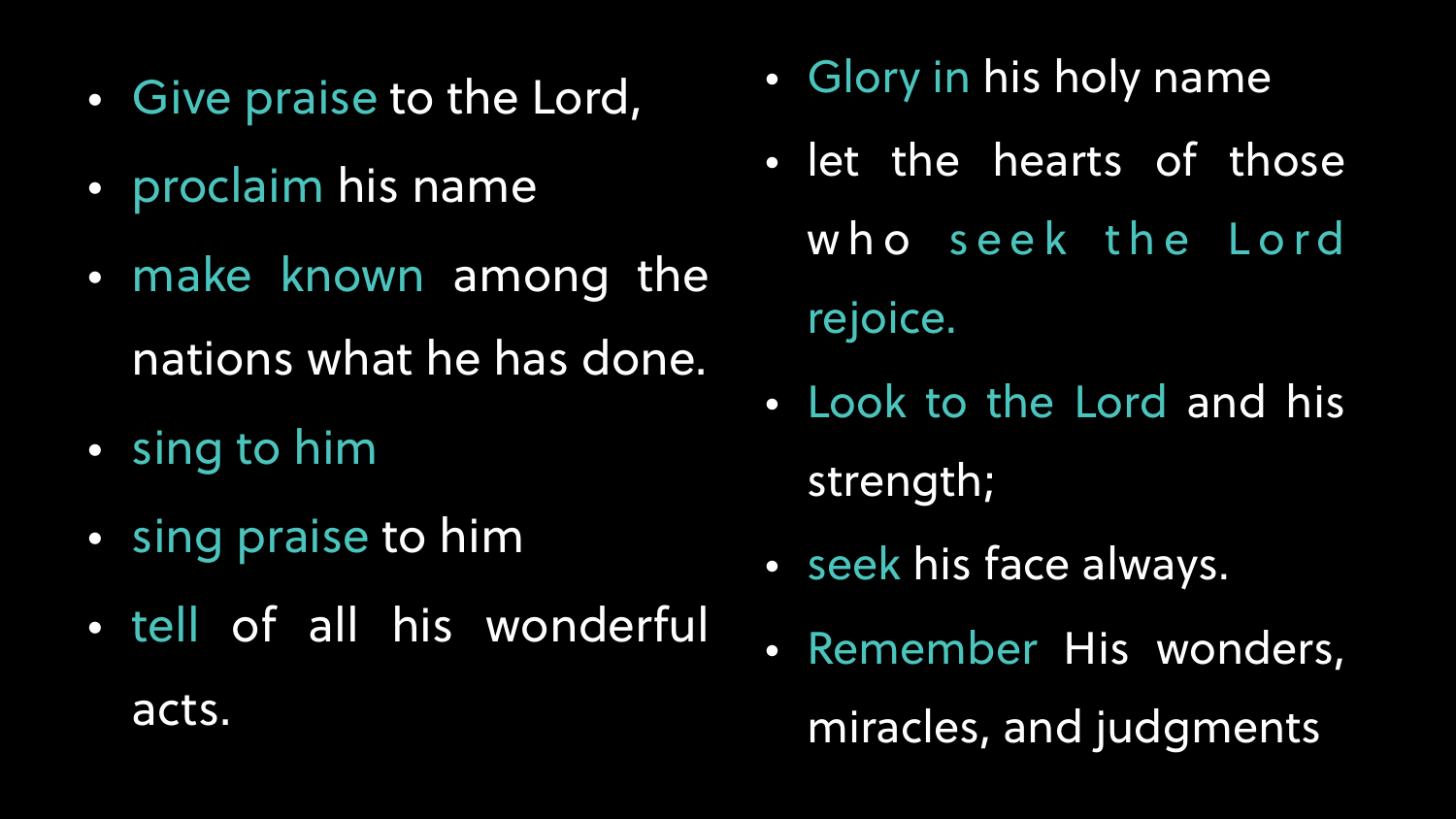- Sing to the Lord
- proclaim his salvation day after day.
- Declare his glory among the nations
- Ascribe to the Lord, glory and strength.
- Ascribe to the Lord the glory due his name;
- bring an offering and come before him.
- Worship the Lord in the splendor of his holiness.
- Tremble before him, all the earth!
- Let the heavens rejoice
- say among the nations, "The Lord reigns!"